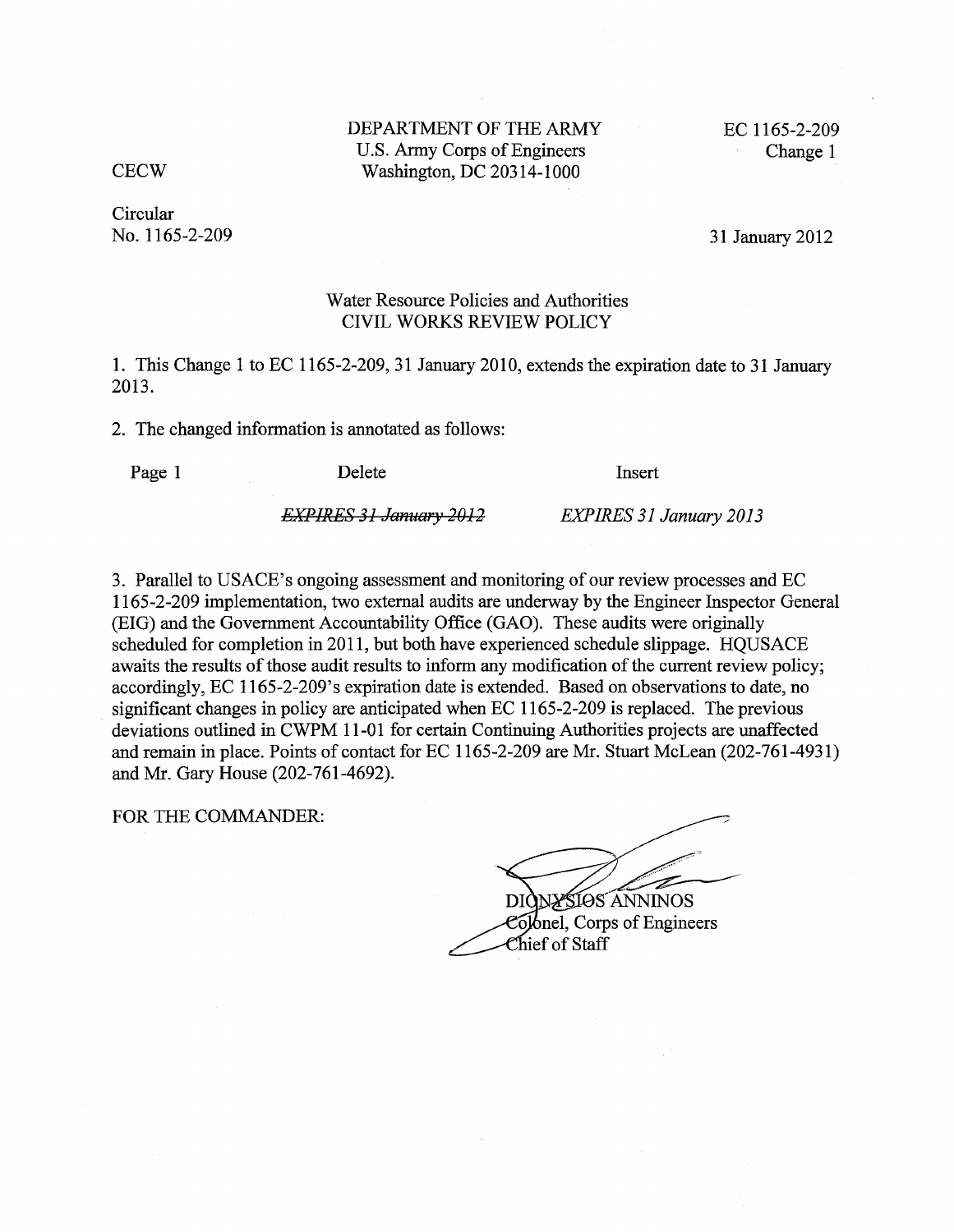DEPARTMENT OF THE ARMY U.S. Army Corps of Engineers Washington, D.C. 20314-1000

EC 1165-2-209

CECW-CP

No. 1165-2-209 Circular

31 January 2010

## EXPIRES 31 January 2012 Water Resources Policies and Authorities CIVIL WORKS REVIEW POLICY

 1. Purpose. This Circular establishes an accountable, comprehensive, life-cycle review strategy for Civil Works products by providing a seamless process for review of all Civil products. This EC puts quality on equal footing with cost and schedule compliance. It presents a framework for establishing the appropriate level of independence of reviews as well as detailed requirements, including documentation and dissemination. This circular addresses OMB peer review requirements under the "Information Quality Act" and the Final Information Quality Bulletin for Peer Review by the Office of Management and Budget (referred to as the "OMB Peer Review Bulletin"). It also provides guidance for the (WRDA) of 2007 (Public Law (P.L.) 110-114). Works projects from initial planning through design, construction, and Operation, Maintenance, Repair, Replacement and Rehabilitation (OMRR&R). It provides the procedures for ensuring the quality and credibility of U.S. Army Corps of Engineers (USACE) decision, implementation, and operations and maintenance documents and work implementation of both Sections 2034 and 2035 of the Water Resources Development Act

2. Applicability. This circular is applicable to all HQUSACE elements, major subordinate planning, engineering, design, construction; and operations & maintenance (O&M) commands (MSC), districts, laboratories, and field operating activities having civil works responsibilities.

3. Distribution Statement. Approved for public release; distribution is unlimited.

4. References and definitions. References are at Appendix A and a Glossary is included after Appendix F.

5. Policy.

 reviewed to ensure technical quality and practical application. a. It is the policy of USACE that all of its planning, engineering and scientific work will undergo an open, dynamic, and rigorous review process. Technical, scientific and engineering information that is relied upon to support recommendations in decision documents or form the basis of designs, specifications, and/or O&M requirements will be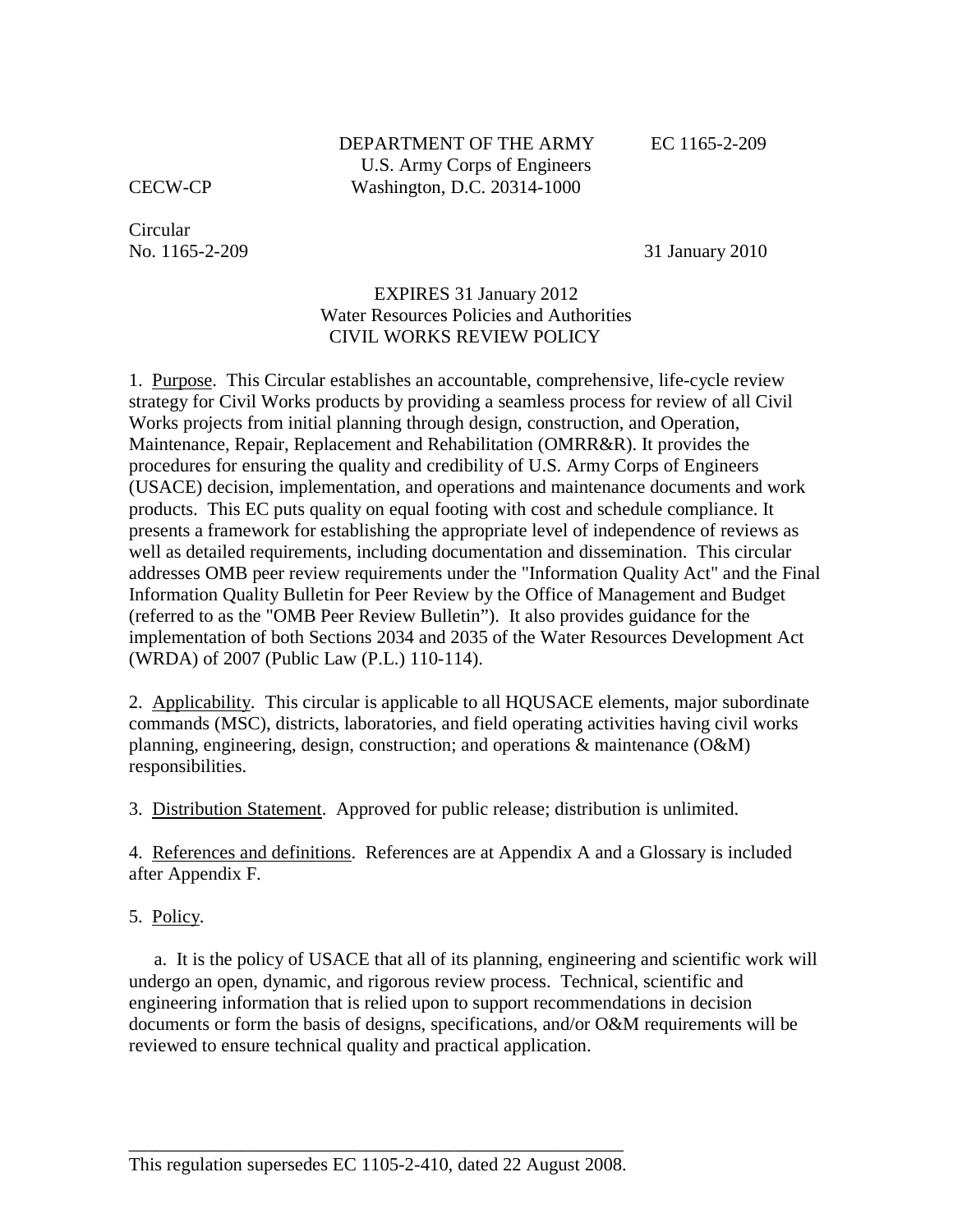with the level of complexity and relative importance of the actions being supported. All b. Review approaches will be scalable and customized for each effort, commensurate decisions on the types and scopes of review required on a particular product will be riskinformed, as described in paragraph 15 below, and documented.

 USACE or in various combinations with external parties. In cases requiring the most in establishing effective review approaches for all work products. The quality management procedures of each major subordinate command, as contained in their Quality Management c. Depending on the particular circumstances, reviews may be managed entirely within independence, the management of the review will be performed by an organization other than USACE and will involve independent experts. Commanders must be actively involved Plans (QMPs), shall comply with the principles of this Circular.

 illustrated in Figure 1, all products shall undergo District Quality Control/Quality Assurance Agency Technical Review (ATR), described in paragraph 9, below. Smaller subsets of the ATR group will undergo one or both types of Independent External Peer Review (IEPR – See Glossary) described in paragraphs 10 through 12 below. For clarity, Policy Compliance Review and Legal Certification are not shown. d. All civil works planning, engineering, and O&M products must undergo review. As (DQC), described in paragraph 8 below. A subset of these work products will undergo



Figure 1.

# **6. Background.**

a. The goal of the USACE Civil Works program is always to provide the most scientifically sound, sustainable water resource solutions for the nation. The USACE review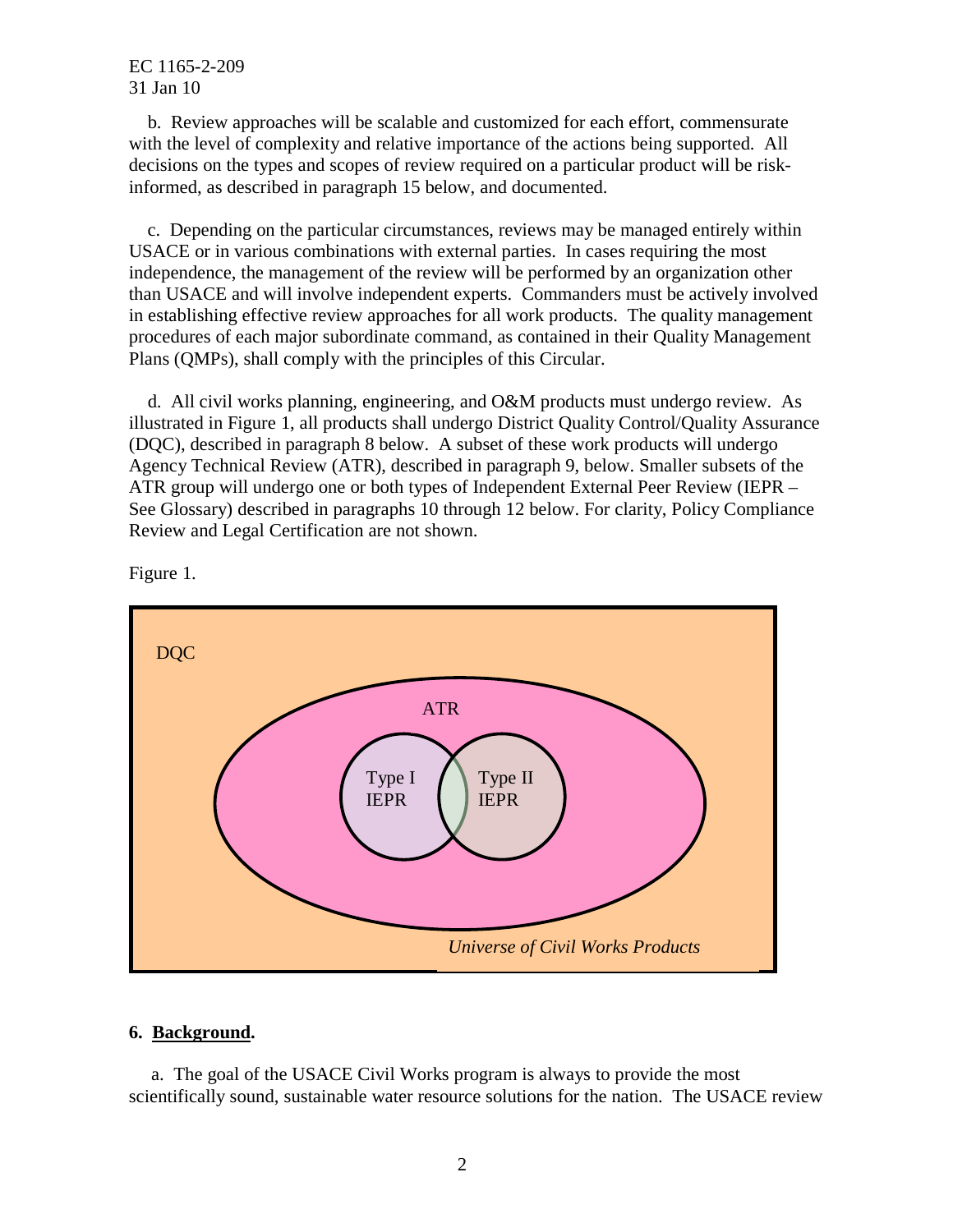processes are essential to ensuring project safety and quality of the products USACE provides to the American people. Over the past few years, USACE has recognized that its Civil Works review processes, while generally effective, needed to be strengthened. The National Research Council (NRC) report, *Review Procedures for Water Resources Project & Vicinity Hurricane Protection Project,* (2008); the Interagency Performance Evaluation Taskforce final report, *Performance Evaluation of the New Orleans and Southeast The New Orleans Hurricane Protection System, Assessing Pre-Katrina Vulnerability and Improving Mitigation and Preparedness* (2009) clearly show the importance of external *Planning,* (NRC 2002); the report, *Decision-Making Chronology for the Lake Pontchartrain Louisiana Hurricane Protection System,* (2009); and the National Research Council report, peer review in improving USACE plans, projects and programs.

b. The USACE review process is based on a few simple but fundamental principles:

 have significantly contributed to improved quality of work in the planning, design, and (1) Peer review is key to high quality decision and implementation documents. Reviews construction of projects;

(2) Reviews shall be scalable, deliberate, life cycle and concurrent with normal business processes;

(3) A review performed outside the "home" district, shall be completed on all decision and implementation documents. For other products, a risk-informed decision, as described in paragraph 15 below, will be made on whether to perform such a review;

 will adhere to the National Academy of Science (NAS) Policy on Committee Composition and Balance and Conflicts of Interest, which sets the standard for "independence" in review process and complexity in a national context; and (4) Selection of review panel members for Independent External Peer Review efforts

(5) Consistent review policy shall be applied to all CW work products.

7. Conduct of Review.

 accountability. The RP is also the basis for our compliance with the Information Quality Act requirement to ensure and maximize the quality, objectivity, utility, and integrity of Project Management Plan (PMP) or Program Management Plan (PgMP). All appropriate levels of review (DQC, ATR, IEPR and Policy and Legal Review) will be included in the Review Plan and any levels not included will require documentation in the Review Plan of 15 below). The MSC Commander's approval of the RP is the essential first step in product a. Review Plans. The Review Plan is the lynchpin to ensuring product credibility and information (including statistical information) disseminated by the agency. The Review Plan describes the scope of review for the current and/or upcoming phase of work (Feasibility, PED, construction, etc) and is a component of the Quality Management Plan (QMP) in the the risk-informed decision not to undertake that level of review (as discussed in paragraph accountability and is required to assure that the plan is in compliance with the principles of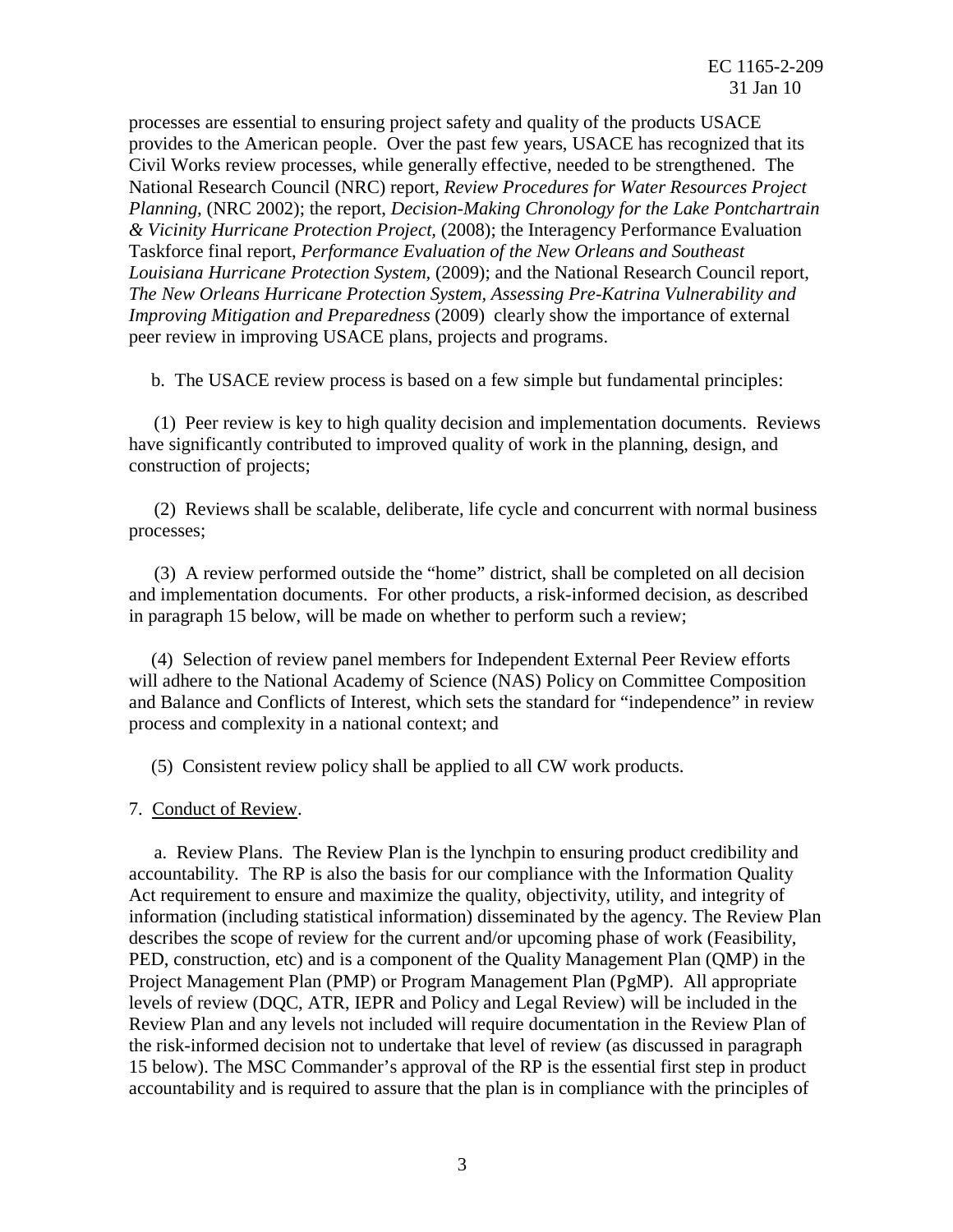this Circular and the MSC QMP and that all elements of the command have agreed to the reflect the proper scale and scope of the anticipated reviews. review strategy. Like the PMP, the RP is a living document and should be kept up-to-date to

 and level of complexity of a project throughout its life cycle. Together with the "Charge" in the reviews (dictating the number of reviewers on the panel) and the objective of the review and the specific advice sought, thus setting the appropriate scale and scope of review  $r(1)$  The Review Plan is the primary opportunity to scale reviews appropriate to the size discussed in paragraph 7.c., below, the RP shall identify the most important skill sets needed for the individual project.

 schedules as integrated features of the overall project execution. To the maximum extent practicable, reviews shall be scheduled and conducted early in the process to avoid or minimize any delays in study or project completion. This is particularly pertinent in the case of independent external peer reviews. The following guidance is essential to timely review: (2) The PMP or PgMP must identify all review requirements, processes, costs and

(a) The project budget shall include adequate funds for all necessary reviews.

points in the schedule. (b) The project schedule shall provide sufficient time for all reviews at the appropriate

 policy compliance review, shall be completed before the District Commander signs the points in the schedule. (c) For decision documents, all required reviews, with the exception of the USACE report. The USACE policy compliance review shall be completed before the Chief of Engineers signs his report.

 comment period and there is no set timeframe for the opportunity for public comment. If and when comments are received, the PDT should consider them and decide if revisions to the review plan are necessary. This engagement will ensure that the peer review approach is responsive to the wide array of stakeholders and customers, both within and outside the (d) In developing an RP, the home district shall provide an opportunity for public comment by posting the approved RP on its public website, and for considering those comments in the decision of the type of review to be carried out. This is not a formal Federal Government.

 required activities for both a Type I IEPR and a Type II IEPR including any meetings to be held with the project team and the independent reviewers. The P-2 schedule shall allot contract, etc). The activities shall be clearly defined and scheduled. (e) Project managers shall insure that the P-2 schedule for the project identifies the funding for the various organizations involved in the review (ATR team, RMO, IEPR

(3) See Appendix B for further discussion of RPs.

 factor in assuring the level of independence of the review, as required by law, USACE b. Review Management Organization. The management of a review effort is a critical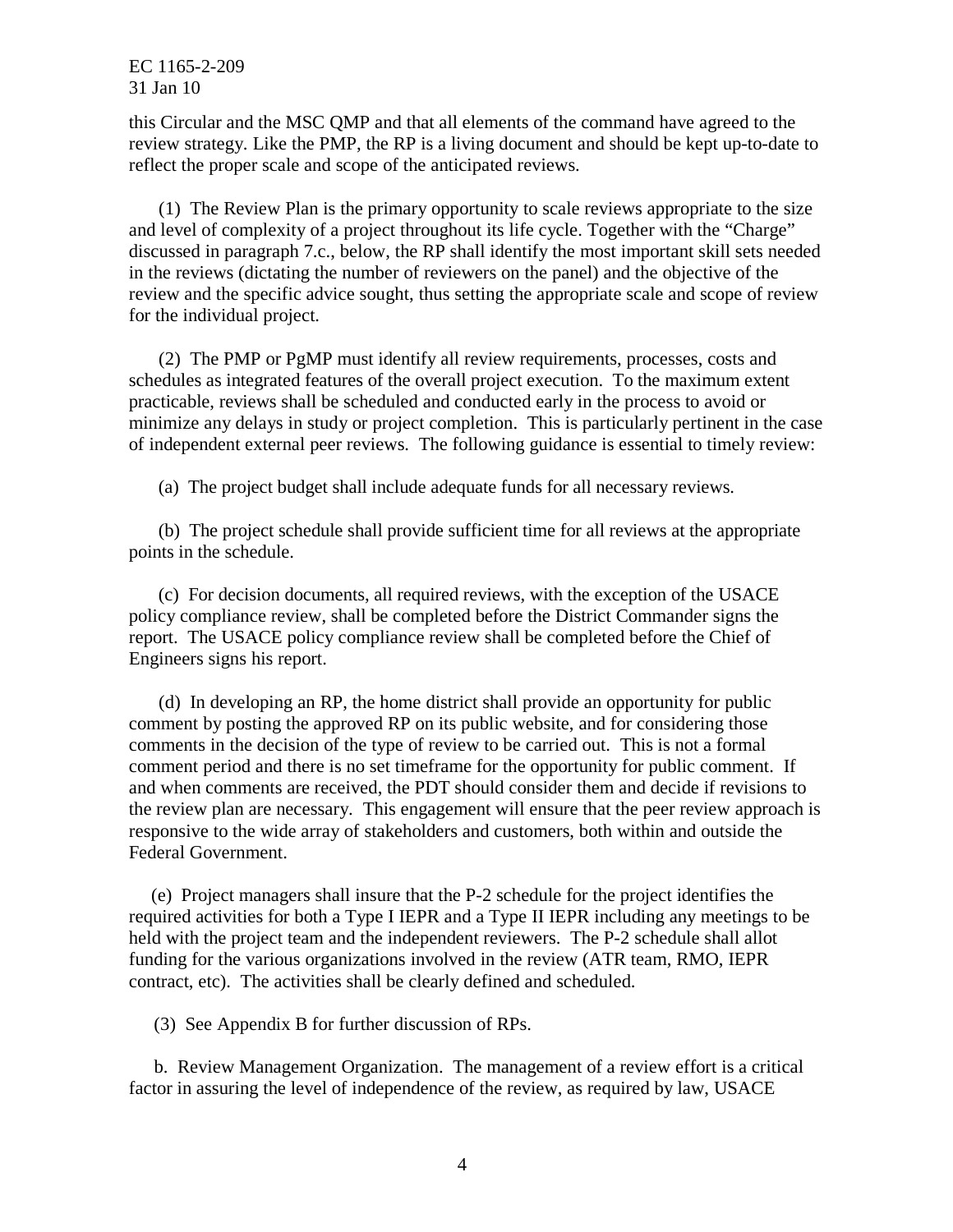policy, or both. With the exception of District Quality Control/Quality Assurance, all by professionals that are not associated with the work that is being reviewed. The USACE organization managing a particular review effort is designated the Review Management Organization (RMO) for that effort. Different levels of review and reviews associated with reviews shall be managed by an office outside the home district and shall be accomplished different phases of a single project can have different RMOs.

 reviewers on both the ATR teams and IEPR panels will contain the instructions regarding able to evaluate whether the interpretations of analyses and conclusions are reasonable. To provide effective review, in terms of both usefulness and credibility of results, the charge RMO is responsible for preparing the charge. c. Charge. When preparing to initiate review of a USACE product, the "charge" to the the objective of the review and the specific advice sought. Review should be conducted to identify, examine, and comment upon assumptions that underlie analyses (i.e. public safety, economic, engineering, environmental, real estate, and others) appropriate to the "charge," as well as to evaluate the soundness of models and analytic methods. Panels should also be should give reviewers the flexibility to bring important issues to the attention of decision makers. However, reviewers should be explicitly instructed in the charge to not make a recommendation on whether a particular alternative should be implemented, as the Chief of Engineers is ultimately responsible for the final decision on USACE work products. The

d. Documentation and Response.

record. DrChecks<sup>sm</sup> will be used to document all ATR comments, responses and associated will establish procedures for documenting DQC. (1) DrChecks<sup>sm</sup>. DrChecks<sup>sm</sup> will be the official system for the continuity of the review resolutions accomplished throughout the review process. MSC and district Quality Manuals

 views expressed in the IEPR Review Report are adopted, the home district, with assistance undertaken or to be undertaken in response to the report, and the reasons those actions are believed to satisfy the key concerns stated in the review report (if applicable). All Issues in the IEPR must be addressed. The proposed response will be coordinated with the MSC (2) Publishing comments and responses to IEPR. Regardless of whether or not the from the RMO, shall prepare a written proposed response to the report, detailing any actions District Support Teams and HQUSACE to ensure consistency with law, policy, project guidance, ongoing policy and legal compliance review, and other USACE or National considerations.

 (see paragraph 11) comments and responses will be discussed at the CWRB meeting with an satisfying any concerns, HQUSACE will determine the appropriate command level for issuing the formal USACE response to the IEPR Review Report. When USACE response is (a) For decision documents presented to the Civil Works Review Board (CWRB), IEPR IEPR panel or Outside Eligible Organization (OEO) representative in attendance. Upon issued, the district shall disseminate the final IEPR Review Report, USACE response, and all other materials related to the review on its website and include them in the applicable decision document. Chief of Engineers' reports for decision documents that undergo Type I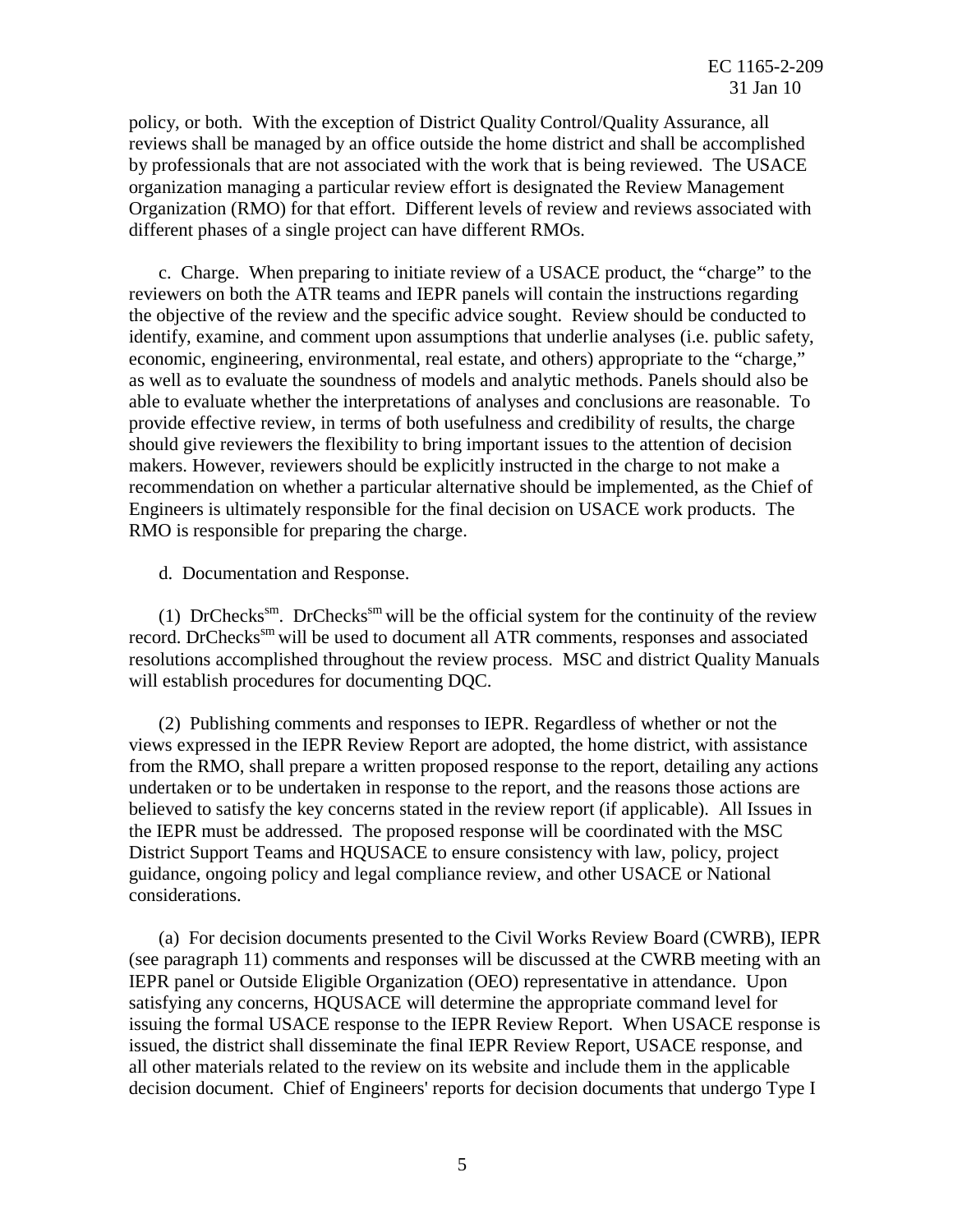IEPR shall summarize the IEPR Review Report and provide full USACE responses to each concern raised by the IEPR panel. This documentation will become a critical part of the review record and will be addressed in recommendations made by the Chief of Engineers.

 (see paragraph 12) shall be summarized in a report, reviewed and approved by the MSC and (b) IEPR comments and responses pertaining to the design and construction activities posted on the home district website.

 execution and appropriate documentation of each step. (c) It is the responsibility of the Project Manager to implement the RP and validate the

#### 8. District Quality Control/Quality Assurance.

 and appropriate District Quality Control/Quality Assurance (DQC). The home district shall manage DQC. Documentation of DQC activities is required and should be in accordance reports shall also cover any necessary National Environmental Policy Act (NEPA) a. All work products and reports, evaluations, and assessments shall undergo necessary with the Quality Manual of the District and the responsible MSC. The DQC of products and documents and other environmental compliance products and any in-kind services provided by local sponsors.

 Plan (PMP). Basic quality control tools include a Quality Management Plan providing for seamless review, quality checks and reviews, supervisory reviews, Project Delivery Team (PDT) reviews, etc. b. DQC is an internal review process of basic science and engineering work products focused on fulfilling the project quality requirements defined in the Project Management

 out as a routine management practice. Quality checks may be performed by staff  $(1)$  Quality checks and reviews occur during the development process and are carried responsible for the work, such as supervisors, work leaders, team leaders, designated individuals from the senior staff, or other qualified personnel. However, they should not be performed by the same people who performed the original work, including managing/reviewing the work in the case of contracted efforts.

 a complete reading of any reports and accompanying appendices prepared by or for the PDT to assure the overall coherence and integrity of the report, technical appendices, and the (2) PDT reviews are performed by members of the PDT to ensure consistency and effective coordination across all project disciplines. Additionally, the PDT is responsible for recommendations before approval by the District Commander.

c. DQC efforts will include the necessary expertise to address compliance with published Corps policy. When policy and/or legal concerns arise during DQC efforts that are not readily and mutually resolved by the PDT and the reviewers, the district will seek immediate issue resolution support from the MSC and HQUSACE in accordance with the procedures outlined in Appendix H, ER 1105-2-100 or other appropriate guidance.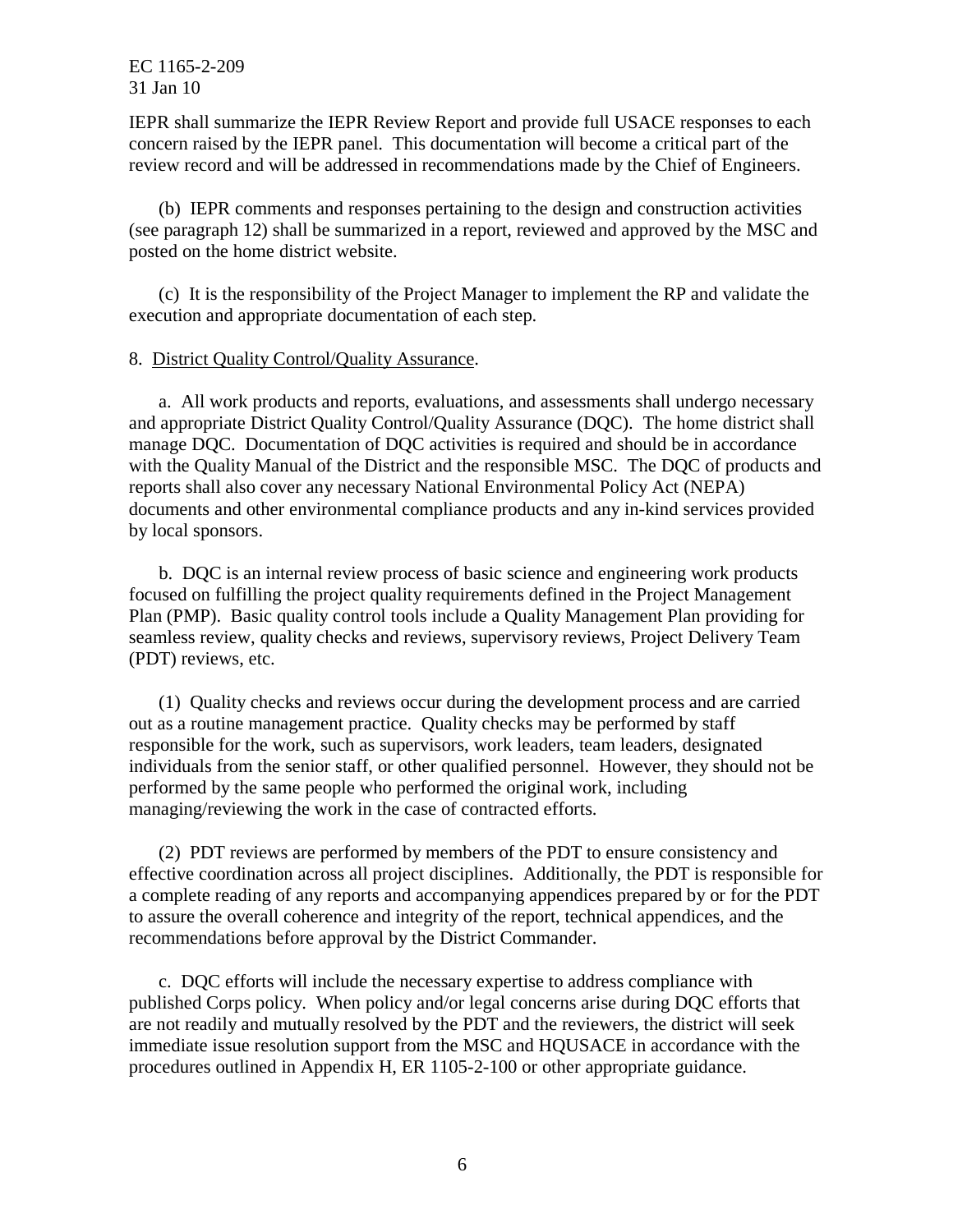internal audits to check for proper DQC implementation. For each Agency Technical Review (ATR) event, the ATR team will examine, as part of its ATR activities, relevant DQC records and provide written comment in the ATR report as to the apparent adequacy of d. MSC and district quality manuals will prescribe specific procedures for the conduct of DQC including documentation requirements and maintenance of associated records for the DQC effort for the associated product or service.

#### 9. Agency Technical Review.

 of the government's scientific information" in accordance with this circular, and the QM of Review" and may be described as such in some referenced guidance.) This level of review shall also cover any necessary National Environmental Policy Act (NEPA) documents and other environmental compliance products and any in-kind services provided by local a. Agency Technical Review (ATR) is undertaken to "ensure the quality and credibility the responsible MSC. (This level of review was previously named "Independent Technical sponsors.

 products, a case specific risk-informed decision, as described in paragraph 15 below, shall be made as to whether ATR is appropriate. b. ATR is mandatory for all decision and implementation documents. For other work

ATR team shall be from outside the home MSC. c. Management of ATR reviews is dependent upon the phase of work and the reviews are all conducted by professionals outside of the home district. ATR teams will be comprised of senior USACE personnel, preferably recognized subject matter experts with the appropriate technical expertise such as regional technical specialists (RTS), and may be supplemented by outside experts as appropriate. To assure independence, the leader of the

 the appropriate Planning Center of Expertise (PCX), e.g. for flood risk management (FRM) close coordination with the FRM PCX or the Coastal Storm Damage Reduction PCX, as appropriate.  $(1)$  Decision Documents. For ATR on decision documents, the RMO generally will be decision documents, the FRM PCX would manage the effort. For dam or levee safety modification studies, the USACE Risk Management Center (RMC) will be the RMO, in

(a) ATR will be conducted by a qualified team from outside of the home district that is not involved in the day-to-day production of a project/product.

(b) For decision documents with multiple purposes (or project purposes not clearly aligned with the PCXs), the home MSC should designate a lead PCX to conduct the review after coordinating with each of the relevant Centers.

 Communities of Practice (CoPs) such as engineering and real estate, other relevant CXs , and other relevant offices to ensure that a review team with appropriate expertise is assembled and a cohesive and comprehensive review is accomplished. (c) There shall be appropriate consultation throughout the review with the allied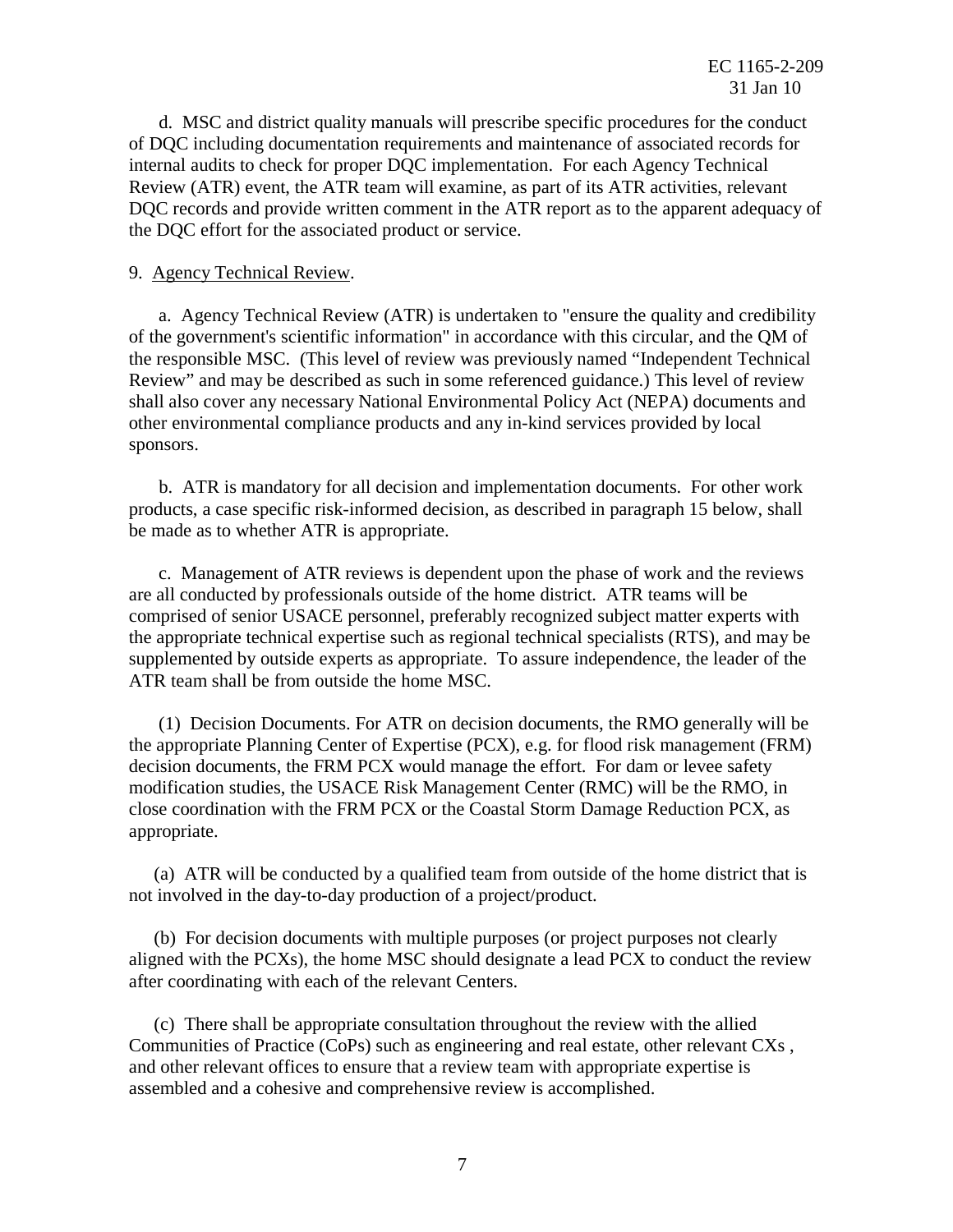resulting certification. (d) There shall be coordination with the Cost Engineering Directory of Expertise (DX) located in the Walla Walla District, which will provide the cost engineering review and

 serve as the RMO for Dam Safety Modifications projects and Levee Safety Modification projects. For all other projects, the MSC shall serve as the RMO. There shall be appropriate ensure that a review team with appropriate independence and expertise is assembled and a (2) Other Work Products. For other work products, the ATR shall be managed and performed outside of the home district. The USACE Risk Management Center (RMC) shall coordination and processing through CoPs; relevant PCXs, and other relevant offices to cohesive and comprehensive review is accomplished.

 that are not readily and mutually resolved by the PDT and the reviewers, the district will seek issue resolution support from the MSC and HQUSACE in accordance with the d. ATR efforts will include the necessary expertise to address compliance with applicable published policy. When policy and/or legal concerns arise during ATR efforts procedures outlined in ER 1105-2-100 (Appendix H), or other appropriate guidance.

e. Additional discussion on ATR is in Appendix C.

## 10. Independent External Peer Review.

 and is applied in cases that meet certain criteria where the risk and magnitude of the ATR also **MAY** be required to undergo IEPR under certain circumstances. A risk-informed a. Independent External Peer Review (IEPR) is the most independent level of review, proposed project are such that a critical examination by a qualified team outside of USACE is warranted. Any work product, report, evaluation, or assessment that undergoes DQC and decision, as described in paragraph 15 below, will be made as to whether IEPR is appropriate for that product.

 using the National Academies of Science (NAS) policy for selecting reviewers. b. Review Teams and Panels. IEPR panels will be made up of independent, recognized experts from outside of the USACE in the appropriate disciplines, representing a balance of areas of expertise suitable for the review being conducted. Panel members will be selected

 policies, nor are they expected to address such concerns. However, an IEPR team should be c. IEPR teams are not expected to be knowledgeable of Army and administration given the flexibility to bring important issues to the attention of decision makers.

 for review by external experts. The first, Section 2034, required independent peer review of Assurance Review (SAR) of "the design and construction activities for hurricane and storm damage reduction and flood damage reduction projects." USACE policy extends this to all projects with life safety issues. These statutory requirements, as well as the USACE d. The Water Resources Development Act of 2007 included two separate requirements project studies under certain conditions. The second, Section 2035, required a Safety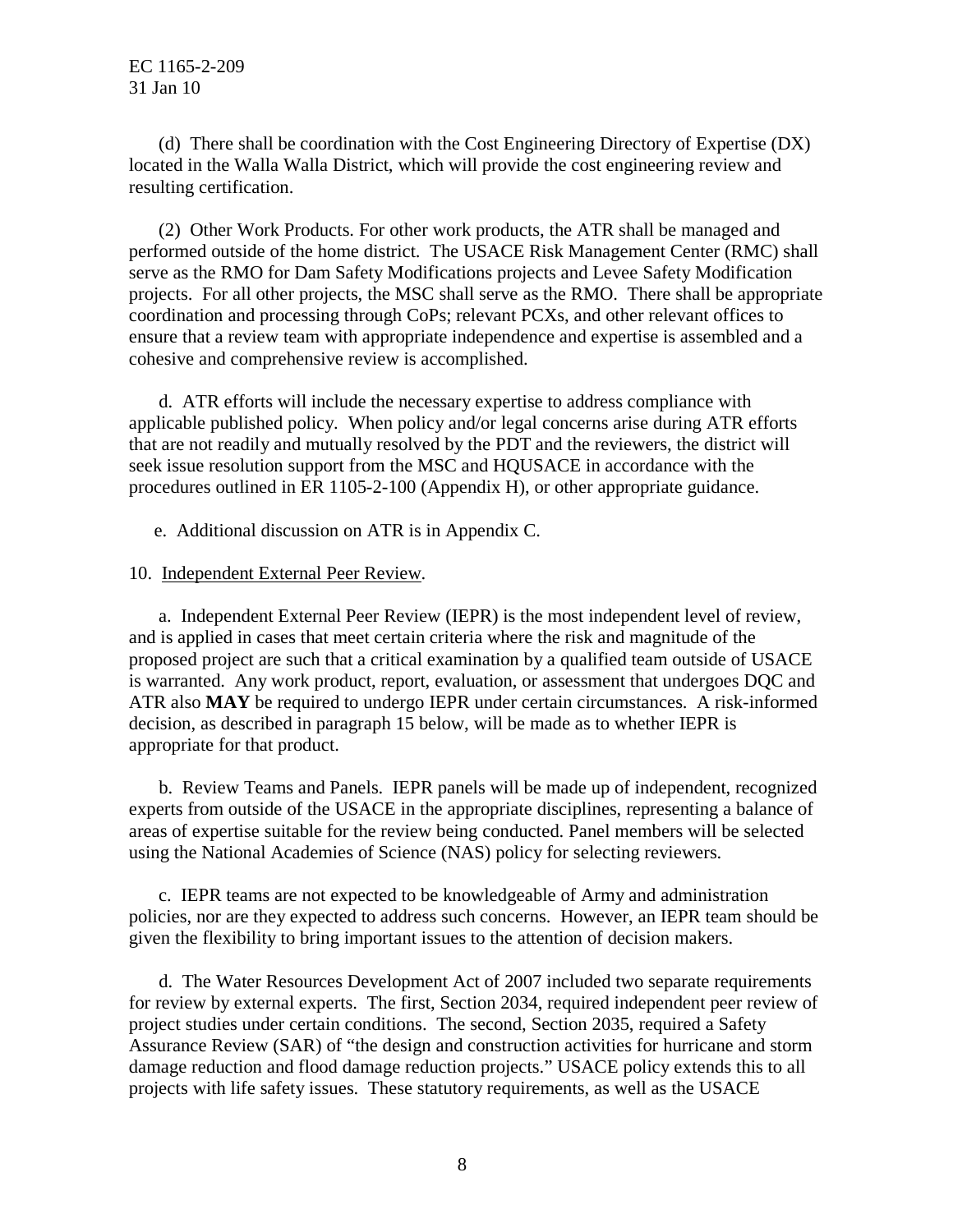existing requirements for review of work products are the basis for this circular. Sections phase and purposes of the project under review. For clarity, IEPR is divided into two types, Type 1 is generally for decision documents and Type II is generally for implementation documents. The differing criteria for conducting the two types of IEPR can result in work 2034 and 2035, besides having different foci, also differ significantly in legislative language. This necessitates some variation in the scope and procedures for IEPR, depending on the products being required to have Type I IEPR only, Type II IEPR only, both Type I and Type II IEPR, or no IEPR.

## 11. Type I IEPR**.**

 and social effects to the nation. However, it is not limited to only those cases and most studies should undergo Type I IEPR. a. Type I IEPR is conducted on project studies. It is of critical importance for those decision documents and supporting work products where there are public safety concerns, significant controversy, a high level of complexity, or significant economic, environmental

 OMB Peer Review Bulletin and other USACE policy considerations. b. The requirement for Type I IEPR is based upon Section 2034 of WRDA 2007, the

 selected by an Outside Eligible Organization (OEO - see Glossary) using the National Academies of Science (NAS) policy for selecting reviewers. Although the NAS is the NAS are expected to be rare. Decisions to approach NAS must be made by the Director of Civil Works (DCW) based on the recommendation of the appropriate Regional Integration Team (RIT) at HQUSACE in coordination with appropriate Community of Practice (CoP), generally the Planning and Policy CoP. The panels will conduct reviews c. Type I IEPR reviews are managed outside the USACE, panel members will be frequently cited for the type of IEPR process the USACE should follow, actual reviews by that cover the entire project concurrent with the product development.

 case of dam or levee safety modification reports, the USACE RMC in close coordination with the appropriate PCX. The vertical team (involving district, MSC, PCX, RMC, and HQ whether sufficient rationale exists to support a request for an exclusion. Requests seeking an undertaken are as follows: d. In keeping with the principle that IEPR should be scalable to the work product being reviewed, there may be cases that warrant a project study or decision document, which would otherwise be required to undergo a Type I IEPR, being excluded from the Type I process. For IEPR on decision documents, the RMO will be the appropriate PCX or, in the members) will advise the MSC Commander as to whether Type I IEPR is appropriate or exclusion from Type I IEPR shall comply with Paragraph 15, Risk-Informed Decisions on Appropriate Reviews, below. The conditions determining whether Type I IEPR will be

(1) Type I IEPR is mandatory if any of the following are true: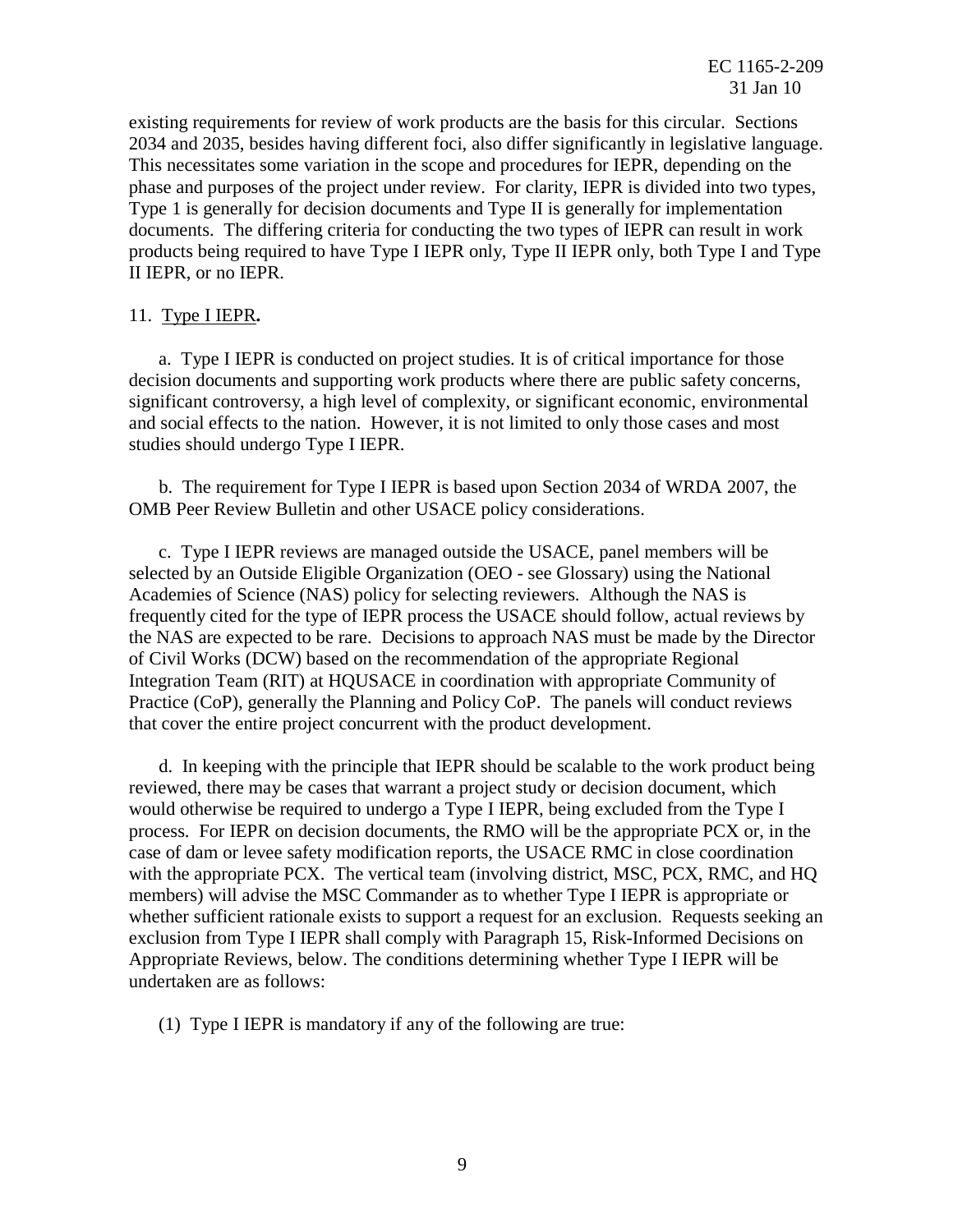includes a Safety Assurance Review is required; (a) Significant threat to human life. The decision document phase is the initial concept design phase of a project. Therefore, when life safety issues exist, a Type I IEPR that

 project has a cost estimate of less than \$45 million at the end of the reconnaissance phase, be made by HQUSACE whether a Type I IEPR is required. There is a potential, albeit an extremely limited one, for projects costing over \$45 Million to be excluded from Type I are met, the project does not include an EIS, the various aspects of the problems or study. An exclusion from Type I IEPR for a project costing more than \$45 Million can only (b) Where the estimated total cost of the project, including mitigation costs, is greater than \$45 million based on a reasonable estimate at the end of the reconnaissance phase. If a but the estimated costs subsequently increase to more than \$45 million, a determination will IEPR. This potential only exists when no other mandatory conditions listed in this section opportunities being addressed are not complex, and there is no controversy surrounding the be granted by the Chief of Engineers;

 experts; or (c) Where the Governor of an affected State requests a peer review by independent

 controversial due to significant public dispute over either the size, nature, or effects of the project or the economic or environmental costs or benefits of the project. (d) Where the DCW or the Chief of Engineers determines that the project study is

 with reviewing the project study determines that the project is likely to have a significant (2) Type I IEPR is discretionary where the head of a Federal or state agency charged adverse impact on environmental, cultural, or other resources under the jurisdiction of the agency after implementation of proposed mitigation plans and he/she requests an IEPR.

(a) A decision whether to conduct IEPR must be made within 21 days of the date of receipt of the request by the head of the Federal or State agency.

(b) If the Chief of Engineers decides not to conduct an IEPR following such a request the Chief shall make publicly available the reasons for not conducting the IEPR.

(c) If the Chief of Engineers decides not to conduct an IEPR following such a request, it may be appealed to the Chairman of the Council on Environmental Quality within 30-days of the Chief's decision and the Chairman shall decide the appeal within 30 days of the date of the appeal.

 under certain circumstances. However, the Conference Report for WRDA 2007 describes a "very limited number of project studies" being excluded from independent peer review, which are "so limited in scope or impact that they would not significantly benefit from an (3) Section 2034 permits project studies to be excluded from independent peer review independent peer review." In most cases, requests for exclusions will be decided by the DCW. As noted in Paragraph 11.d.(2)(b), requests for exclusions for projects costing over \$45 million will be routed through the Deputy Commanding General for Civil and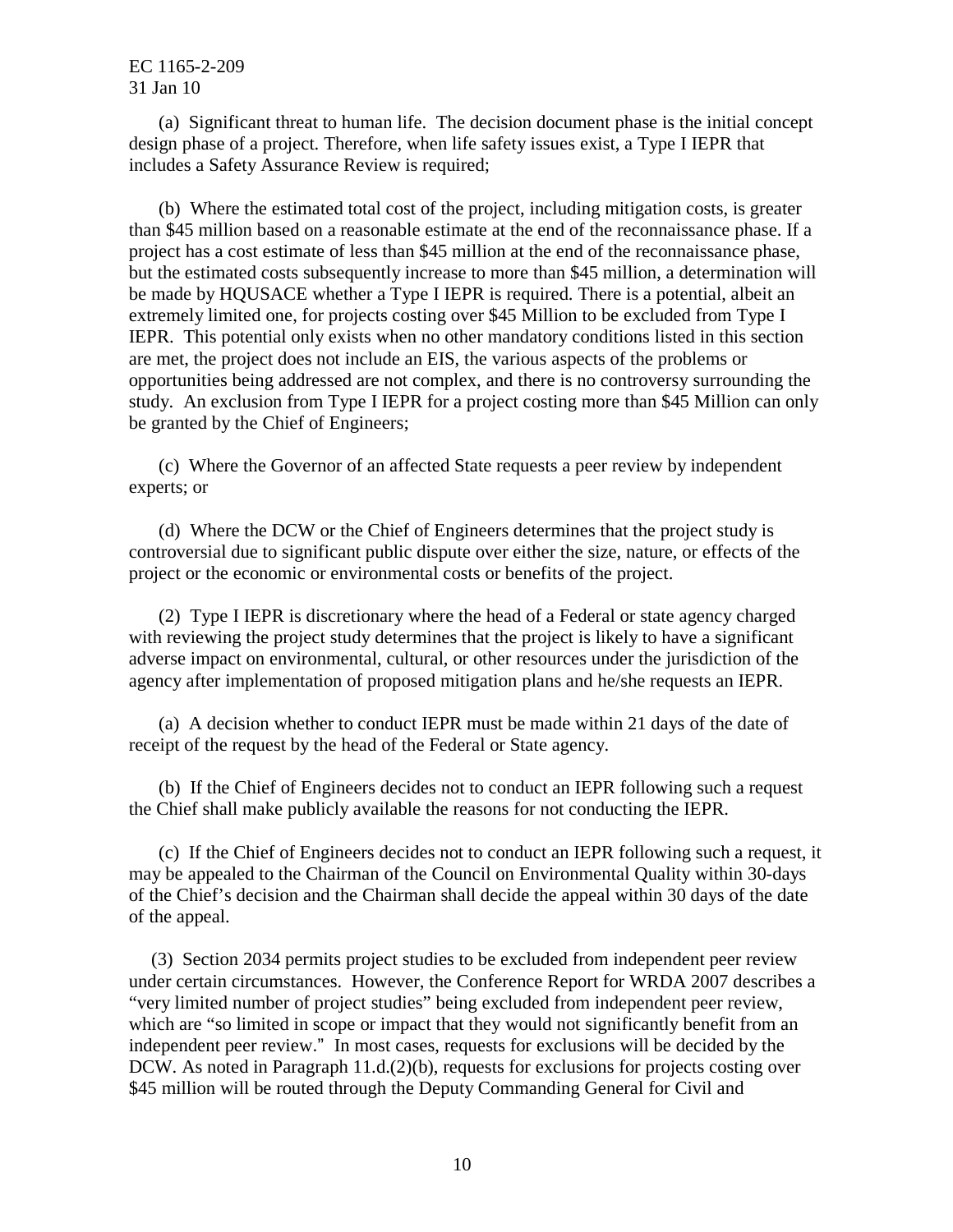Emergency Operations with the decision made by the Chief of Engineers. A project study may be excluded from Type I IEPR in cases where none of the above mandatory triggers (with the limited exception noted in Paragraph  $11.d.(2)(b)$ ) are met and:

(a) It does not include an EIS, and the DCW or the Chief determines that the project:

• Is not controversial; and

• Has no more than negligible adverse impacts on scarce or unique tribal, cultural, or historic resources;

• Has no substantial adverse impacts on fish and wildlife species and their habitat prior to the implementation of mitigation measures; and

• Has, before implementation of mitigation measures, no more than a negligible adverse impact on a species listed as endangered or threatened species under the Endangered Species Act of 1973 (16 U.S.C. 1531 et seq.) or the critical habitat of such species designated under such Act;

## OR

(b) If the project study

 structures, or flood control gates within the same footprint and for the same purpose as an • Involves only the rehabilitation or replacement of existing hydropower turbines, lock existing water resources project; or

• Is for an activity for which there is ample experience within the USACE and industry to treat the activity as being routine; AND

• Has minimal life safety risk;

## OR

(c) If the project study does not include an EIS and is a project study pursued under the CAP Program.

e. Type I IEPRs are exempted by law from the Federal Advisory Committee Act (FACA). Additional discussion on Type I IEPR is in Appendix D.

# 12. Type II IEPR (SAR)**.**

 projects where potential hazards pose a significant threat to human life. This applies to new a. A Type II IEPR (SAR) shall be conducted on design and construction activities for hurricane and storm risk management and flood risk management projects, as well as other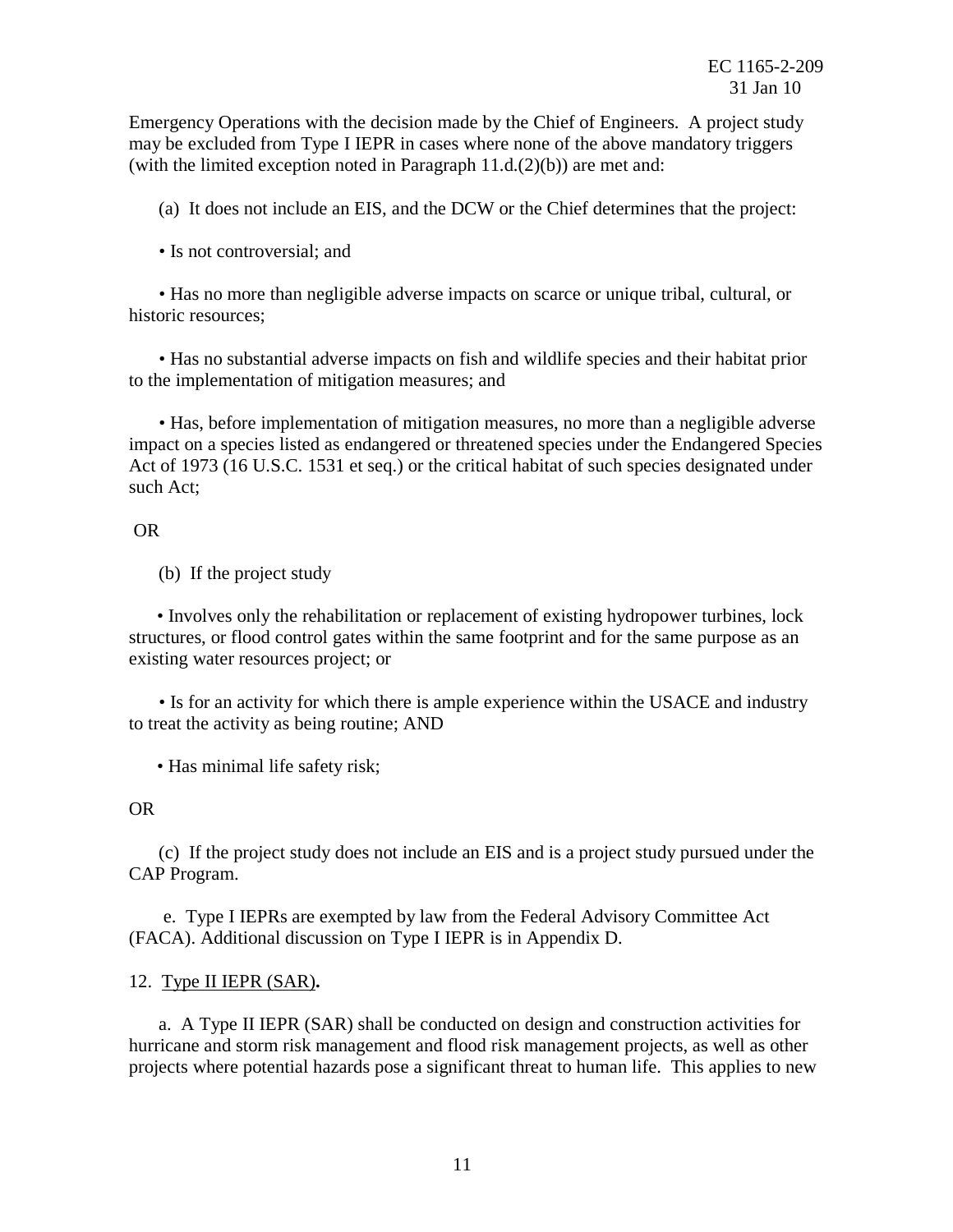projects and to the major repair, rehabilitation, replacement, or modification of existing facilities.

 OMB Peer Review Bulletin and other USACE policy considerations. b. The requirement for Type II IEPR is based upon Section 2035 of WRDA 2007, the

 the initiation of physical construction and, until construction activities are completed, periodically thereafter on a regular schedule. The reviews shall consider the adequacy, c. External panels will conduct reviews of the design and construction activities prior to appropriateness, and acceptability of the design and construction activities in assuring public health, safety, and welfare. See Appendix E for further discussion of panels.

 of Science (NAS) policy for selecting reviewers. See Appendix E for further discussion of d. The Review Management Office for Type II IEPR reviews is the USACE Risk Management Center (RMC). Panel members will be selected using the National Academies panels.

(FACA). Type II IEPR procedures to follow are in Appendix E.<br>13. Special Cases IEPR. e. Type II IEPRs are not exempted by statute from the Federal Advisory Committee Act

 implementation of a Federal project or a modification to a USACE project. Authorities for a. Special cases exist where non-Federal interests undertake the study, design or such actions include, but are not limited to, 33 USC 408, Sections 203 and 204 of WRDA 1986, Section 206 of WRDA 1992, and Section 211 of WRDA 1996.

 Federal project, or requests permission to alter a Federal project, the non-Federal interest is National Academies of Science (NAS) policy for selecting reviewers and is encouraged to b. When a non-Federal interest undertakes a study, design, or implementation of a required to undertake, at its own expense, any IEPR that the Government determines would have been required if the Government were doing the work. The non-Federal interest shall make a risk informed decision, as described in paragraph 15 below, on whether to undertake a Type I and/or Type II IEPR. The Federal Advisory Committee Act does not apply to peer reviews undertaken by non-Federal interests. The non-Federal interest is required to use the use an OEO for management of the effort.

c. Any IEPR undertaken by a non-Federal Interest shall be submitted as part of the decision package for review by USACE and ultimate action by USACE or Army.

 14. Policy and Legal Compliance Reviews. All decision documents will be reviewed throughout the study process for their compliance with law and policy. Guidance for policy and legal compliance reviews is addressed in Appendix H, ER 1105-2-100. These reviews recommendation to higher authority. The technical review efforts addressed in this Circular, culminate in determinations that the recommendations in the reports and the supporting analyses and coordination comply with law and policy, and warrant approval or further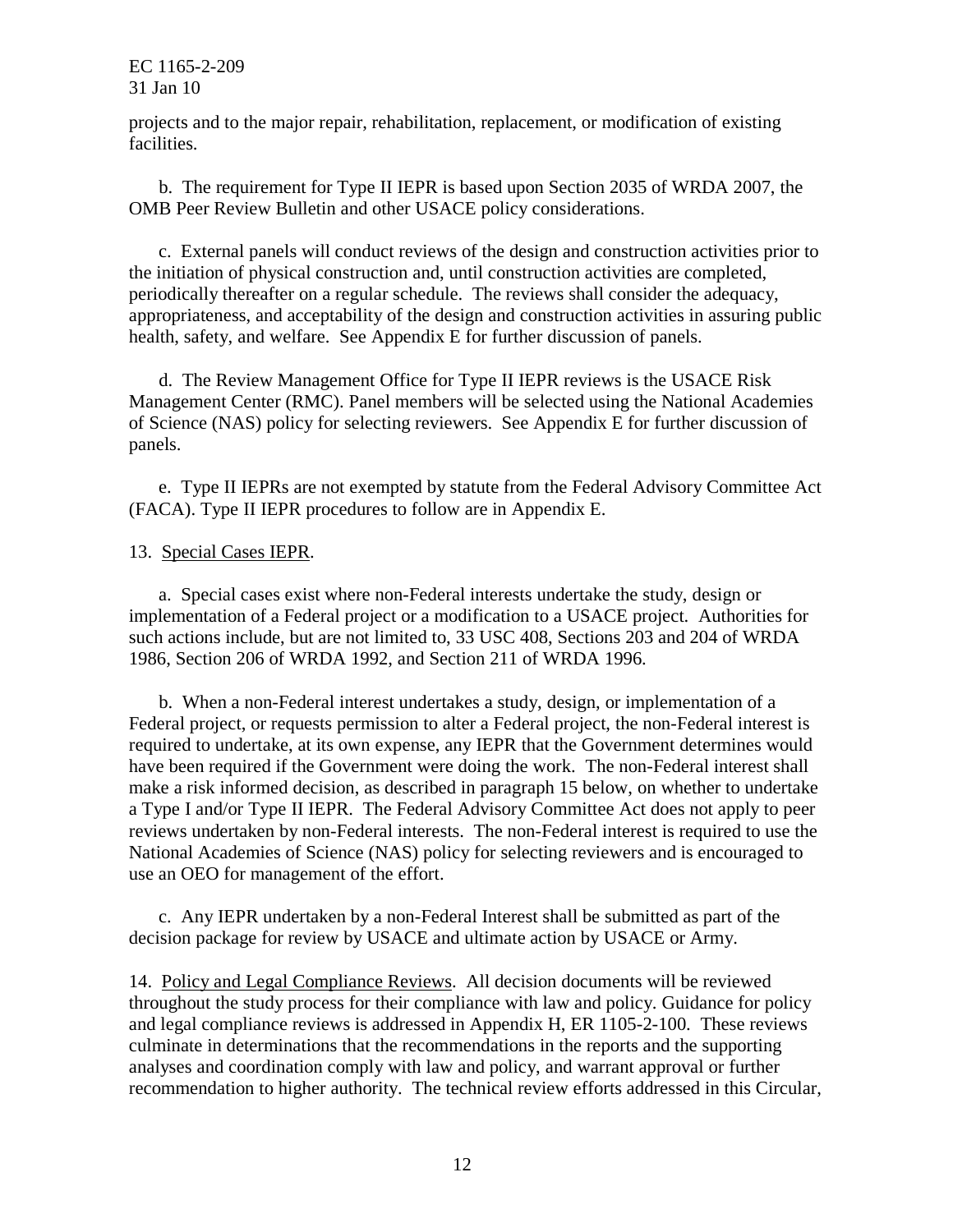i.e. DQC and ATR, are to augment and complement the policy review processes by addressing compliance with pertinent published Army policies, particularly policies on analytical methods and the presentation of findings in decision documents.

#### 15. Risk Informed Decisions on Appropriate Reviews.

 IEPR levels of review are appropriate for any work product. Therefore, the RP for all work products shall include documentation of risk-informed decisions on those levels of review. Additional details on the various levels of review are provided below. Additional details on the various levels of review are provided below. a. Appropriate Reviews. All work products must undergo DQC. Beyond DQC, however, there is some level of judgment involved in determining whether ATR and/or

 regardless of the originating organization (Planning, Engineering, Construction, or Operations). In deciding whether to undertake ATR for other work products, answering a series of questions will aid the PDT to help identify work products as decision or implementation documents, even if they are not identified as such. Also, this process not necessarily indicate ATR is required, rather it indicates an area where reasoned thought b. ATR. All decision and implementation documents are required to undergo ATR, provides a basis for making a recommendation whether undertaking ATR is appropriate for products that are not either a decision or implementation document. A "yes" answer does and judgment should be applied and documented in the recommendation. The following questions, and any appropriate additional questions, shall be explicitly considered:

- (1) Does it include any design (structural, mechanical, hydraulic, etc)?
- (2) Does it evaluate alternatives?
- (3) Does it include a recommendation?
- (4) Does it have a formal cost estimate?
- (5) Does it have or will it require a NEPA document?

(6) Does it impact a structure or feature of a structure whose performance involves potential life safety risks?

(7) What are the consequences of non-performance?

(8) Does it support a significant investment of public monies?

- (9) Does it support a budget request?
- (10) Does it change the operation of the project?
- (11) Does it involve ground disturbances?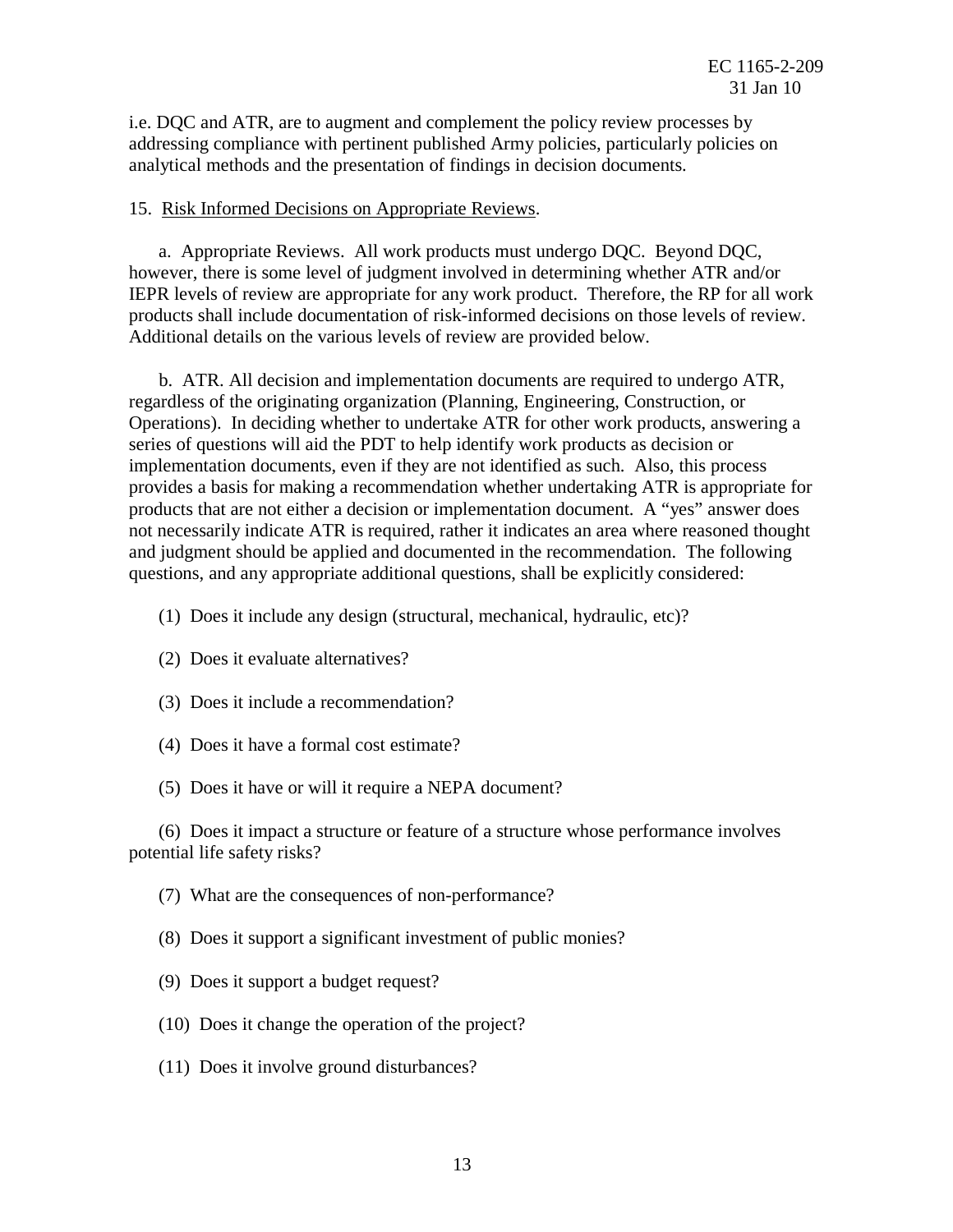survey markers, etc, that should be protected or avoided? (12) Does it affect any special features, such as cultural resources, historic properties,

(13) Does it involve activities that trigger regulatory permitting such as Section 404 or stormwater/NPDES related actions?

(14) Does it involve activities that could potentially generate hazardous wastes and/or disposal of materials such as lead based paints or asbestos?

(15) Does it reference use of or reliance on manufacturers' engineers and specifications for items such as prefabricated buildings, playground equipment, etc?

 systems like wastewater, stormwater, electrical, etc? (16) Does it reference reliance on local authorities for inspection/certification of utility

(17) Is there or is there expected to be any controversy surrounding the Federal action associated with the work product?

 I and/or Type II IEPR. Meeting the specific conditions identified for **possible** exclusions is PDT, as discussed below. The recommendation will be submitted to the MSC. The MSC a recommendation to exclude the project from IEPR, the MSC will forward the recommendation with its endorsement to the appropriate RIT for coordination in HQ and appropriate action. Once the DCW's or the Chief's decision is rendered, the recommendation and decision will be documented in the review plan. c. IEPR. Any work product that undergoes ATR may also be required to undergo Type not, in and of itself, sufficient grounds for recommending an exclusion. A deliberate, riskinformed recommendation whether to undertake IEPR shall be made and documented by the Commander has approval authority to undertake IEPR. However, if the MSC concurs with

 Paragraph 11.d.1. and in Appendix D. When a decision document does not trigger a any other issues that provide a rationale for determining the appropriate level of review. any other issues that provide a rationale for determining the appropriate level of review. Furthermore, the recommendation must make a case that the study is so limited in scope or impact that it would not significantly benefit from IEPR. d. Type I IEPR. Type I IEPR is mandatory under the circumstances described in mandatory Type I IEPR (as discussed in Paragraph 11.d.1), a risk- informed recommendation will be developed. This process shall explicitly consider the consequences of non-performance on project economics, the environment, and social well-being (public safety and social justice), as well as indicate whether the product is likely to contain influential scientific information or be a highly influential scientific assessment; or involve

 The circumstances requiring a Type II IEPR are described in Appendix E. Each of those circumstances must be explicitly considered in developing a risk-informed rationale for determining the appropriate level of review, including the need for a safety assurance review. e. Type II IEPR. A Type II IEPR is required to insure public health, safety, and welfare.

16. Administration. 16. <u>Administration</u>.<br>14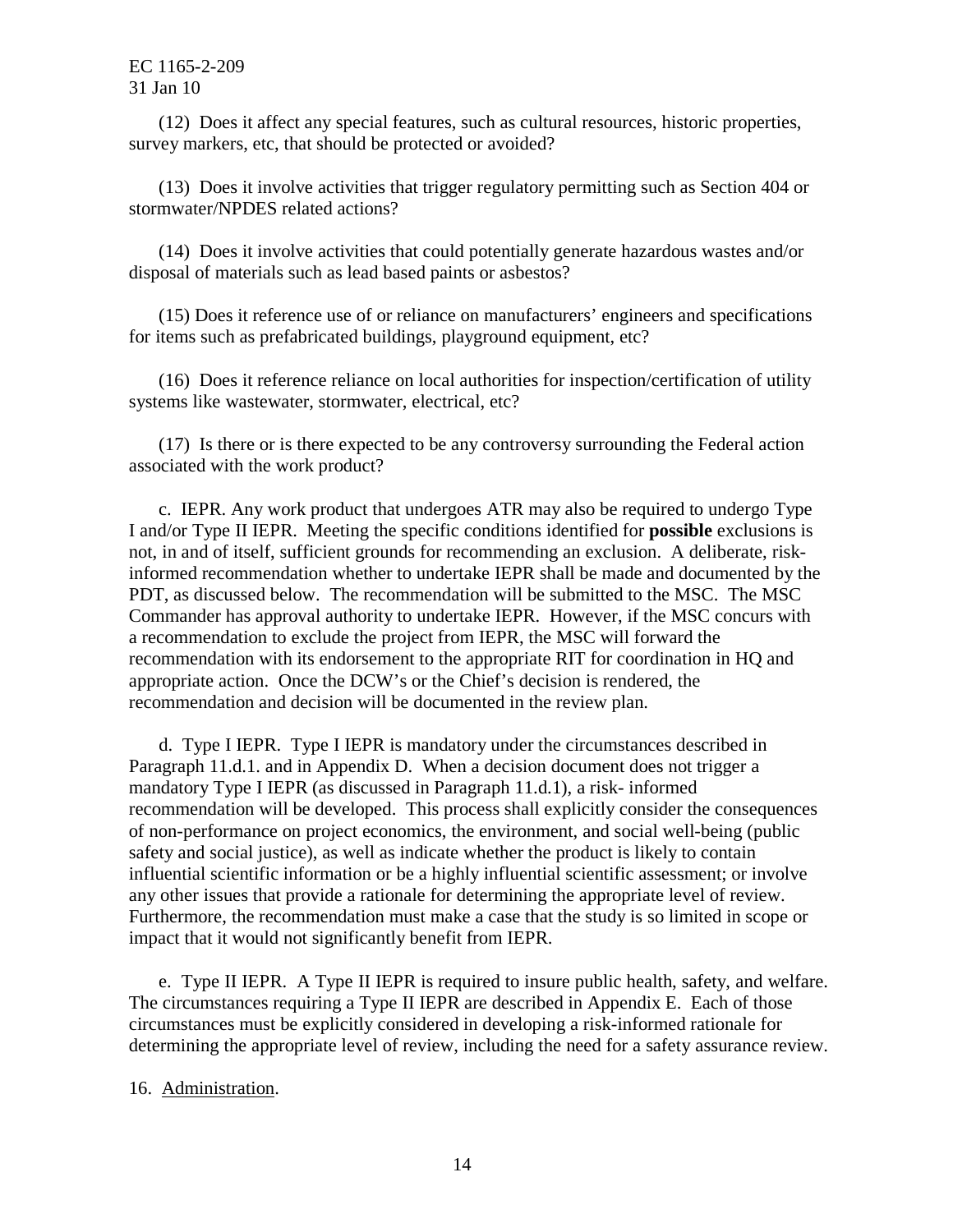groups established by statute, or established or utilized by the President or an agency that policy. Under WRDA 2007 Section 2034, FACA does not apply to Type I IEPR panels established in accordance with this circular. Section 2035 of WRDA 2007 does not specifically exempt panels for Type II IEPR from FACA. a. (1) Federal Advisory Committee Act (FACA). FACA imposes requirements on provide advice or recommendations to the President or an agency pertaining to Executive

 consider the following characteristics of groups that must comply with FACA: (2) If the PDT is uncertain whether FACA applies to a particular review, it should

(a) The group includes a member that is not a Federal employee, or State, local or Tribal government employee;

(b) The group is established, controlled, and/or managed by the USACE;

(c) The group has a fixed membership, established purpose, and an agenda set by the USACE;

(d) The group strives to produce group, rather than individual, advice to the USACE.

(3) Peer reviews performed solely by Federal employees or State, local and Tribal government employees do not trigger FACA, although to ensure independence USACE employees should not be involved in performing the review. Questions regarding the applicability of FACA to external peer review should be addressed to the district Office of Counsel.

 its agencies or other entities, its officers or employees, or any other person. a. Judicial Review. This Circular is intended to improve the internal management of the USACE Civil Works Program, and is not intended to, and does not create any right or benefit, substantive or procedural, enforceable at law or in equity, against the United States,

b. This Circular also does not apply to information that is:

(1) Related to certain national security, foreign affairs, or negotiations involving international trade or treaties where compliance with this Circular would interfere with the need for secrecy or promptness.

 determines that review is practical and appropriate and that the influential dissemination is scientifically or technically novel or likely to have precedent setting influence on future (2) Disseminated in the course of an individual agency adjudication or permit proceeding (including a registration, approval, licensing, site-specific determination), unless USACE adjudications and/or permit proceedings.

(3) A health or safety dissemination where USACE determines that the dissemination is time-sensitive.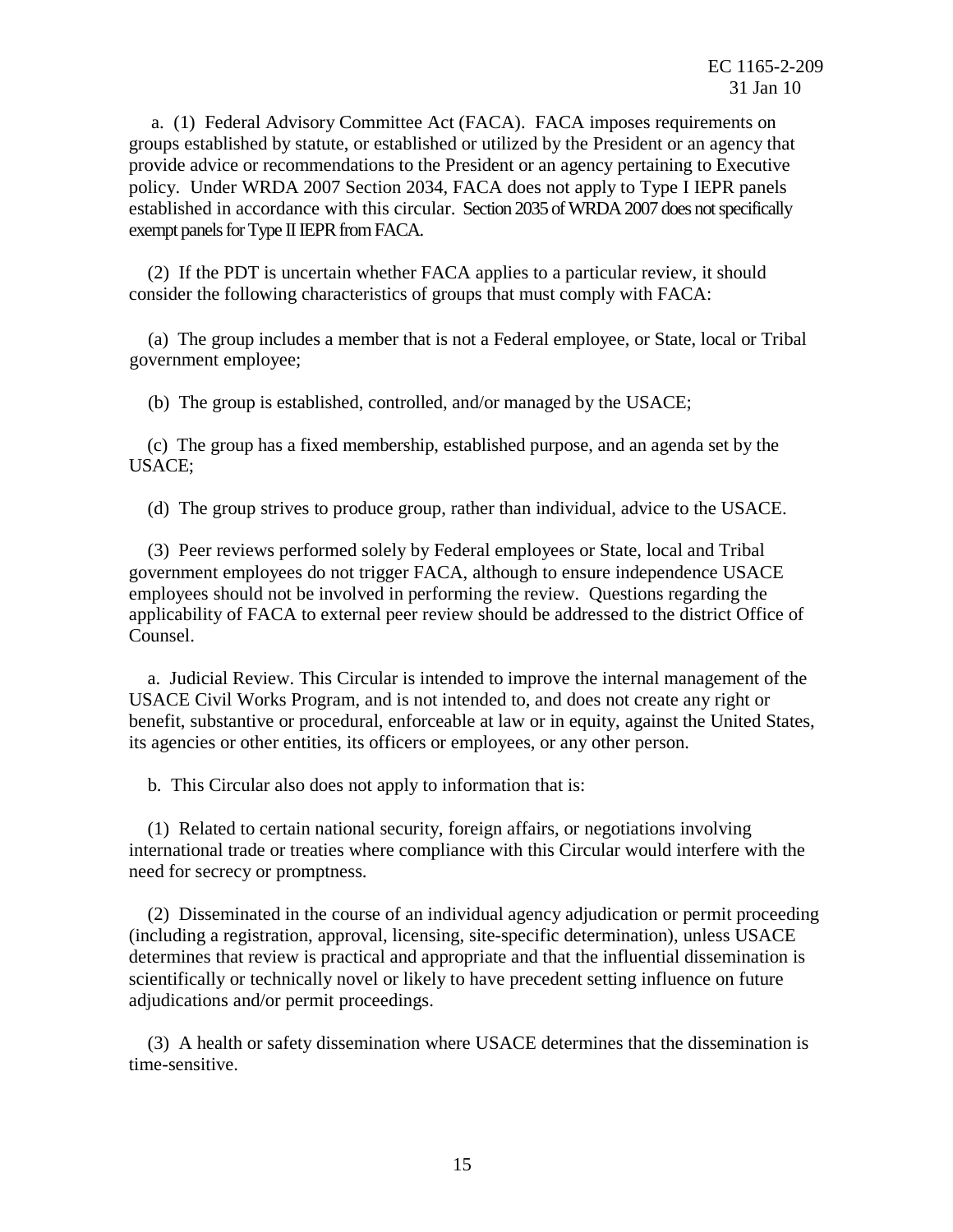(4) A USACE regulatory impact analysis or regulatory flexibility analysis subject to interagency review under Executive Order 12866, except for underlying data and analytical models used.

 demographic and economic statistics) and analyses of these data to compute standard (5) Routine statistical information released by Federal statistical agencies (e.g., periodic indicators and trends (e.g., unemployment and poverty rates).

(6) Accounting, budget, actuarial, and financial information, including that which is generated or used by agencies that focus on interest rates, banking, currency, securities, commodities, futures, or taxes.

(7) Information disseminated in connection with routine rules that materially alter entitlements, grants, user fees, or loan programs, or the rights and obligations of recipients thereof.

(8) Responses to letters of inquiry, responses to Freedom of Information Act (FOIA) requests, and internal disseminations.

#### 17. Implementation.

 all studies and reports regardless of the date the FCSA was signed, except for only those shared in accordance with the project purpose(s) and the phase of work. The costs shared. The costs of contracts for Type I IEPR panels executed after the enactment of unless the Chief of Engineers determines that a higher cost may be appropriate in a specific case. Any contracts for Type I IEPR panels that were executed prior to 8 November 2007 these costs may be eligible for credit, subject to the cost limits above. a. Decision Documents. This guidance is effective immediately and shall be applied to cases where the submittal of the final decision document package had been forwarded to HQUSACE prior to 22 August 2008. The costs associated with DQC and ATR will be associated with Type I IEPR, excluding the costs of contracts for panels, are also cost WRDA 2007, 8 November 2007, will be a Federal expense and will not exceed \$500,000 and whose costs were shared in accordance with Sec 105 (a) of WRDA 1986 will remain cost shared. For studies conducted by non-Federal interests Type I IEPR costs will initially be borne by the non-Federal sponsor and, if the project is implemented at some later date,

 subject to Type II IEPR in Pre-Construction Engineering and Design (PED) or under construction as of 8 November 2007. All costs associated with Type II IEPR, will be shared review, estimates will need to include the cost for the RMO to administer and manage the provides a guideline for scaling Type II review costs. The higher the total project cost the b. Implementation Documents. This guidance is effective immediately for any projects in accordance with the project purpose(s) and the phase of work. In planning for a Type II Type II review and the cost of the independent panel. The cost of a Type II review through completion of construction should be reasonable and scalable, a function of the complexity and duration, and managed as opposed to a carte-blanche approach. The table below more appropriate to plan a lower percentage of the project cost; however, the more complex the project is, the more appropriate to plan a higher percentage of the project cost.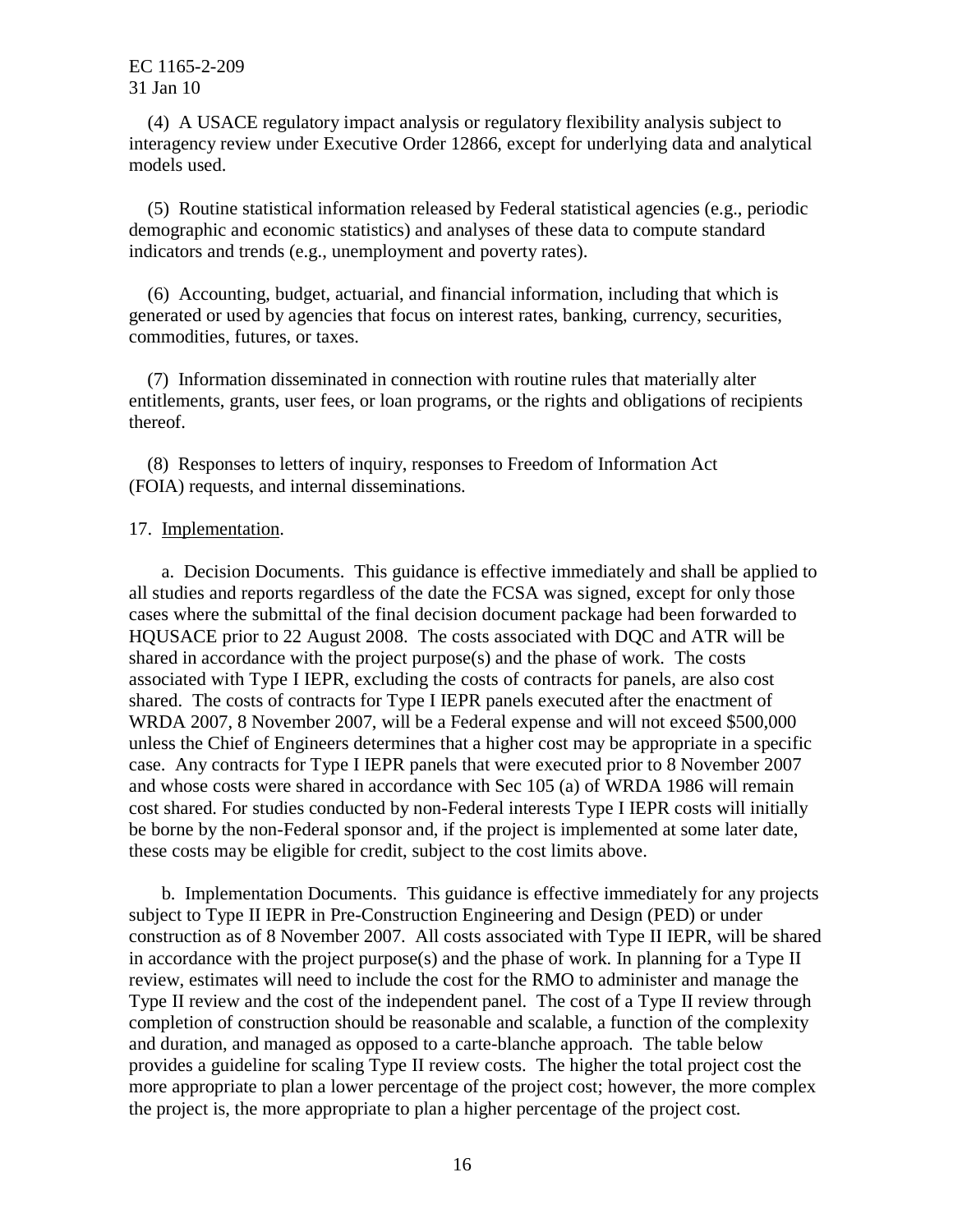|                              | Type II Review Cost Guideline |
|------------------------------|-------------------------------|
| <b>Total Project Cost</b>    | Range                         |
| $$0$ to $$\$ 15 million      | 0.90 to 1.50%                 |
| \$15 million to \$45 million | $0.50$ to $1.20\%$            |
| $>$ \$45 million             | 0. 10 to $0.85%$              |

c. Guidance for Additional Funding. Normal budgetary procedures will be used to seek funds where IEPR funds have not been appropriated. Starting in FY 2010, the costs for any anticipated IEPR will be requested by study (or project) as part of the normal budget development process.

FOR THE COMMANDER:

6 Appendices Appendix  $A -$  References

**ALEX C. DORNSTAUDER** Colonel, Corps of Engineers Executive Director of Civil Works

Appendix  $B -$  Review Plans Appendix  $C - DQC$  and ATR

Appendix  $D - Type I I EPR - Independent Peer Review$ 

Appendix  $E - Type II I EPR - Safety Assume Review$ 

Appendix  $F -$  Roles and Responsibilities

**Glossary**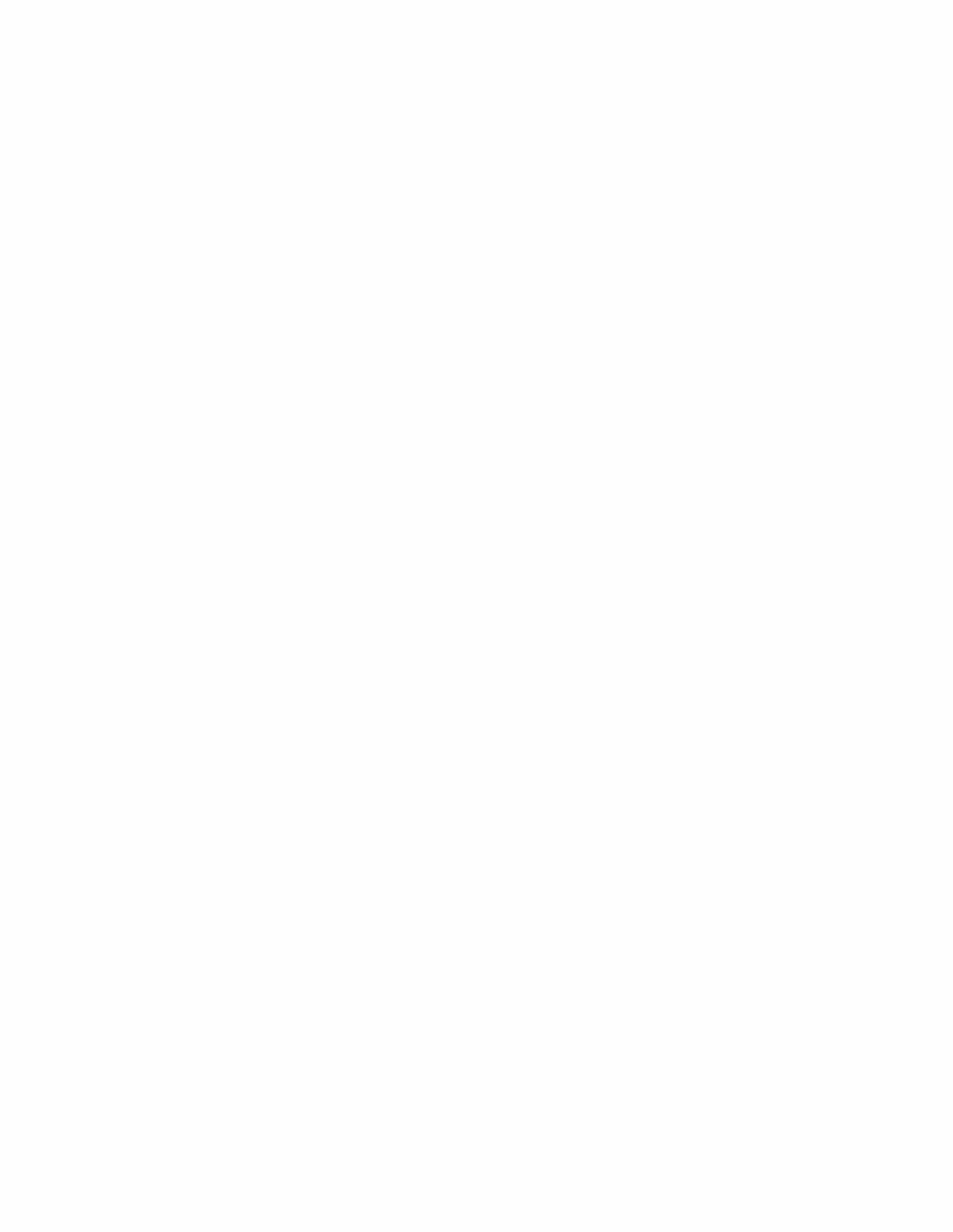## APPENDIX A

## References

Treasury and General Government Appropriations Act of 2001, Section 515, Pub. L. 106 554 (often called The Information Quality Act).

Water Resources Development Act of 2007, Sections 2034 & 2035, Pub. L. 110-114. Privacy Act, 5 U.S.C. § 522a as amended

Executive Order 12866 (Regulatory Planning and Review)

OMB Circular A-130, Appendix I, (February 20, 1996)

 OMB, Final Information Quality Bulletin for Peer Review, 2004 [\(http://www.whitehouse.gov/omb/inforeg/peer2004/peer\\_bulletin.pdf\)](http://www.whitehouse.gov/omb/inforeg/peer2004/peer_bulletin.pdf).

 AR 15-1, Boards, Commissions, and Committees - Committee Management [http://www.army.mil/USAPA/epubs/15\\_Series\\_Collection\\_1.html](http://www.army.mil/USAPA/epubs/15_Series_Collection_1.html) 

EC 1165-2-208 – In-Kind Contribution Provisions of Section 221

ER 5-1-11 - Management - U.S. Army Corps of Engineers Business Process.

 ER 1105-2-100 - Planning Guidance Notebook. [\(http://www.usace.armv.mil/inet/usacedocs/eng-regs/erll05-2-100/toc.htm\)](http://www.usace.armv.mil/inet/usacedocs/eng-regs/erll05-2-100/toc.htm).

ER 1110-1-12, Quality Management

ER 1110-2-1150, Engineering and Design for Civil Works Projects

ER 1110-2-1156, Dam Safety - Organization, Responsibilities, and Activities

ER 1165-2-502, Delegation of Review and Approval Authority for Post-Authorization Decision Documents.

ER 1110-2-1302, Civil Works Cost Engineering

Engineer Technical Letter (ETL) 1110-2-573, Construction Cost Estimating

EC 1105-2-410, Review of Decision Documents

 Decision-Making Chronology for the Lake Pontchartrain & Vicinity Hurricane Protection Project, by Douglas Woolley and Leonard Shabman, March 2008 <https://www.iwr.army.mil/inside/products/pub/hpdc/hpdc.cfm>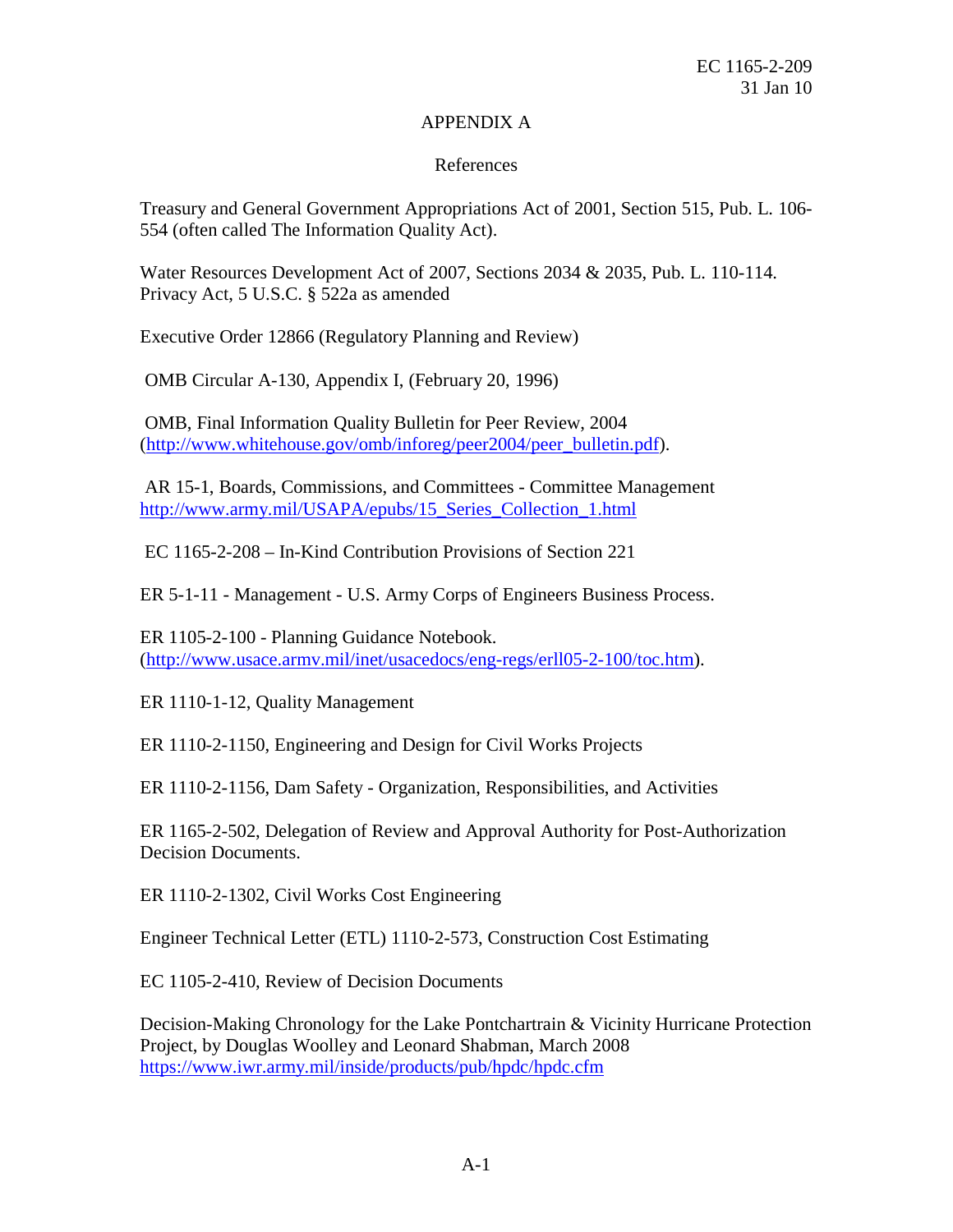Inspection Report on Quality Management for Civil Works Planning, 31 March 2004.

 National Academy of Sciences, "Policy and Procedures on Committee Composition and Balance and Conflicts of Interest for Committees Used in the Development of Reports," May 2003 for General Scientific and Technical Studies and Assistance: General Scientific and Technical Studies and Assistance. Available at: [http://www.nationalacademies.org/coi/index.html.](http://www.nationalacademies.org/coi/index.html)

 National Research Council. 2002. Review Procedures for Water Resources Project Planning. Washington, DC. http://www.nap.edu/books/030908508X/html

Planning. Washington, DC. <u>http://www.nap.edu/books/030908508X/html</u><br>Performance Evaluation of the New Orleans and Southeast Louisiana Hurricane Protection System, Final Report of the Interagency Performance Report, (Scheduled for January 2009) [https://ipet.wes.army.mil](https://ipet.wes.army.mil/) 

Recommendations for Independent Science Review, Submitted by the Environmental Advisory Board to the Chief, U.S. Army Corps of Engineers. 13 May 2004. [http://www.usace.army.mil/cw/hot\\_topics/ht\\_2004/isrr.pdf](http://www.usace.army.mil/cw/hot_topics/ht_2004/isrr.pdf) 

 U.S. Environmental Protection Agency. 2006. Peer Review Handbook, 3rd Edition,Washington, DC. <http://www.epa.gov/peerreview/pdfs/Peer%20Review%20HandbookMay06.pdf>

Federal Guidelines for Dam Safety (**FEMA 93**) <http://www.fema.gov/plan/prevent/damfailure/fema93.shtm>

 National Research Council. 2009. The New Orleans Hurricane Protection System: Assessing Pre-Katrina Vulnerability and Improving Mitigation and Preparedness. [http://www.nap.edu/catalog.php?record\\_id=12647](http://www.nap.edu/catalog.php?record_id=12647) 

DOD Joint Ethics Regulation – DOD 5500.7-R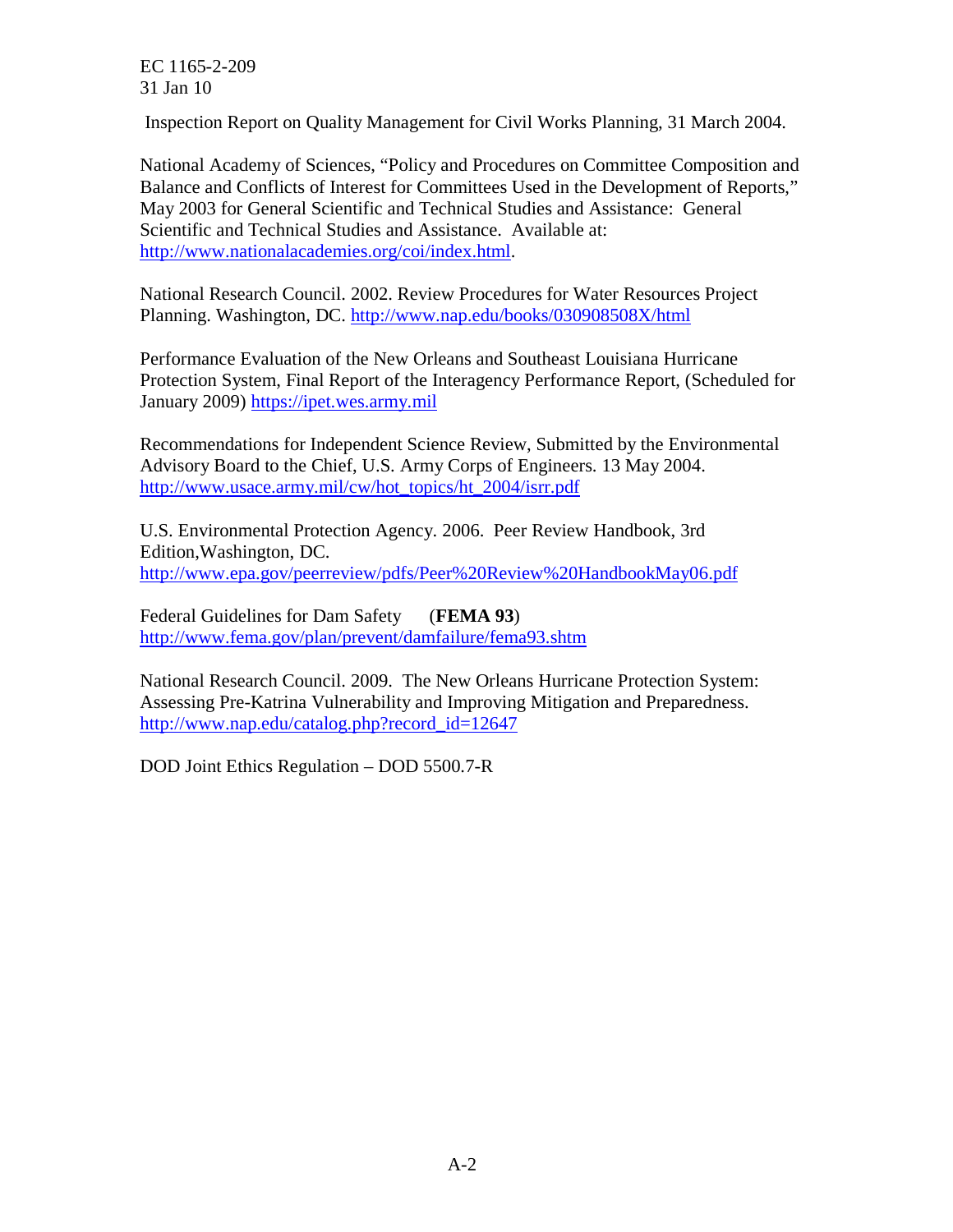#### APPENDIX B

#### Review Plans

 (RP). The RP is the basis for our addressing the Information Quality Act requirement to overall RP, a separate review plan is required for that activity. For example, at an activities requiring a separate EIS, etc. would require individual RP's. Similarly, to ensure nationwide consistency, the MSC's, together with the appropriate PCX, shall develop a single national RP for each Continuing Authority program that includes the anticipated review process for that authority. The national CAP RP's must also clearly e.g. when the study requires an EIS or involves life safety issues. The PCX shall recommend, if appropriate, a single nationwide exclusion for projects covered by the as regional environmental infrastructure authorities. Such review plans would also be developed by the appropriate PCX. Prior to initiating RP development, the PCX should appropriate. Approval of all programmatic or nationwide Review Plans rests with the Director of Civil Works (DCW). 1. Applicability. In general, all projects or activities will be covered by a Review Plan ensure and maximize the quality, objectivity, utility, and integrity of information (including statistical information) disseminated by the agency. For large projects, whether in planning, design, construction, or an operating project, a single RP covering all the various work associated with the project should be developed. However, when an activity generally covered under such an overarching RP involves complexities, controversy, or other attributes that would require review beyond that envisioned in the operational Corps Lake, most routine activities would be covered under the overarching RP while others such as major rehabilitation studies, dam safety modification reports, describe the circumstances when an individual RP must be developed for a specific CAP, review plan. Programmatic review plans may also be appropriate in other instances, such coordinate with HQUSACE for guidance on whether a programmatic review plan is

2. Responsibilities. The development of the RP is generally the responsibility of the (RMO). The PDT is responsible for recommending the necessary type(s) of reviews as Project Delivery Team (PDT), in concert with the Review Management Organization well as the particular disciplines/expertise required. The Review Plan will be published on the district's public internet site following approval by the MSC.

## 3. Development of Review Plans.

 comments and for considering those comments in the decision of the type of review to be carried out. Review Plans must be detailed enough to assess the necessary level and focus of review – which parts of the study will likely be challenging, which models and data are proposed, model certification needs, etc. RPs must anticipate and define the a. In developing RPs, the home district shall provide an opportunity for public appropriate level of review from the very start of the effort based upon a preliminary assessment of where project risks are most likely to occur and the magnitude of what this risk might be.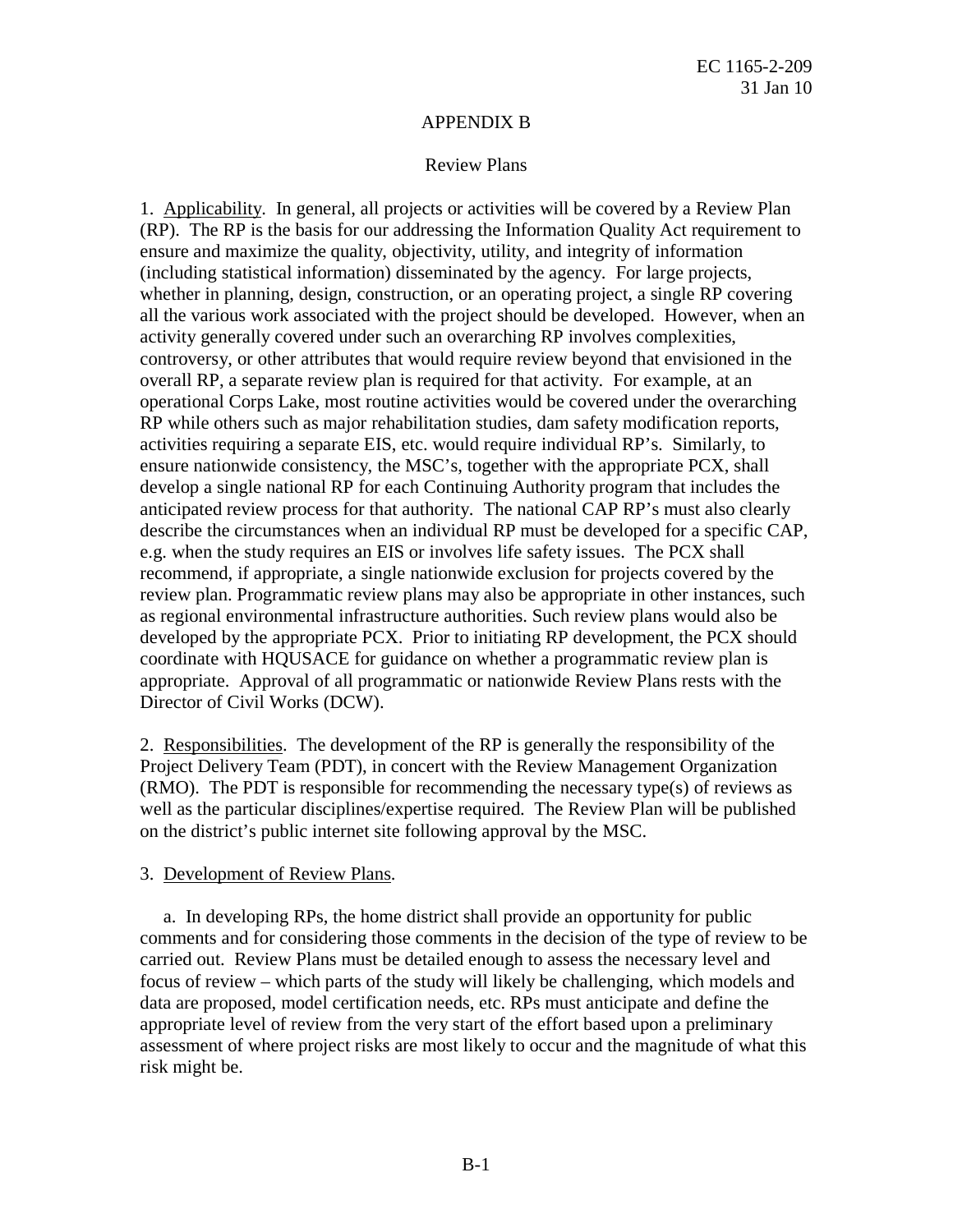Commander. For prospective projects, an initial RP will be developed prior to completing a feasibility cost sharing agreement and revised prior to the completion of approved by the MSC, throughout the PED and Construction Phases. For projects b. The RP shall be prepared within the district or other USACE office responsible for the project, in coordination with the appropriate RMO, and approved by the MSC each phase to detail the reviews in subsequent phases. The RP must be updated, and already in implementation, if an RP has not yet been developed, one shall be developed and approved within 90 days of the date of this guidance.

## 4. Content of Review Plans.

 district, MSC and RMO to whom inquiries about the plan may be directed. a. A paragraph including the project title, subject and purpose of the work product, discipline/area of expertise of reviewers and designated points of contact in the home

b. Documentation of risk-informed decisions on which levels of review are appropriate for the product.

c. The timing and sequence of the reviews (including deferrals).

d. How and when there will be opportunities for the public to comment on the study or project to be reviewed.

e. When significant and relevant public comments will be provided to the reviewers before they conduct their review.

f. The anticipated number of reviewers.

g. A succinct description of the primary disciplines or expertise needed in the review.

h. Whether the public, including scientific or professional societies, will be asked to nominate potential reviewers.

i. A list of the models expected to be used in developing recommendations, and the model certification/acceptance status of those models.

j. A list of expected in-kind contributions to be provided by the sponsor.

k. The Review Plan shall also contain an execution plan that explains how all the reviews will be accomplished and documented. The following are factors that must be considered in developing the Review Plan and selecting reviewers:

 IEPR reviewers by the RMO, contractor, or OEO, as appropriate. Selections will be based on expertise, experience, and skills, including specialists from multiple disciplines (1) Reviewers' Expertise and Balance. Subject matter experts from within USACE or outside USACE may conduct ATR. ATR reviewers shall be selected by the RMO and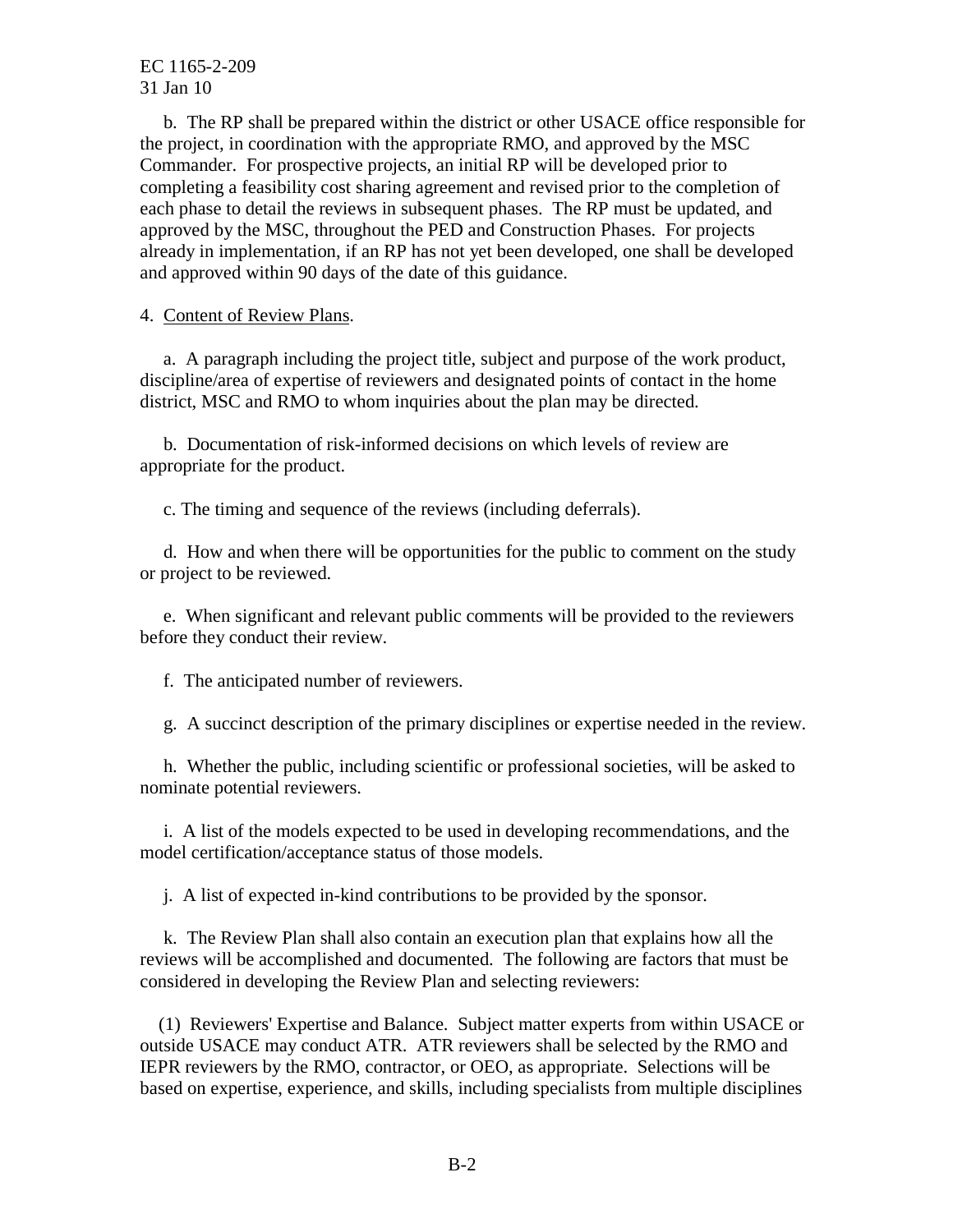as necessary to ensure comprehensive review. The group of qualified reviewers shall be formed into panels that are sufficiently broad and diverse to fairly represent the relevant scientific and engineering perspectives and fields of knowledge.

 reports unless essential and comparable expertise cannot be obtained elsewhere. (2) Reviewers' Rotation. The same reviewer should not be used on multiple studies or

 employees (including special government employees) comply with applicable Federal ethics requirements. In selecting reviewers who are not Federal government employees, the National Academy of Sciences' policy for committee selection with respect to evaluating the potential for conflicts (e.g., those arising from investments; agency, employer, and business affiliations; grants, contracts and consulting income) shall be (3) Reviewers' Conflicts. RMO shall ensure that reviewers serving as Federal adopted or adapted.

 rotate membership on standing panels across the pool of qualified reviewers. OEOs shall (4) Reviewers' Independence. IEPR must be performed by subject matter experts from outside of USACE. Peer reviewers shall not have participated in development of the report, appendix, or other work product to be reviewed. RMOs are encouraged to bar participation of scientists employed by USACE.

 them (name, credentials, and affiliation) will be disclosed. The RMO shall comply with the requirements of the Privacy Act. Also see paragraph 13 (b). (5) Reviewers' Privacy. Peer reviewers will be advised whether information about

 necessary travel and per diem expenses in accordance with their contract with the RMO, (6) Reviewers' Compensation. External Reviewers will be paid labor and any NAS, or OEO.

 the instructions regarding the objective of the peer review and the specific advice sought. policy determinations for USACE and the Army. The charge should specify the structure of the review comments to fully communicate the reviewer's intent by including: the comment, why it is important, any potential consequences of failure to address, and questions while also directing reviewers to offer a broad evaluation of the overall (7) Reviewers' Charge. The RMO will prepare the charge to the reviewers, containing Reviewers shall be charged with reviewing scientific and technical matters, leaving suggestions on how to address the comment. It should include specific technical document. The charge should be determined in advance of the selection of the reviewers.

(8) Confidentiality. Review shall be conducted in a manner that respects confidential business information and intellectual property.

 make-up of the review panel and the number of external reviewers) shall be based on the information to decision making, the extent of prior review, and the expected benefits and (9) Choice of Review Mechanism. The choice of a review mechanism (including the novelty and complexity of the information to be reviewed, the importance of the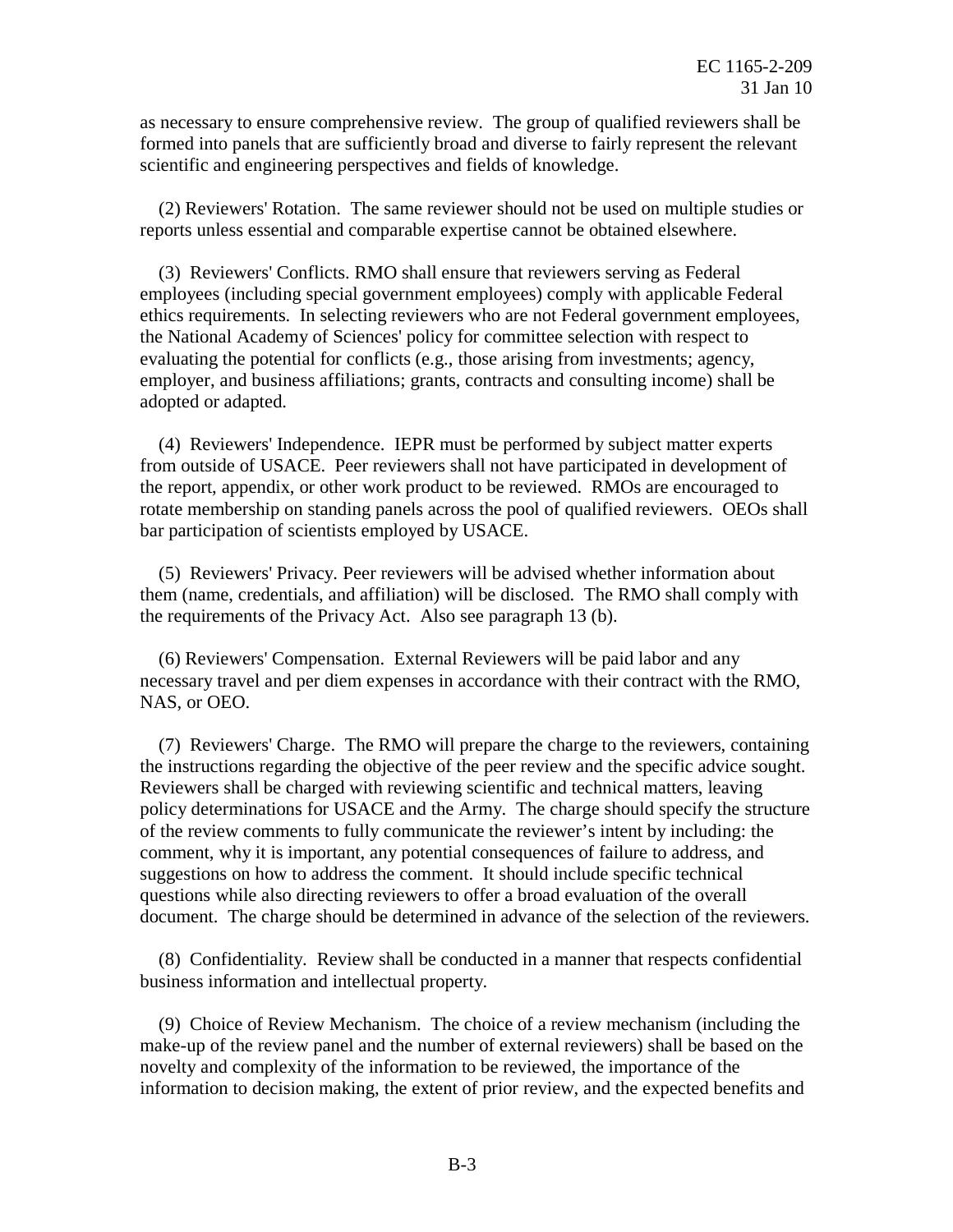costs of review, as well as the factors regarding transparency described below. For decision documents undergoing Type I IEPR, the RMO must commission eligible entities to manage the review process, including the selection of reviewers, in accordance with this Circular.

information access and quality. (10) Reviewers' Access to Information. The RMO shall provide reviewers with sufficient information, including background information about key studies or models, to enable them to understand the data, analytic procedures, and assumptions used to support the key findings or conclusions. Reviewers shall be informed of applicable access, objectivity, reproducibility and other quality standards under the federal laws governing

 disclaimer: "This information is distributed solely for the purpose of pre-dissemination review under applicable information quality guidelines. It has not been formally disseminated by USACE. It does not represent and should not be construed to represent  $(11)$  Disclaimer. Information distributed for review must include the following any agency determination or policy."

 public for comment at the same time it is submitted for review (or during the review made to the reviewers by interested members of the public. When employing a public comment process, the RMO shall, whenever practical, provide reviewers with access to public comments that address significant scientific or technical issues. To ensure that (12) Opportunity for Public Participation. Whenever feasible and appropriate, the office producing the document shall make the draft decision document available to the process) and sponsor a public meeting where oral presentations on scientific issues can be public participation does not unduly delay USACE activities, the RMO shall clearly specify time limits for public participation throughout the review process.

(13) Transparency.

 (a) The RMO shall notify reviewers in advance regarding the extent of disclosure and attribution planned by USACE.

(b) The RMO, ATR leader, or OEO shall prepare a Review Report that shall:

 short paragraph on both the credentials and relevant experiences of each reviewer. - Disclose the names of the reviewers, their organizational affiliations, and include a

- Include the charge to the reviewers.

- Describe the nature of their review and their findings and conclusions.

 attributions), or represent the views of the group as a whole, including any disparate and - Include a verbatim copy of each reviewer's comments (either with or without specific dissenting views.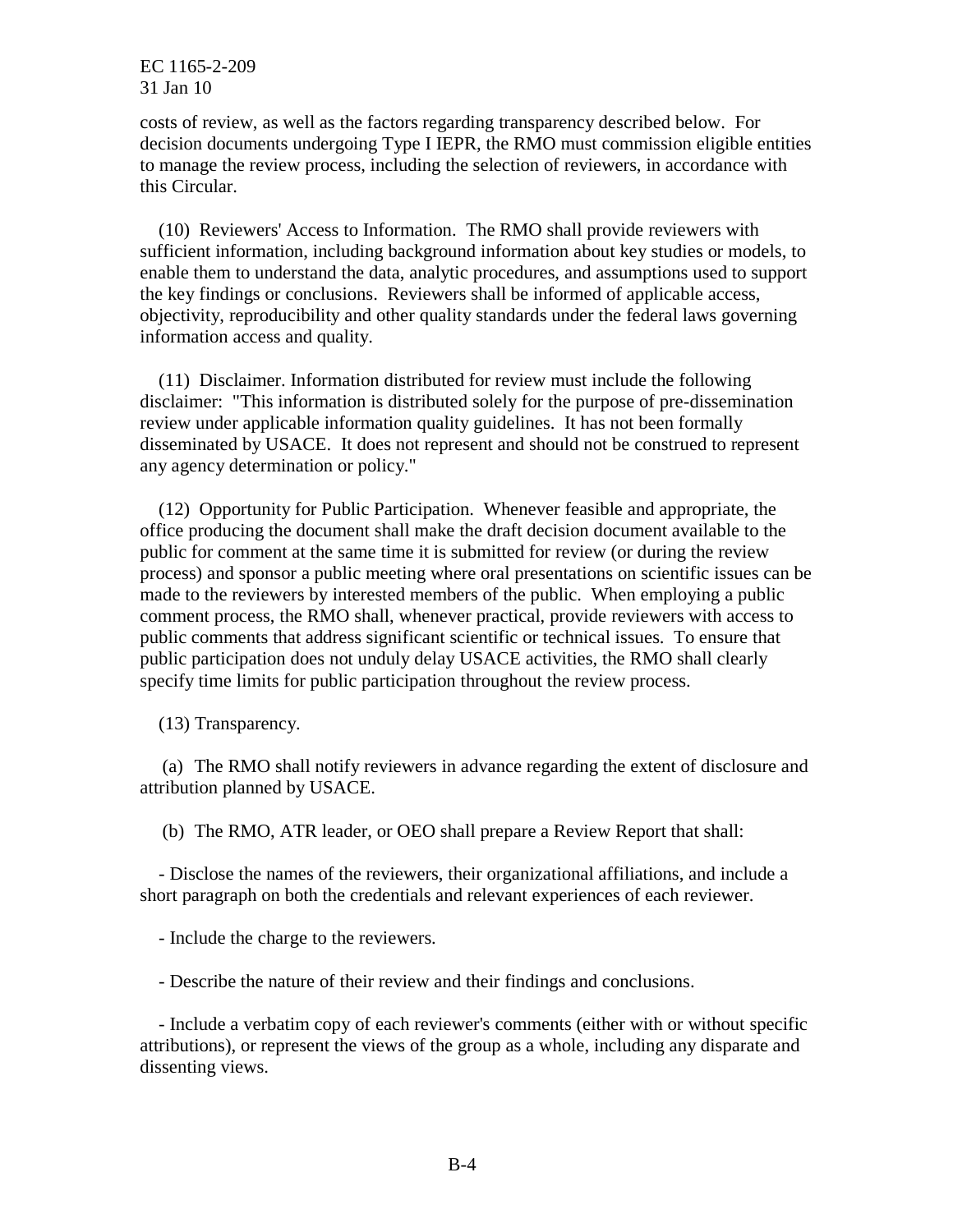the report, and the reasons those actions are believed to satisfy the key concerns stated in the report (if applicable). The plan will detail how the RMO shall disseminate the final Review Report, USACE response, and all other materials related to the review, and include them in the applicable decision document. The final decision document for project studies that undergo IEPR shall summarize the Review Report and USACE (14) Documentation of Responses. The RP will also document how written responses to the Review Report will be prepared to explain the agreement or disagreement with the views expressed in the report, the actions undertaken or to be undertaken in response to responses.

## 5. Posting Review Plans.

 review plans for it studies/projects as well as a list of the current and active Review Plans with links to the documents. In posted documents, lists of the names of USACE reviewers may be displayed. PCX, MSC and HQ postings will link to the district's site. Each district shall establish a mechanism on their web site for allowing the public to a. District. Each district will maintain a web site that hosts electronic versions of comment on the adequacy of the Review Plans, and shall consider public comments on Review Plans.

 an agenda of Review Plans. The agenda shall describe all decision documents covered Circular. MSCs are encouraged to offer electronic notification mechanisms to alert b. MSC. Each MSC shall post on its website, and update at least every three months, by this Circular, describe the Review Plan for each entry on the agenda, and provide a link from the agenda to each document that has been made public pursuant to this interested members of the public when entries are added or updated.

c. Each PCX shall post on its website, and update monthly, a listing of all review plans for studies/projects that include relevant project purposes, including links to the documents.

 appropriate MSC and PCX sites. d. CECW-CP will establish and maintain a web site that provides links to the

# 6. Approval of the Review Plan.

Review Plan, the MSC should coordinate resolution between the district and the RMO. interest, or has significant economic, environmental and social effects to the nation or a. The MSC that oversees the home district is responsible for approving the RP. An MSC approval letter (Figure 1) is required for each review plan and must be included in the posted version of the RP. The approval of each RP should be signed by the MSC Commander. If there is disagreement over the scope, content or other aspects of the The commander's approval should reflect vertical team input (involving district, MSC, RMO and Headquarters members) whether the covered subject matter (including data, use of models, assumptions, and other scientific and engineering information) has public safety concerns, is novel, is controversial, is precedent setting, has significant interagency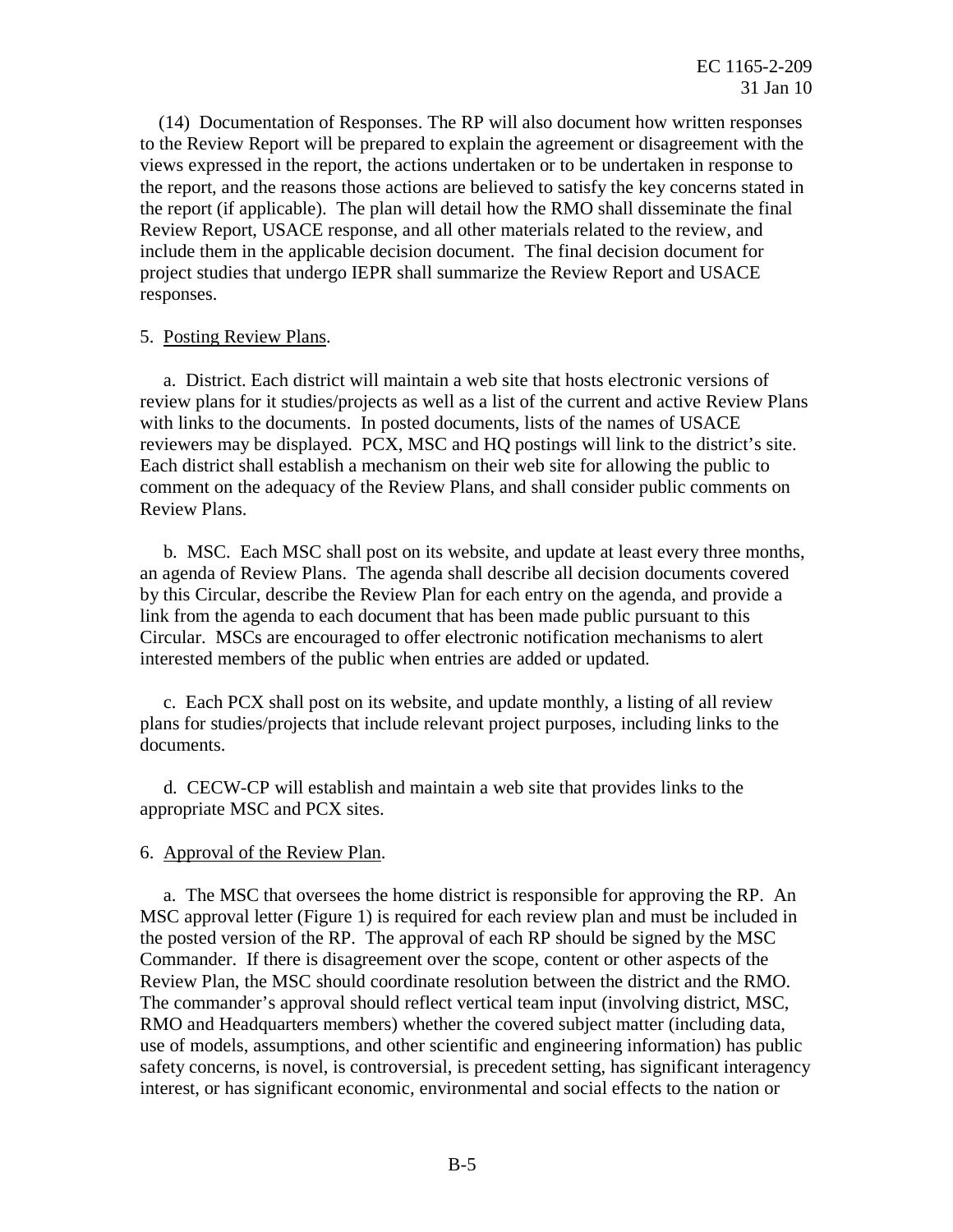where specific requests for IEPR are likely. For decision documents, if the RP does not Works (DCW) or the Chief of Engineers, prior to approval of the RP. include IEPR, the MSC must obtain an exclusion from IEPR from the Director of Civil

## FIGURE 1

*Date:* 

 *Subject: Review Plan approval for (work product name here)* 

 *The attached Review Plan for the (work product name here) has been prepared in accordance with EC 1165-2-209.* 

 *The Review Plan has been coordinated with the (RMO name here) of the (MSC) which is the lead office to execute this plan. For further information, contact the RMO at xxx-xxx- xxxx. The Review Plan (includes / does not include) independent external peer review.* 

 *Subsequent revisions to this Review Plan or its execution will require new written I hereby approve this Review Plan, which is subject to change as circumstances require, consistent with study development under the Project Management Business Process. approval from this office.* 

*MSC Commander Signature Block* 

b. Upon MSC approval of each RP, the MSC will provide a copy of the signed MSC Approval Memo to its respective HQUSACE Regional Integration Team (RIT).

 three times; when the without-project conditions are identified; when the array of alternatives to be considered are identified; and when the preferred alternative is identified. These updates are especially important in those rare cases where an exclusion from IEPR has been granted. As part of the update, the specific conditions and circumstances that supported the exclusion must be reassessed. The PDT, RMO and the vertical team shall jointly recommend whether or not the exclusion should be withdrawn the three RP updates will include an assessment of whether IEPR initiation should occur earlier than previously planned. Changes to an RP should be approved by following the process used for initially approving an RP. In all cases the MSCs will review the decision on the level of review, and any changes made in updates to the project. c. Like any aspect of a PMP, the RP is a living document and may change as the study/project progresses. In particular, review plans for studies shall be updated at least and IEPR be undertaken. For studies where IEPR has been planned but not yet initiated,

 a decision document goes before the CWRB, the updated RP, detailing the reviews for d. Prior to completion, all decision documents are required to include updated RPs, to outline the scope, timing and level of reviews, will be prepared for the next phase. When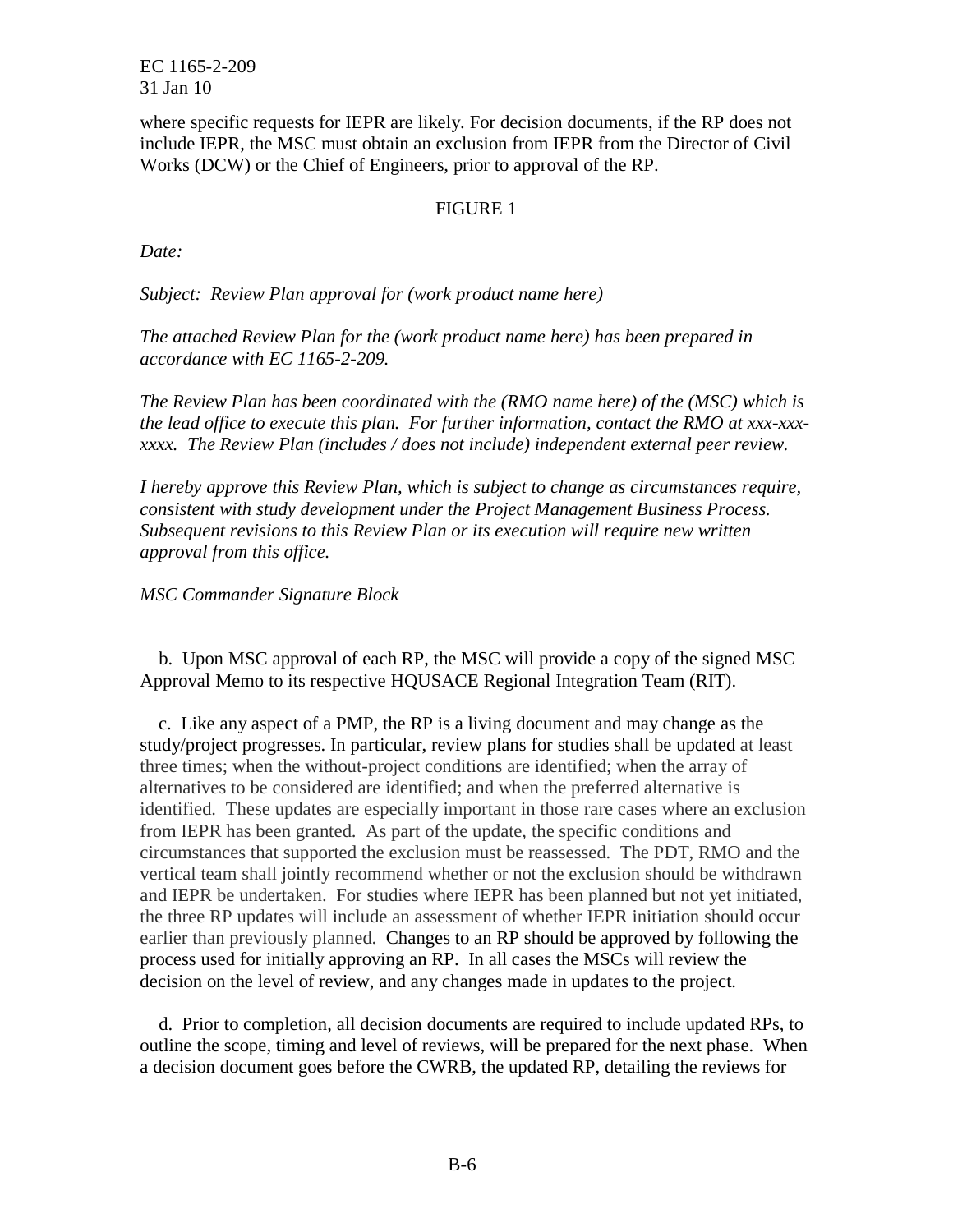presented by the MSC Commander at the CWRB. the Preconstruction Engineering and Design (PED) and Construction Phases will be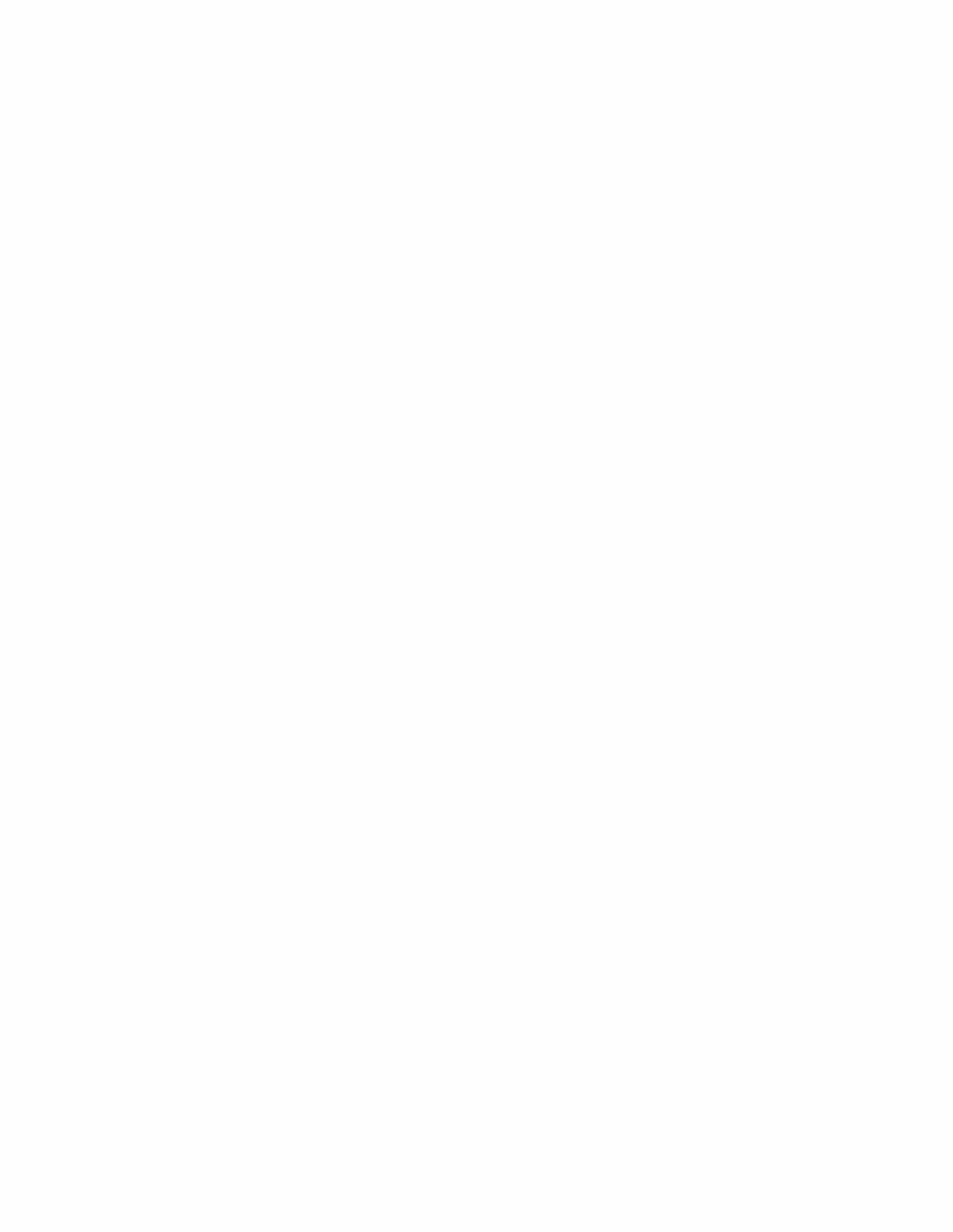#### APPENDIX C

#### District Quality Control and Agency Technical Review

 information in accordance with this circular and the quality management procedures of significance of the information being reviewed. ATR shall not serve as a substitute for 1. All Civil Works work products will undergo necessary and appropriate DQC and ATR to ensure the quality and credibility of the government's scientific and budgetary the responsible command. The level of review should be commensurate with the DQC.

 Attachment C-1 provides a sample statement of technical review and completion of 2. DQC shall be implemented and documented in accordance with procedures prescribed in MSC and district quality manuals and Paragraph 8 of the main body of this circular. quality assurance review and agency technical review

3. ATR, previously known as ITR (and referred to in this way in some referenced publications) shall be conducted in accordance with Paragraph 9 of this circular and the following additional information:

 appropriate problems and opportunities are addressed; confirm that appropriate solutions are considered; confirm that the appropriate solution is recommended; assure that accurate cost, scheduling and associated risks are presented; confirm that the sponsor willing and able to fulfill the non-Federal responsibilities; and ensure that the Army, and the President. a. Purpose. The purpose of agency reviews throughout the project life cycle, including ATR, policy compliance and legal reviews, generally is to ensure that the recommended solution warrants USACE participation; is in accord with current policies; can be implemented in accordance with environmental laws and statutes; and has a decision document appropriately represents the views of the Corps of Engineers, the

 technical analyses are correct, but to also ensure compliance with all pertinent USACE guidance in order to achieve adequate quality early in studies and help shift HQUSACE policy compliance review to a more confirmatory role and a less confrontational, less review comments may be considered a measure of the effectiveness of the PDT and ATR b. Definition of Success. The corporate intent is for an ATR to not only ensure corrective role. The scope, extent and type of subsequent HQUSACE policy compliance efforts.

c. Supporting Principles.

(1) Each Commander is responsible for assuring that the work product complies with all applicable statutory and policy requirements and, most importantly, has been read for consistency as well, prior to forwarding to higher authority.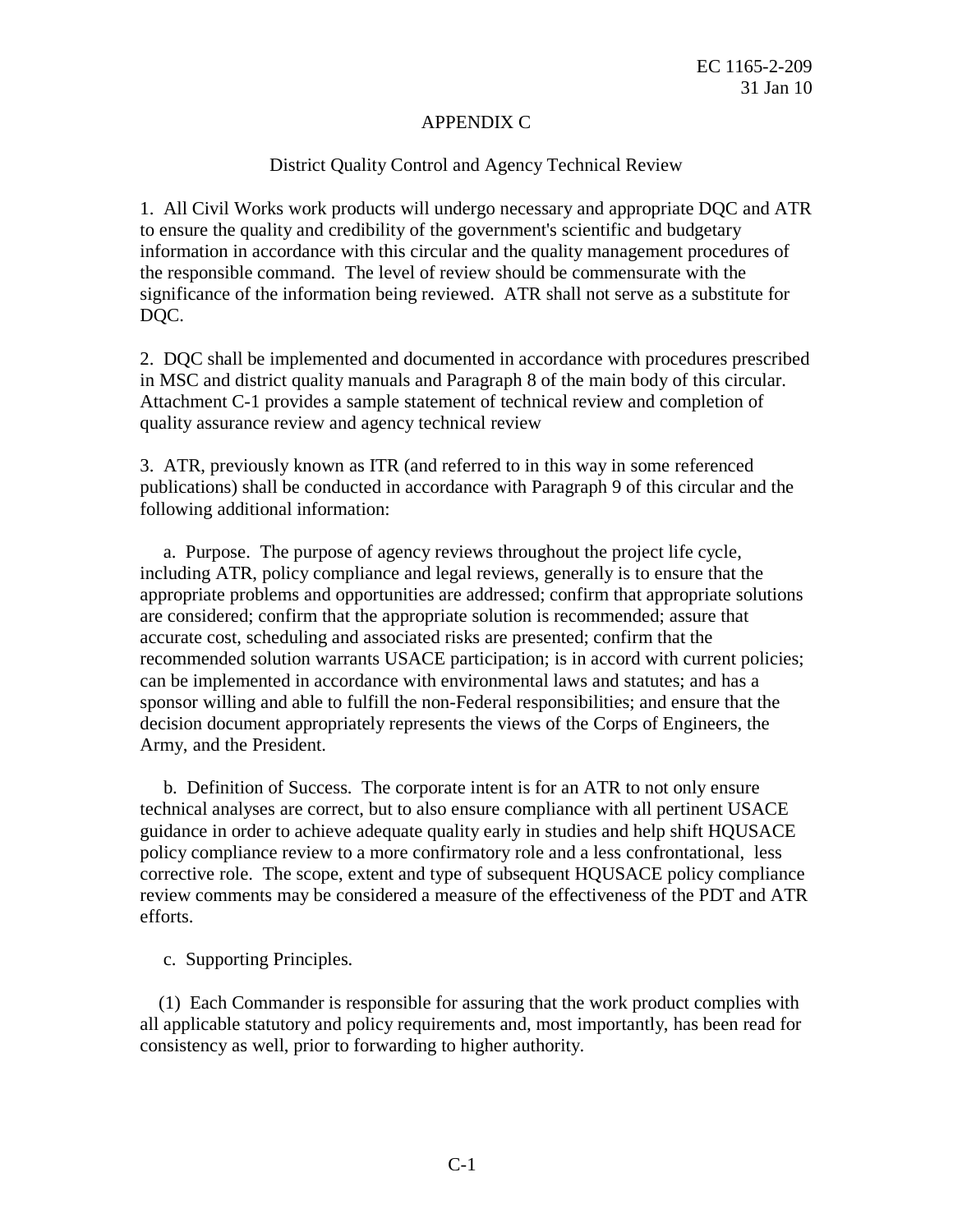(2) The PDT is responsible for project success and for delivering a quality product in accordance with ER 5-1-11. The PDT is responsible for developing work products in accordance with the procedures and policies set forth in USACE engineering regulations and circulars.

(3) The PDT, supported by the appropriate Communities of Practice, is knowledgeable of USACE water resources policies and procedures, and has the expertise to support the project development process.

(4) Home district Office of Counsel is responsible for the legal review of each decision document and signing a certification of legal sufficiency.

 documenting technical, policy and legal compliance for decision documents that have been delegated to MSCs for review and approval in accordance with ER 1165-2-502. (5) MSC Commanders are responsible for ensuring policy and legal compliance, and

 assurance observations. The MSC Commander will summarize the field QA/QC efforts, concerns. The leader of the ATR team will participate in the CWRB to address review (6) For decision documents that are required to be presented to the Civil Works Review Board, the District Commander will address the review, including the major concerns expressed and how those concerns were resolved. The MSC Commander will present the certifications of technical, legal and policy compliance, and any MSC quality specifically the certifications of technical, cost, legal and policy compliance. They will present the review process and results, including the involvement, comments and comment resolution of the Planning Centers of Expertise, Cost Engineering DX, IEPR team, and any significant and/or unresolved technical, legal or policy compliance concerns.

(7) HQUSACE is responsible for confirming the technical, cost, policy and legal compliance of planning products; supporting the resolution of issues requiring HQUSACE, ASA (CW) or OMB decisions; continuously evaluating the overall project development process, including the review and policy compliance processes (including responsibilities delegated to MSCs); and recommending appropriate changes when warranted.

a. Policy

(1) Objective of ATR. The ATR shall ensure that the product is consistent with established criteria, guidance, procedures, and policy. The ATR will assess whether the analyses presented are technically correct and comply with published USACE guidance, and that the document explains the analyses and results in a reasonably clear manner for the public and decision makers.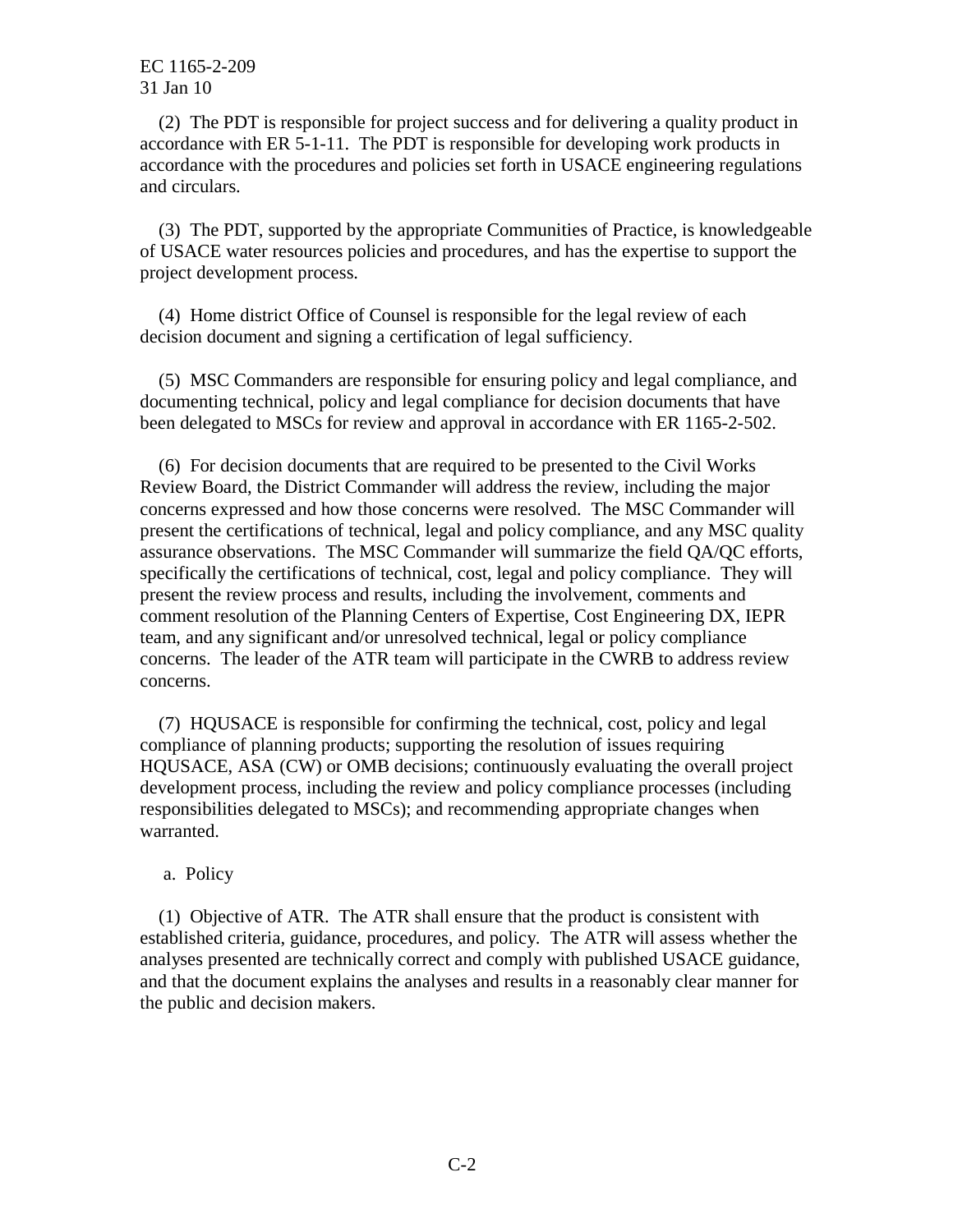(2) Scope of ATR.

(a) The ATR will examine the materials submitted at specific milestones for both decision and implementation documents including draft and final documents, supporting documents, and other supporting analyses to ensure the adequacy of the presented methods, assumptions, criteria, decision factors, applications, and explanations.

 policy concerns early and prior to HQUSACE policy compliance reviews. The scope, (b) Policy compliance is explicitly within the scope of ATR. The corporate intent is for ATR to identify and, through participation of the vertical team, resolve common extent and type of subsequent HQUSACE policy compliance review comments may be considered a measure of the efficacy of the study and ATR efforts.

c. Planning for ATR.

 in the Review Plan before the FCSA or Design Agreement is executed. The ATR efforts likely occur if reviews are deferred to the end of the study. The ATR should be a (1) The ATR tasks and related resource, funding and schedule needs will be addressed should be integrated into the product development schedule to avoid and minimize impacts on the schedule as much as possible; and to avoid rework and delays that would relatively continuous process with reviews synchronized with the PDT's production of products and supporting analyses.

 activities are reasonably represented in the PMP, particularly the schedule and resource (2) The PDT will coordinate the RP with the appropriate RMO to ensure that ATR needs.

a. ATR Team.

case of feasibility studies, after the FCSA is executed. (1) The ATR team shall be established shortly after the PDT is established, and in the

 representation. These disciplines will typically include plan formulation, economics, environmental sciences, real estate, and engineering disciplines such as hydraulics and hydrology, design, geotechnical and cost estimating. Operations and other disciplines  $(2)$  The disciplines represented on the ATR team will reflect the significant disciplines involved in the accomplishment of the work. This is particularly important for planning efforts. Recognizing the key role of plan formulation, evaluation and selection in forming defensible decision documents, ATR teams must have capable plan formulation may be included when appropriate.

a. ATR Timing

 the study. Each ATR review iteration needs to only address incremental changes and (1) Each application of ATR should build upon any and all prior cycles of review for additions to documents and analyses addressed in prior ATR reviews, unless the ATR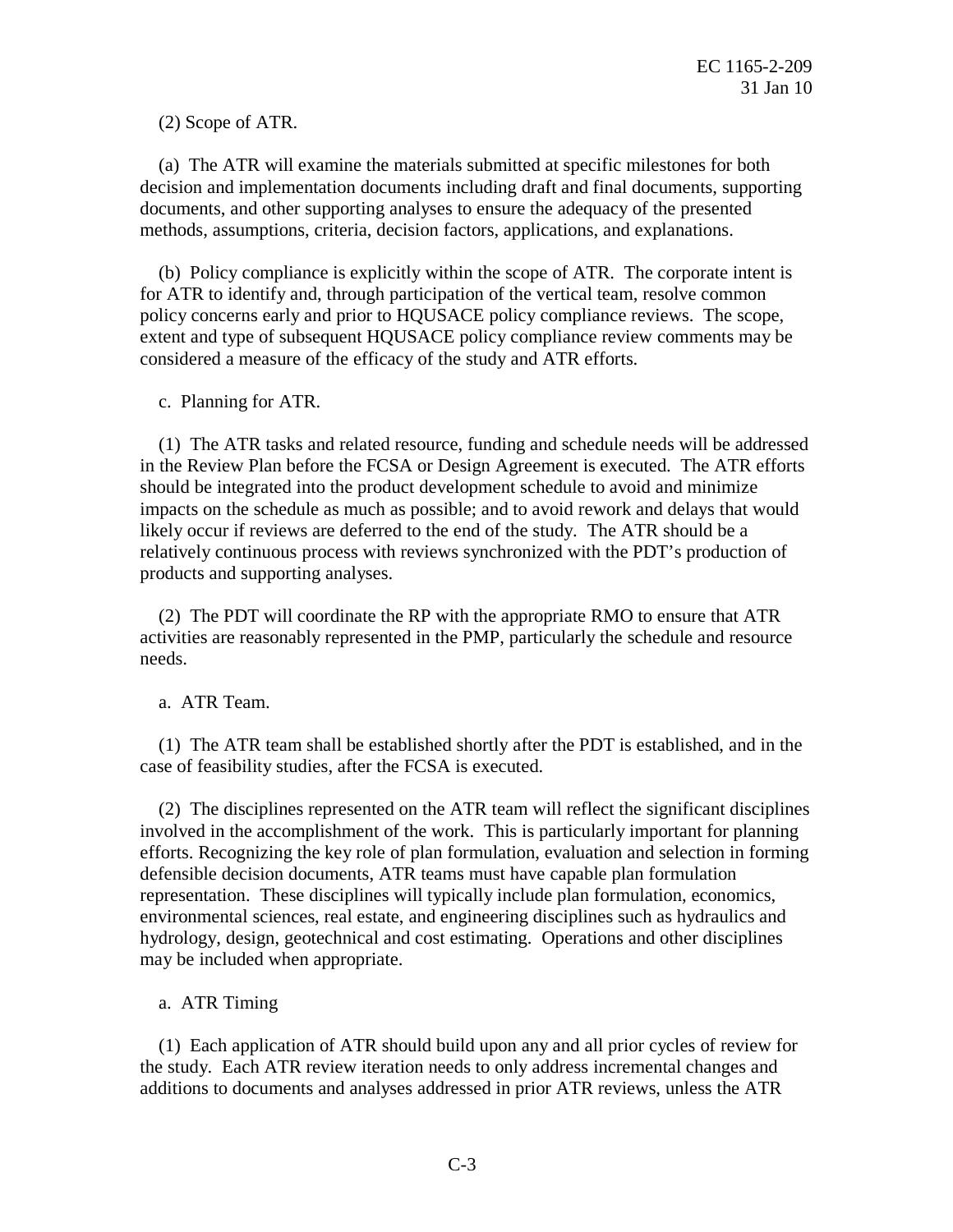team determines that certain subjects or aspects warrant revisiting due to other changes or a need to adequately understand a larger portion of the product or project.

(2) The scheduling of ATR reviews should be presented as part of the Review Plan. ATR will normally occur during key stages in the development of the particular work product and be discussed at milestone meetings, briefings, and IPRs.

(3) During the planning process, ATR will occur and be discussed in: the Feasibility Scoping Meeting (FSM), Intermediate Milestone and the Alternative Formulation Briefing (AFB) submittal materials, the draft decision and NEPA documents, and the final decision and NEPA documents. In addition, interim ATR reviews should occur for key technical products, such as hydrology, surveys, investigations, economic and environmental inventories, prior to performing subsequent analyses that depend on these products.

 the future without project condition and support for the tentatively selected plan is (a) The FSM and AFB materials and supporting analyses warrant ATR because they provide the basis for HQUSACE to determine whether Washington-level agreement with warranted.

(b) The FSM and AFB submittal materials, draft report and supporting materials merit ATR because they will be released to the public for review and determine the public, stakeholder, state, other agency and other interest group positions on the tentatively selected plan.

 the basis for the Chief of Engineers interagency coordination and the Chief's approval or further recommendation to the Secretary of the Army and the Congress, as needed. (c) The final report and supporting analyses warrant ATR because they will provide

(4) During the design and construction phases, the timing of ATR will be dependent on the complexity of the project and will be explicitly laid out in the review plan, with the concurrence of the vertical team, including the RMO.

(5) All portions of the final work product submittal will have undergone ATR, including any recent revisions.

h. Review Criteria for ATR.

 Regulations, Engineering Circulars, Engineering Manuals, Engineering Technical Letters, (1) Products will be reviewed against published guidance, including Engineering Engineering Construction Bulletins, Policy Guidance Letters, implementation guidance, project guidance memoranda, and other formal guidance memoranda issued by HQUSACE. Any justified and approved waivers should have been obtained from HQUSACE for any deviations from USACE guidance.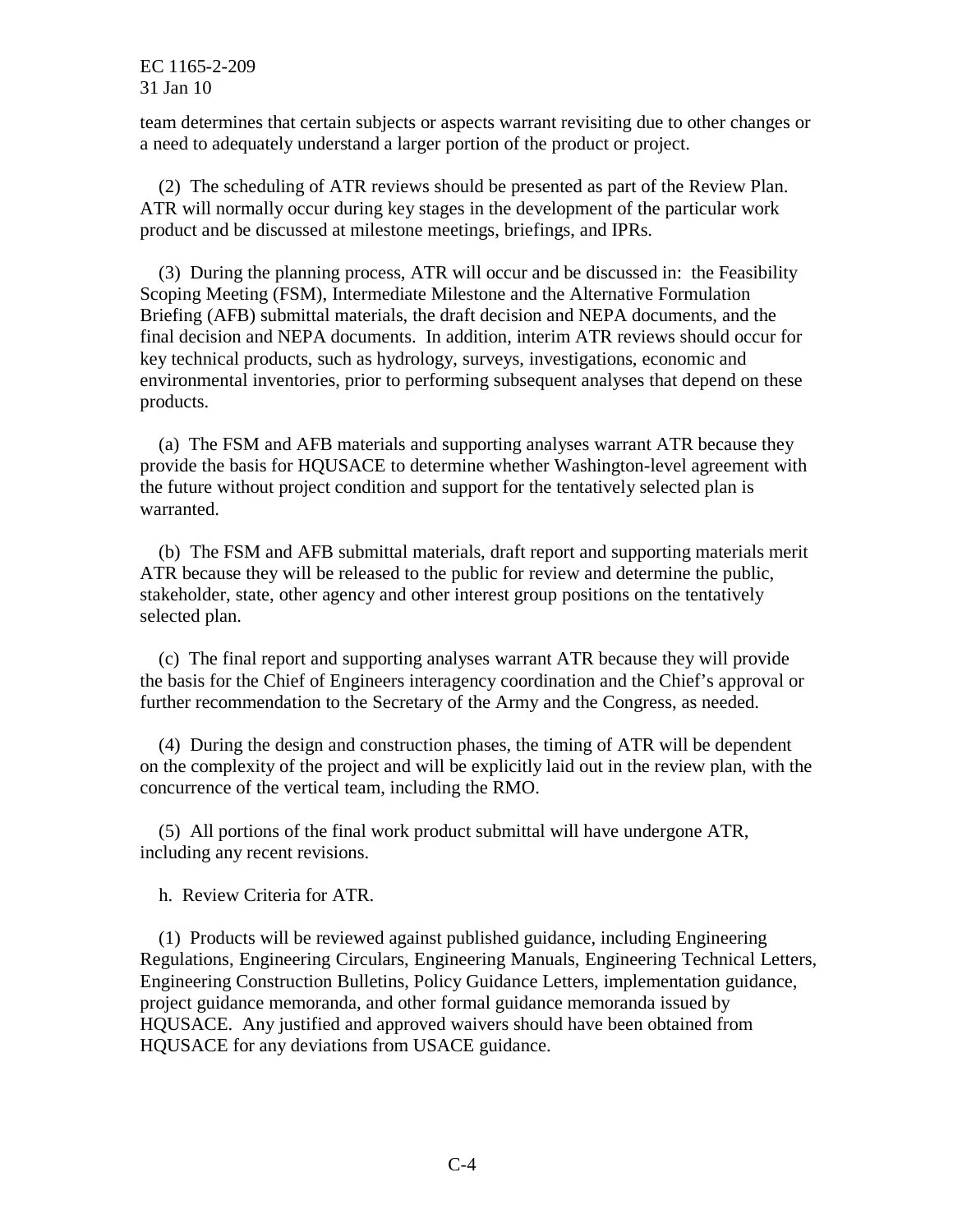(2) Key considerations include:

(a) The project meets the customer's scope, intent and quality objectives as defined in the PMP.

(b) Formulation and evaluation of alternatives are consistent with applicable regulations and guidance.

(c) Concepts and project costs are valid.

(d) The non-Federal sponsor is aware of its requirements and concurs with the proposed recommendations.

 environmentally sustainable, within the Federal interest, and economically justified (e) The recommended alternative is feasible and will be safe, functional, constructible, according to policy.

(f) All relevant engineering and scientific disciplines have been effectively integrated.

(g) Appropriate computer models and methods of analysis were used and basic assumptions are valid and used for the intended purpose.

(h) The source, amount, and level of detail of the data used in the analysis are appropriate for the complexity of the project.

(i) The project complies with accepted practice within USACE.

(j) Content is sufficiently complete for the current phase of the project and provides an adequate basis for future development effort.

(k) Project documentation is appropriate and adequate for the project phase.

(3) Additional considerations for Decision Documents.

 the planning effort and its results, and enable decision makers to reach the same conclusions as the reporting officers (i.e., Quality decision documents are not a simple reporting of PDT findings or a record repository of PDT activities). (a) Recognizing that the quality of each decision document has a direct and immediate impact on the credibility of the Corps of Engineers and the Department of the Army, ATR on decision documents should address the basic communication aspects of the documents. Quality decision documents allow the public and stakeholders to understand

(b) The main decision document and appendices should form an integrated and consistent product.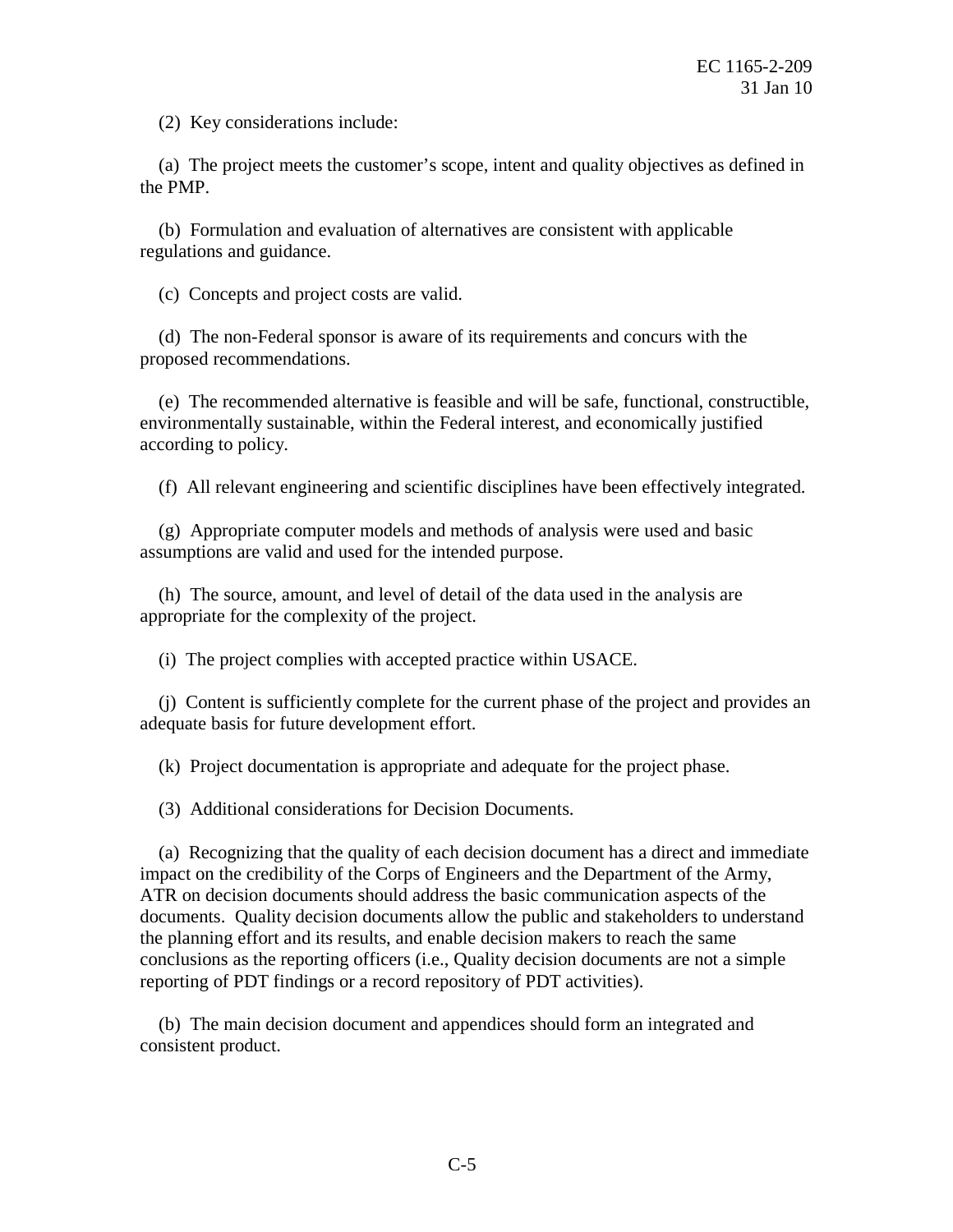Checklist in Exhibit H-2, Appendix H, ER 1105-2-100, which includes many of the more (c) As an initial guide, the ATR team should consider the Project Study Issue frequent and sensitive policy areas encountered in studies.

(d) Other key considerations include:

- Are the existing and future without-project conditions reasonable and appropriate?

 project conditions? - Are the planning objectives, constraints and assumptions consistent with the without-

- Do the alternative plans provide a reasonably complete array of solutions, make sense relative to the planning objectives and the without-project conditions, and are they complete, effective, efficient and acceptable?

- Are sufficient plans formulated to determine the optimum combination of measures and the optimum scale the selected plan (the National Economic Development (NED), National Ecosystem Restoration (NER) or NED/NER Plan)?

- Are the required plans included, such as nonstructural flood risk management plans?

- Are alternatives safe, functional, constructible, economical, reasonable and sustainable?

- Are calculations and results of analyses essentially correct?

 to provide an adequate basis for the baseline cost estimate (ER 1110-2-1150)? - Is the engineering content at a feasibility level-of-detail and is it sufficiently complete

 to provide an adequate basis for the baseline cost estimate (ER 1110-2-1150)? - Is the real estate content at a feasibility level-of-detail and is it sufficiently complete

 sufficiently complete to provide an adequate basis for the baseline cost estimate (ER - Is the environmental mitigation content at a feasibility level-of-detail and is it 1110-2-1150)?

- Are comparable cost estimates used for comparing, screening and selecting alternative plans?

 policy requirements and accepted practices within USACE? - Are analyses for the engineering, economic, environmental, real estate and other disciplines fully described, technically correct, and do they comply with established

- Is the appropriate plan selected based on the National Objectives and evaluation criteria expressed in Principles and Guidelines and USACE policy? And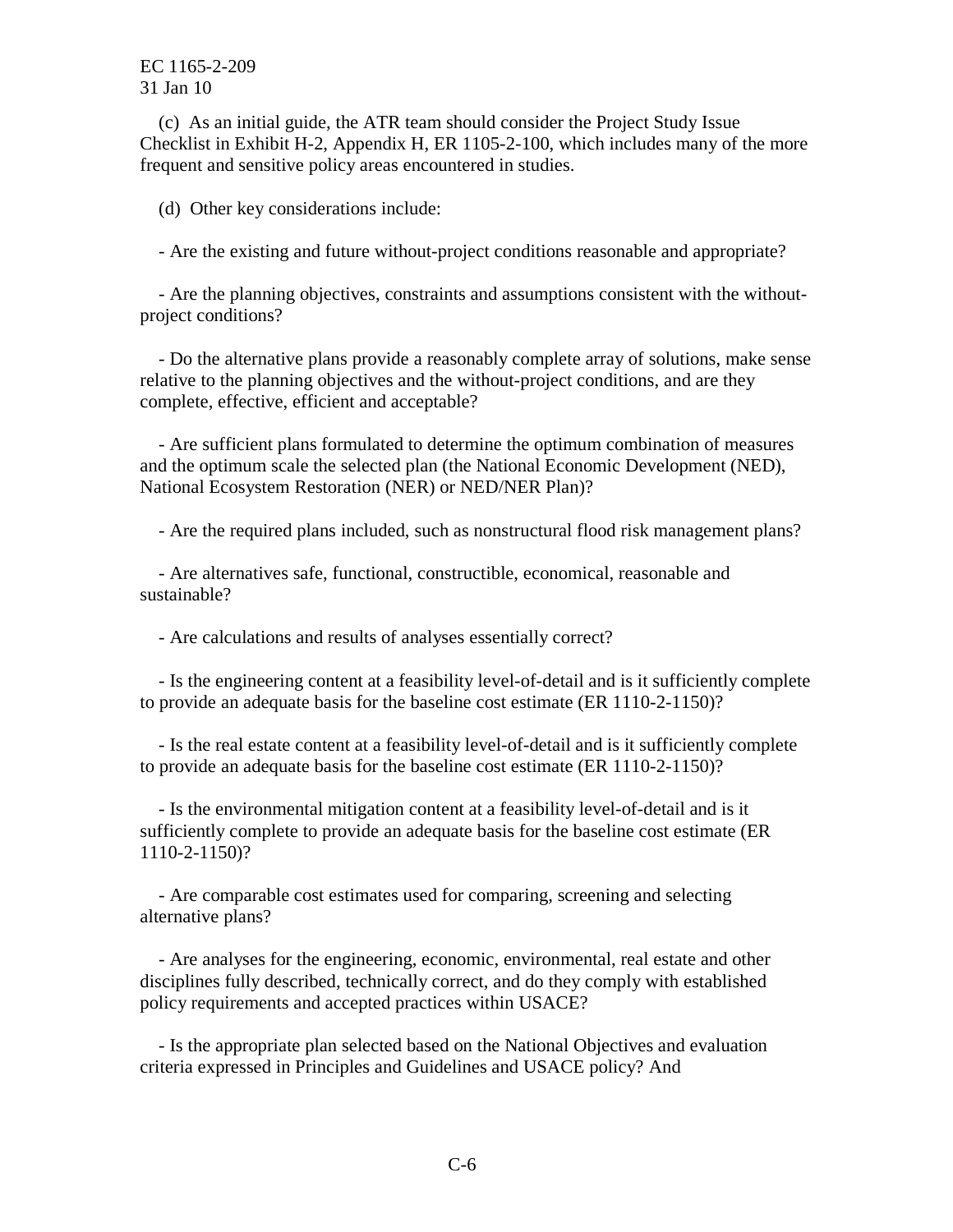- Does the implementation plan have an appropriate division of responsibilities?

i. ATR Comments.

 concern. Comments should be limited to those that are required to ensure adequacy of (1) Each review comment should be succinct and enable timely resolution of the the product. The four key parts of a quality review comment normally include:

(a) The review concern – identify the product's information deficiency or incorrect application of policy, guidance, or procedures;

(b) The basis for the concern – cite the appropriate law, ASA (CW)/USACE policy, guidance or procedure that has not been properly followed;

 efficiency (cost), effectiveness (function/outputs), implementation responsibilities, safety, (c) The significance of the concern – indicate the importance of the concern with regard to its potential impact on the plan selection, recommended plan components, Federal interest, or public acceptability; and

(d) The probable specific action needed to resolve the concern – identify the action(s) that must be taken to resolve the concern.

 comments may seek clarification in order to then assess whether further specific concerns (2) In some situations, especially addressing incomplete or unclear information, may exist. In such situations, the comments generally would defer identifying a probable solution as indicated under dispute resolution below.

(3) ATR comments should generally not include:

 alternate solutions or analysis methods when the practitioners have already used (a) Attempts to enforce personal preferences over otherwise acceptable practices, i.e., appropriate methods to develop an adequate solution;

 recommendations, or do not make the recommended plan safe, functional, or more (b) Any other issues that do not add value towards the planning decisions and economical.

j. ATR Process.

 ATR team will provide a written summary of its actions and written specific concerns to (1) The ATR process will be conducted using the DrChecks $\mathbf{s}^{\text{sm}}$  review software. The the PDT through the RMO.

(2) Upon receipt of the ATR comment memorandum, the PDT will develop responses to the specific concerns and coordinate those responses with the ATR team through the RMO.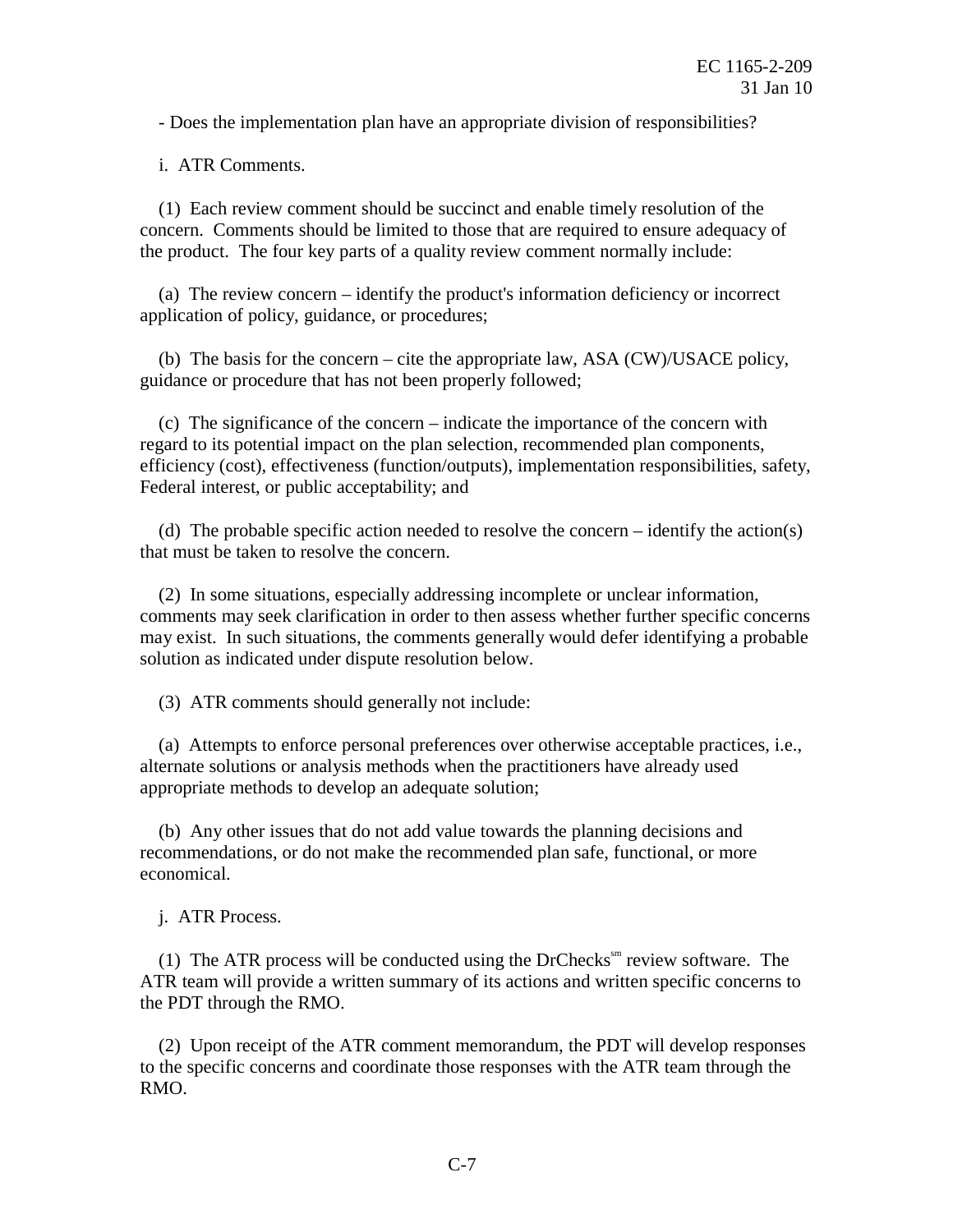Thereupon, the PDT will develop and coordinate responses with the ATR team for each comment. The responses and the ensuing discussion are to seek resolution of the ATR concerns to the mutual satisfaction of the PDT and the ATR team. When resolution is not readily achievable, the RMO should engage the PCX or MSC subject matter experts (SMEs) to help facilitate resolution, and they in turn may choose to engage HQUSACE SMEs. If a specific concern still remains unresolved, the district is to pursue resolution ER 1110-1-12 or (or a subsequent edition, EC 1165-2-xxx, Quality Management for the policy compliance review process or address it directly. The ATR documentation will include the text of each ATR comment, the PDT response, a brief summary of the agreed upon resolution. The ATR shall be certified in accordance with ER 1110-1-12 (or ATR concerns are documented as either resolved or deferred by HQUSACE to a separate (3) Dispute Resolution. The ATR team will complete its review in DrChecks. through the policy issue resolution processes described in Appendix H, ER 1105-2-100; Civil Works), or other applicable guidance. HQUSACE may choose to defer the issue to pertinent points in the ensuing discussion, including any vertical coordination, and the a subsequent edition, EC 1165-2-xxx, Quality Management for Civil Works) when all process.

(4) The Agency Technical Review team will identify significant issues that they believe are not satisfactorily resolved and will note these concerns in the Technical Review Certification documentation. The ATR team will prepare a Review Report which includes a summary of each unresolved issue. Review Reports will be considered an integral part of the ATR documentation.

 the policy issue resolution process described in either ER 1110-2-12 or Appendix H, ER for the concern may be closed with a notation that the concern has been elevated for review and approval shall include documentation of the issue resolution process. (5) Significant unresolved ATR concerns that are documented by the RMO will be forwarded through the MSC to the HQUSACE RIT, including basic research of USACE guidance and an expression of desired outcome, for further resolution in accordance with 1105-2-100, as appropriate. HQUSACE may choose to defer the issue to the policy compliance review process or address it directly. At this point the ATR documentation resolution by HQUSACE. Subsequent submittals of reports for MSC and/or HQUSACE

 including any vertical coordination, and lastly the agreed upon resolution. (6) The ATR documentation in DrChecks will include the text of each ATR concern, the PDT response, a brief summary of the pertinent points in any ensuing discussion,

 technical review for all final products and final documents. In the case of civil works decision documents forwarded to HQUSACE for review, a statement of technical review RMO, and the chief of the function shall certify that the issues raised by the ATR team have been resolved. By signing the ATR certification, the district leadership certifies (7) Statement of Technical Review. The ATR leader must complete a statement of will accompany both draft and final documents. The ATR team leader, project manager, policy compliance of the document and also that the District Quality Control (DQC)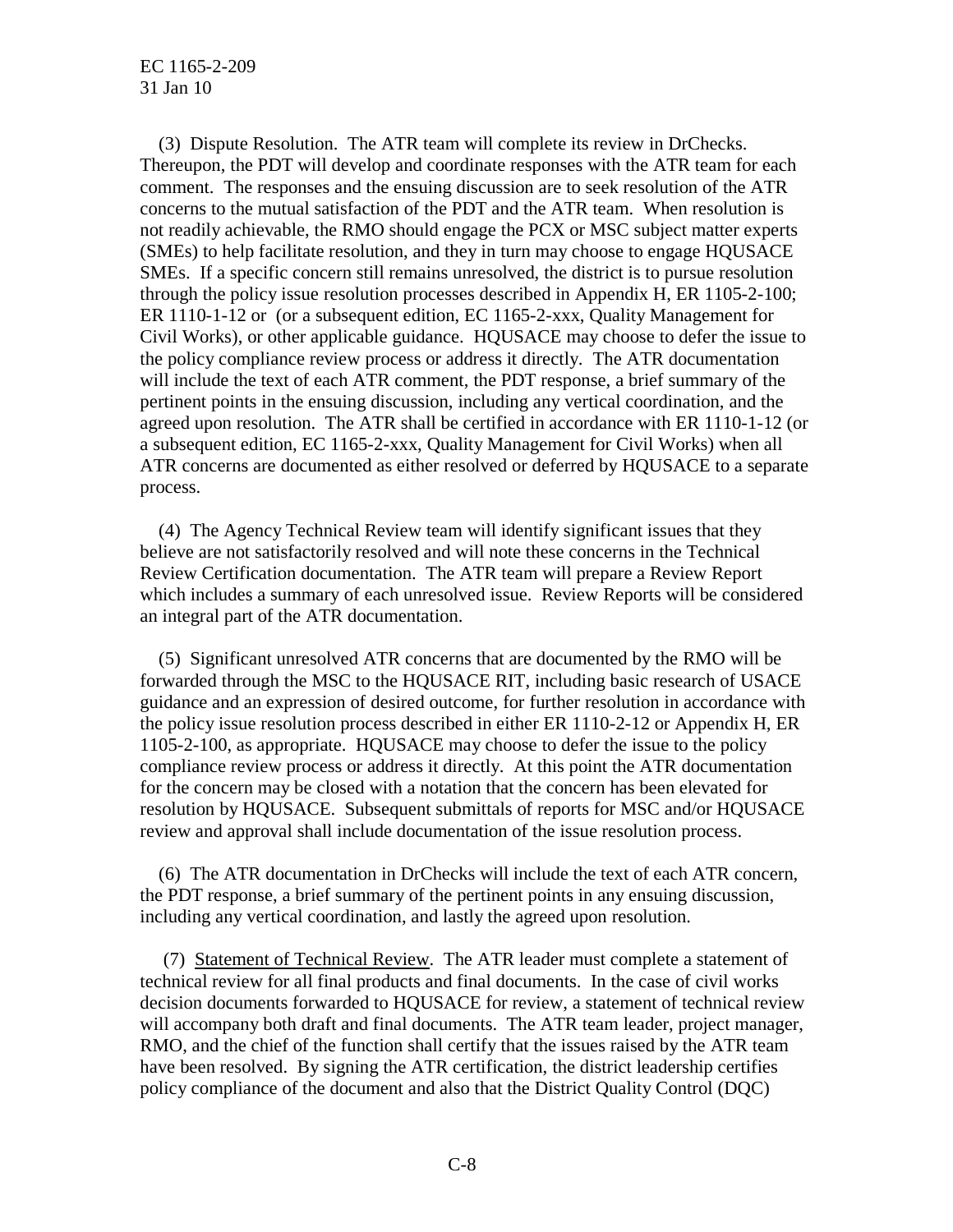activities were sufficient and documented. Sample statements of technical review and certification of ATR are included as Attachment C-2 to this appendix. When an A-E performs the ATR, the appropriate principal of the contractor shall sign the statement. Sample statements of technical review and certification of ATR for an A-E contractor are included in Attachment C-3 to this appendix. Commands may modify the statements to fit local needs.

k. Decision Documents - ATR Reporting in Submittals. See Exhibits H-3 through H-7, ER 1105-2-100.

 review activities and present the review documentation completed to date, including the status of unresolved issues and the most likely resolution. Model certification or required (1) For Feasibility Scoping Meeting submittals, the district will describe the status of ATR of model(s) must also be discussed.

 of all review activities and present any review documentation completed to date, computations; cost estimates, including the development of real estate costs for each subjected to review. The documentation should address the PCX and Cost Engineering Directory of Expertise (DX) coordination and the application of the Cost Engineering DX (2) For Intermediate Milestone and AFB submittals, the district will describe the status including the status of unresolved issues and the most likely resolution. Technical work products that support the submittal materials (e.g.; surveying  $\&$  mapping; hydraulics  $\&$ hydrology; environmental/NEPA documentation; average annual damage and benefit alternative and the basis upon which they have been developed; etc.) should have been technical review checklist.

 unresolved review issues and the expected path to resolve these issues will be identified. The documentation will address the PCX and Cost Engineering Directory of Expertise (DX) coordination, review comments and certifications and, for the draft reports submission, include the Real Estate Gross Appraisal Review certification. (3) For the AFB and draft report submittals, the district will provide the review certification(s) and the review documentation for the draft decision document, preliminary draft NEPA document, and the supporting analyses. Review will be complete for all supporting technical work products prior to document submission. Any

 the Real Estate Gross Appraisal Review certification. (4) For final report submittals, the district will provide the documentation and certification of review and, if applicable, IEPR. The documentation will address the PCX and Cost Engineering DX coordination, review comments and certifications and include

 certifications of the technical and legal adequacy of the final feasibility report, describe the involvement of the PCX, describe the involvement of the Real Estate appraisal the total project cost estimate. (5) The project summary accompanying the final report will present the dates of the reviewer, and summarize the involvement of the Cost Engineering DX in the approval of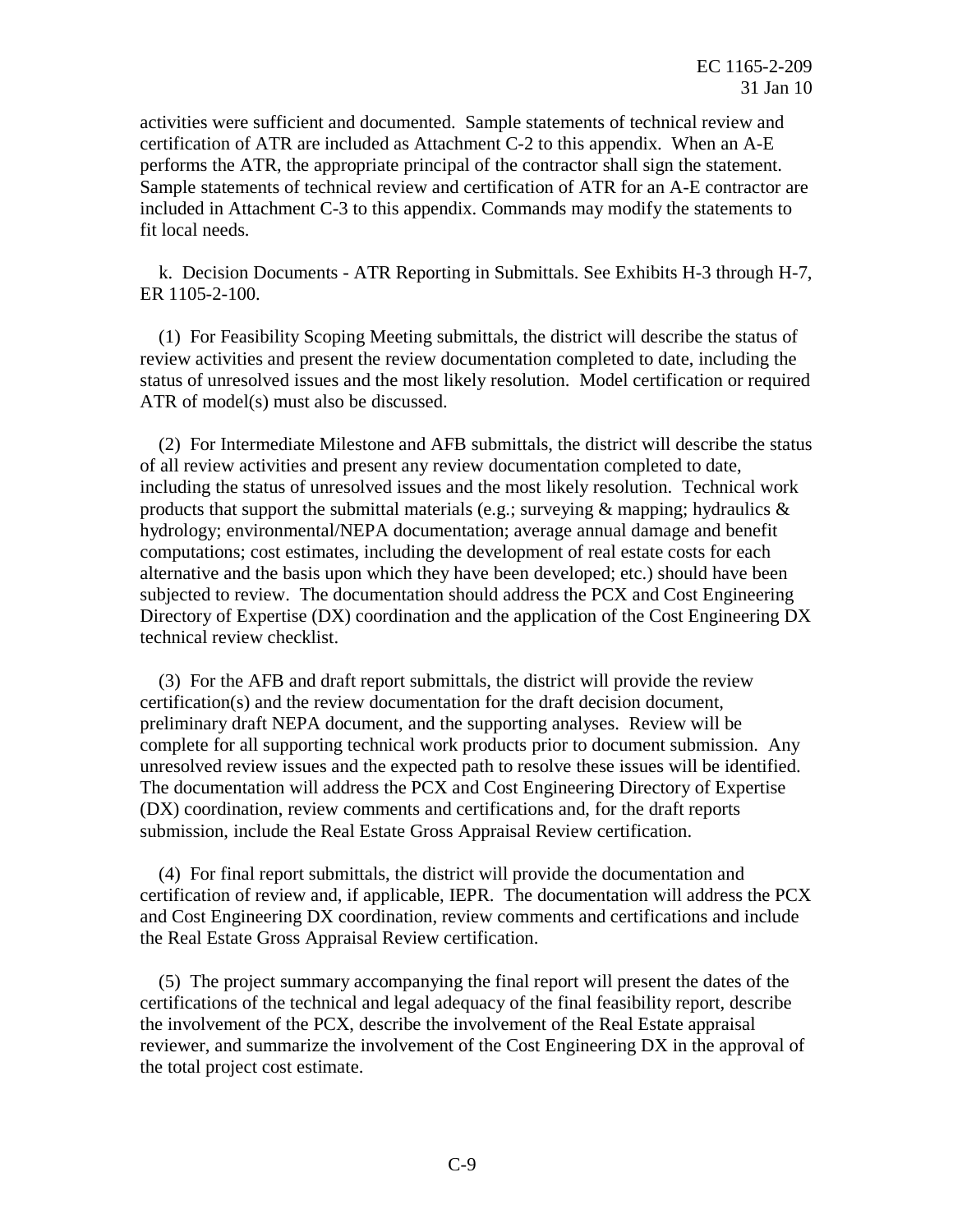#### **Attachment C-1**

#### **COMPLETION OF AGENCY TECHNICAL REVIEW**

 principles and procedures, utilizing justified and valid assumptions, was verified. This included review of: product meets the customer's needs consistent with law and existing US Army Corps of Engineers policy. the DQC activities employed appear to be appropriate and effective. All comments resulting from the ATR The Agency Technical Review (ATR) has been completed for the [product type & short description of item] for [project name and location]. The ATR was conducted as defined in the project's Review Plan to comply with the requirements of EC 1165-2-209. During the ATR, compliance with established policy assumptions, methods, procedures, and material used in analyses, alternatives evaluated, the appropriateness of data used and level obtained, and reasonableness of the results, including whether the The ATR also assessed the District Quality Control (DQC) documentation and made the determination that have been resolved and the comments have been closed in DrChecks<sup>sm</sup>.

| <b>SIGNATURE</b>                                                                                                                           |      |
|--------------------------------------------------------------------------------------------------------------------------------------------|------|
| [Name]                                                                                                                                     | Date |
| <b>ATR Team Leader</b>                                                                                                                     |      |
| [Office Symbol or Name of AE Firm]                                                                                                         |      |
|                                                                                                                                            |      |
| <b>SIGNATURE</b>                                                                                                                           |      |
| [Name]                                                                                                                                     | Date |
| Project Manager (home district)                                                                                                            |      |
| [Office Symbol]                                                                                                                            |      |
| <b>SIGNATURE</b>                                                                                                                           |      |
|                                                                                                                                            | Date |
| [Name]<br>Architect Engineer Project Manager                                                                                               |      |
| [Company, location]                                                                                                                        |      |
|                                                                                                                                            |      |
| <b>SIGNATURE</b>                                                                                                                           |      |
| [Name]                                                                                                                                     | Date |
| Review Management Office Representative                                                                                                    |      |
| [Office Symbol]                                                                                                                            |      |
| <b>CERTIFICATION OF AGENCY TECHNICAL REVIEW</b>                                                                                            |      |
|                                                                                                                                            |      |
| Significant concerns and the explanation of the resolution are as follows:<br>[Describe the major technical concerns and their resolution] |      |
| As noted above, all concerns resulting from the ATR of the project have been fully resolved.                                               |      |
| <b>SIGNATURE</b>                                                                                                                           |      |
| [Name]                                                                                                                                     | Date |
| Chief, Engineering Division (home district)                                                                                                |      |
| [Office Symbol]                                                                                                                            |      |
|                                                                                                                                            |      |
| <b>SIGNATURE</b>                                                                                                                           |      |
| [Name]                                                                                                                                     | Date |
| Chief, Planning Division <sup>2</sup> (home district)                                                                                      |      |
| [Office Symbol]                                                                                                                            |      |
|                                                                                                                                            |      |
| Add appropriate additional signatures (Operations, Construction, AE principal for ATR solely conducted by AE,<br>etc).                     |      |

 $1$  Only needed if some portion of the ATR was contracted  $2$ <sup>2</sup>Decision Documents Only.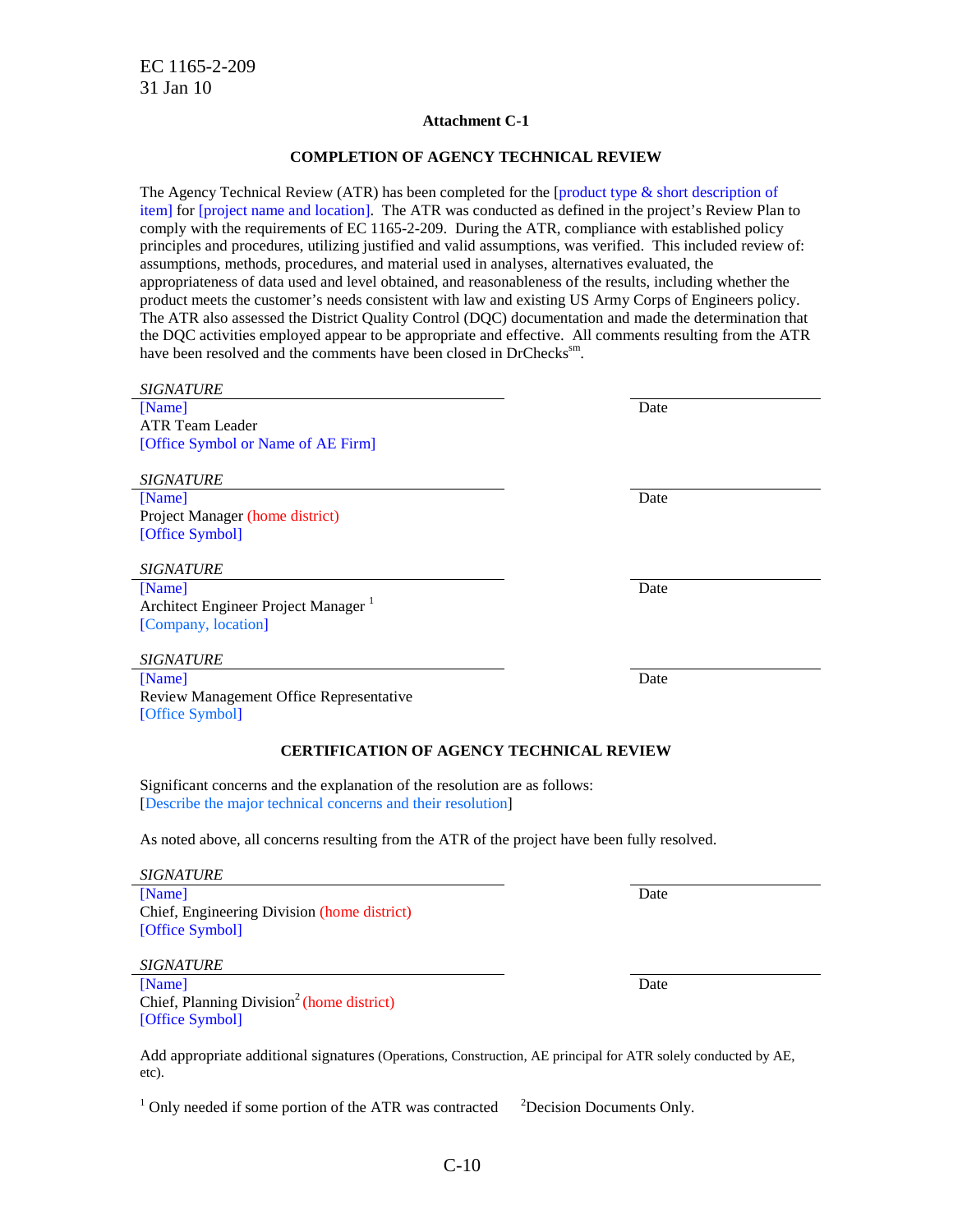Attachment C-1 Instructions: [Input] – Information in Blue brackets and text is required. Once the input is provided, text should be formatted in black and the brackets should be deleted. Delete these instructions in the completed form.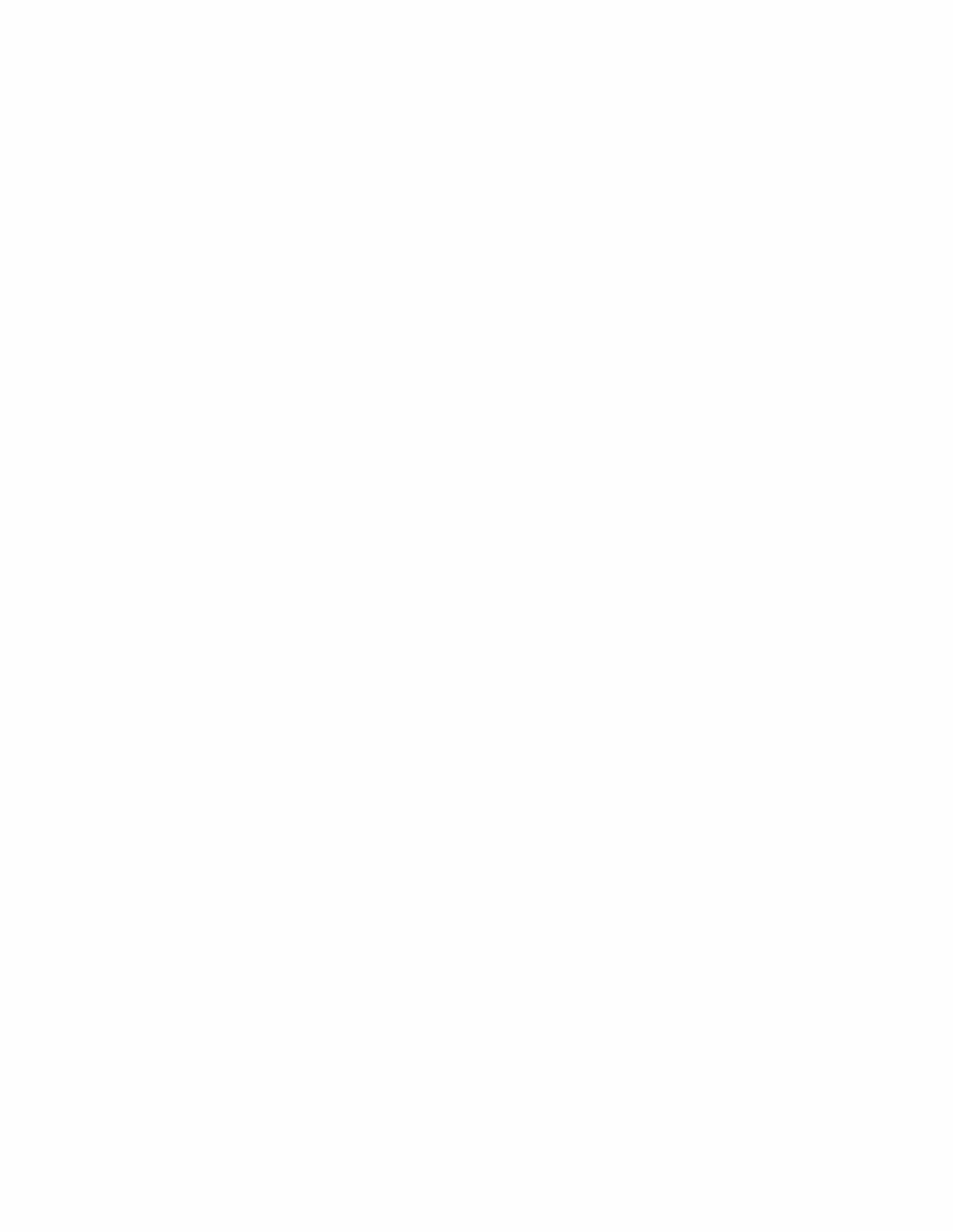#### APPENDIX D

#### Type I - IEPR, Independent Peer Review

#### 1. General.

a. Type I IEPR will be performed if there is a vertical team decision (involving district, major subordinate command, and PCX and Headquarters members) that the review of the covered subject matter (including data, use of models, assumptions, and other scientific and engineering information) is triggered by one or more of the following factors.

b. Type I IEPR, IPR. Any of the following factors require a Type I IEPR:

 concept design phase of a project. Therefore, when life safety issues exist, a Type I IEPR that includes a Safety Assurance Review (SAR) is required. (1) Significant threat to human life. The decision document phase is the initial

 project and includes lands, easements, rights of way, relocations, and disposal areas risk management that includes periodic nourishment over the life of the project, the term reasonable USACE estimates at the completion of the reconnaissance study for the project. If the reasonable estimate of total costs is subsequently determined to be in excess of \$45 million the MSC will determine if the Review Plan should be modified. (2) Total Project Cost > \$45M. In considering the \$45 million cost trigger, the term "total cost", means the cost of construction (including planning and designing) of the (LERRDs). In the case of a project for hurricane and storm risk management or flood includes the total cost of the nourishment. The total cost shall be based upon the

 economically or environmentally affected as a consequence of the project). (3) A request by a State Governor of an affected state ( all or a portion of a state which is within the drainage basin in which the project is or would be located and would be

(4) A request by the head of a Federal or state agency charged with reviewing the project study if he/she determines that the project is likely to have a significant adverse impact on environmental, cultural, or other resources under the jurisdiction of the agency after implementation of proposed mitigation plans.

(a) A decision whether to conduct Type I IEPR must be made within 21 days of the date of receipt of the request by the head of the Federal or State agency.

(b) If the Chief of Engineers decides not to conduct a Type I IEPR following such a request the Chief shall make publicly available the reasons for not conducting the Type I IEPR.

(c) If the Chief of Engineers decides not to conduct an Type I IEPR following such a request, it may be appealed to the Chairman of the Council on Environmental Quality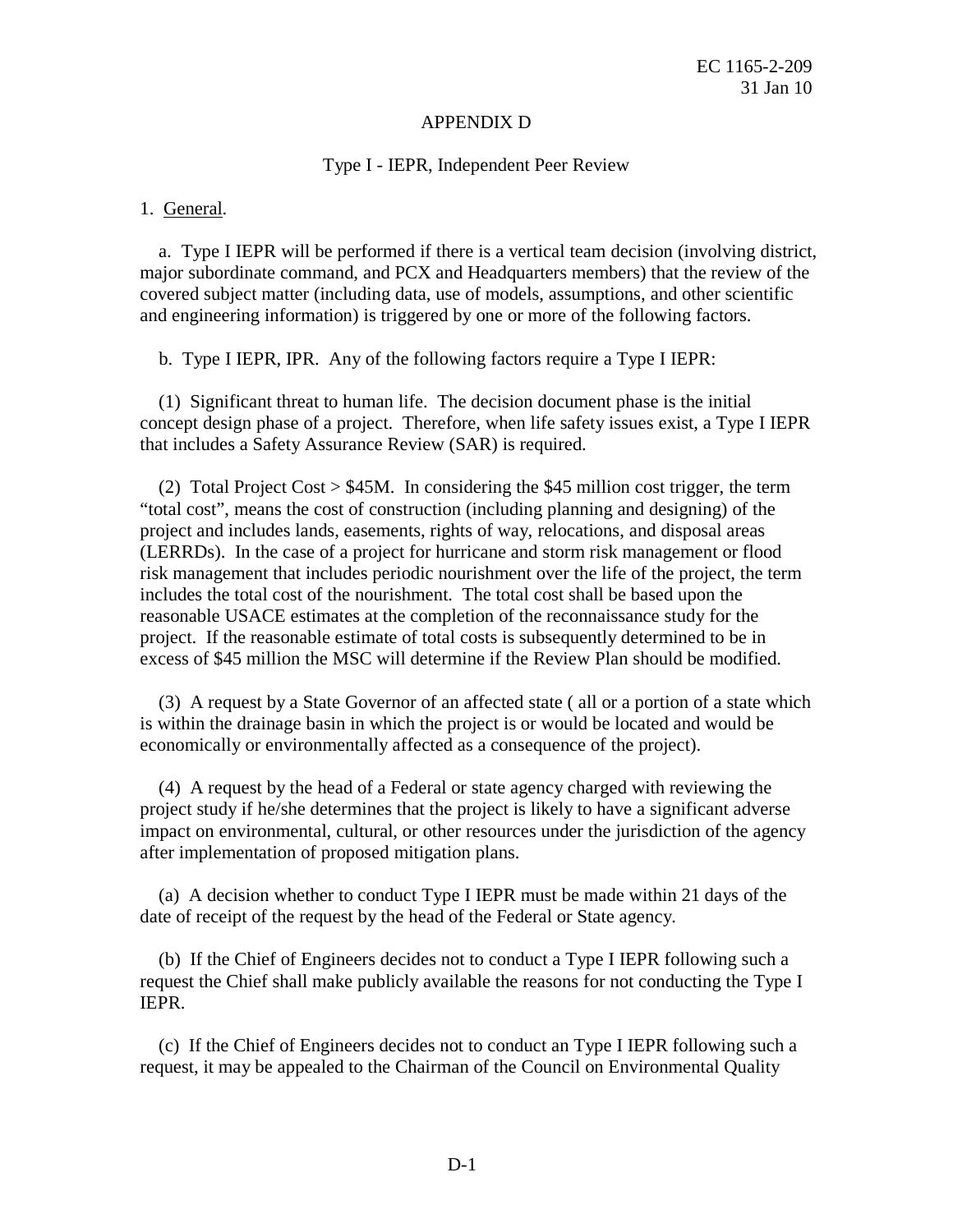within 30-days of the Chief's decision and the Chairman shall decide the appeal within 30 days of the date of the appeal.

(5) Significant public dispute as to size, nature or effects of the project.

(6) Significant public dispute as to the economic or environmental cost or benefit of the project.

(7) Cases where information is based on novel methods, presents complex challenges for interpretation, contains precedent-setting methods or models, or presents conclusions that are likely to change prevailing practices.

(8) Any other circumstance where the Chief of Engineers determines Type I IEPR is warranted.

2. Type I IEPR Panels. Panels should also be able to evaluate whether the interpretations of analysis and conclusions based on analysis are reasonable. To provide effective review, in terms of both usefulness of results and credibility, review panels should be a particular alternative should be implemented, as the Chief of Engineers is ultimately may, however, offer their opinions as to whether there are sufficient analyses upon which to base a recommendation. Type I IEPR panels will accomplish a concurrent review that covers the entire decision document or action. The panel will address all the underlying engineering, economics, and environmental work, not just one aspect of the project. This given the flexibility to bring important issues to the attention of decision makers. However, review panels should be instructed to not make a recommendation on whether responsible for the final decision on a planning or reoperations study. External panels level of review is governed primarily by Sections 2034 and 2035 of WRDA 2007 and the OMB Peer Review Bulletin.

a. Establishment of Panels.

(1) For Type I IEPR, an outside eligible organization will select the reviewers according to the guidance in paragraph 2b, below. By statute, the Federal Advisory Committee Act does not apply to Type I IEPR panels.

 RMO through contract with an independent scientific and technical advisory organization (2) Eligible Organizations. Type I IEPR panels will be established by the responsible that must be a  $501(c)(3)$  (Internal Revenue Code of 1986) organization or with the National Academy of Sciences.

 independent of USACE. Such an independent Outside Eligible Organization (OEO) must be in charge of selecting reviewers, all of whom should be independent of USACE and (3) The highest degree of credibility of external reviews will be achieved if the responsibility for coordinating the external review process is granted to an organization free of conflicts of interests.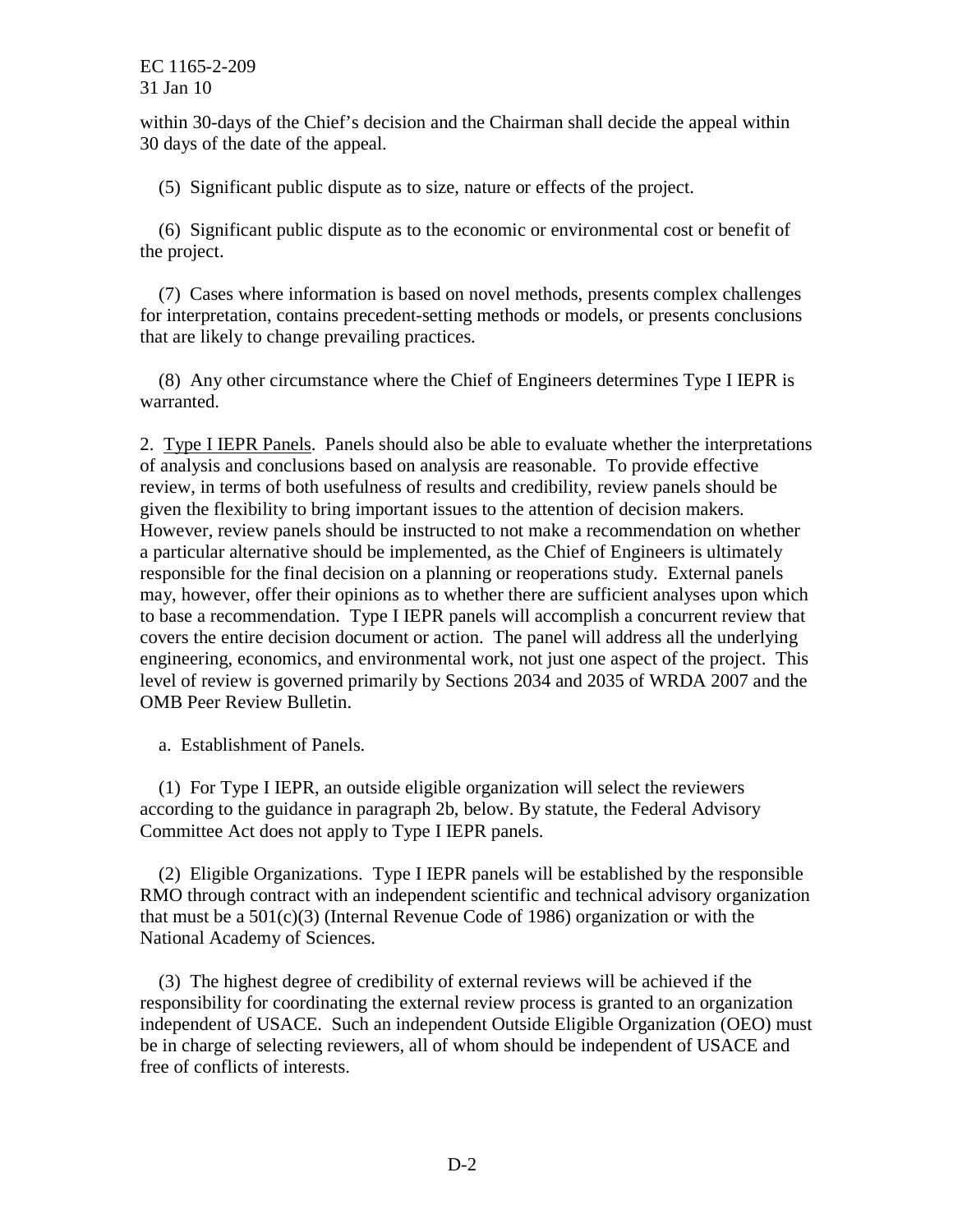USACE mission, its statutory authorities and related administrative regulations, and other (4) The OEO that selects reviewers for projects should be knowledgeable of the evaluation procedures.

(5) The OEO shall have the following qualifications:

(a) Is described in section  $501(c)(3)$ , and exempt from Federal tax under section 501(a) of the Internal Revenue Code of 1986.

(b) Is independent

(c) Is free from conflicts of interest

(d) Does not carry out or advocate for or against Federal water resources projects;

(e) Has experience in establishing and administering independent review panels;

(f) Has proven ability to deliver under significant time constraints.

 between the district, RMO (usually PCX for planning studies) and review panel, as well as communication between the panel and relevant federal agencies, interest groups, and (6) Type I IEPR reviews will ultimately be more effective if the review panel maintains communication with USACE during the review. This communication, which should not compromise the review's independence, can help the review panel understand USACE assumptions and methods, as well as the practical implications of the review panel's finding and recommendations. The OEO should coordinate this communication the public.

 reviewers are the credentials of the reviewers (which include affiliations as well as producing a sound review. b. Guidelines for Selection. The three most important considerations in selecting expertise), the absence of conflict of interest, and the independence of the group that selects the reviewers. The OEO should select reviewers and structure the review such that good science, sound engineering, and public welfare are the most important factors

 that these biases be disclosed when reviewers are considered and selected. The OEO leading the review shall determine which biases, if any, will disqualify prospective balanced, both in terms of professional expertise as well as in points of view on the study (1) All potential reviewers carry professional and personal biases, and it is important reviewers. It shall also develop criteria for determining if review panels are properly or project at hand.

(2) There is also a challenge of selecting review panels that are viewed as credible and balanced, but that also have adequate knowledge of USACE's often highly complex guidance and analytical methods.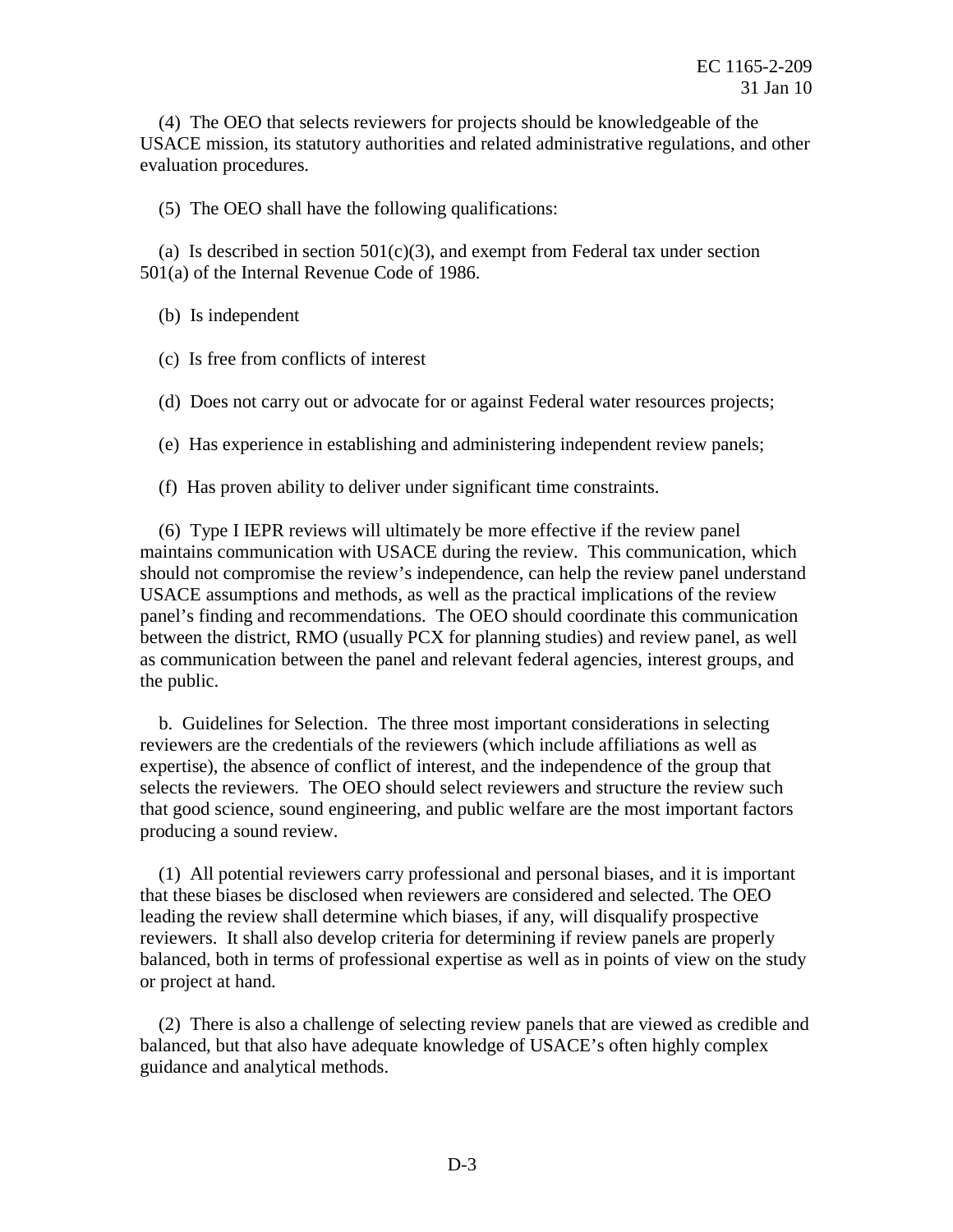c. Panel Responsibilities. The panel of experts established for a review for a project shall:

(1) Conduct the review for the subject project in a timely manner in accordance with the study and RP schedule;

 analyses, engineering analyses, formulation of alternative plans, methods for integrating risk and uncertainty, models used in evaluation of economic or environmental impacts of (2) Assess the adequacy and acceptability of the economic and environmental assumptions and projections, project evaluation data, economic analyses, environmental proposed projects, and any biological opinions of the project study.

(3) For those decision documents where a Safety Assurance Review is required as defined in Appendix E, the panel should address the following questions for the selected alternative:

 investigations, and engineering sufficient for a concept design? (a) In accordance with ER 1110-2-1150, is the quality and quantity of the surveys,

(b) Are the models used to assess hazards appropriate?

(c) Are the assumptions made for the hazards appropriate?

(d) Does the analysis adequately address the uncertainty given the consequences associated with the potential for loss of life for this type of project?

 systems. This includes (but is not limited to) aspects such as the hydraulic and hydrologic effects throughout a watershed, the impact on competing ports within an area of influence, or the impacts on resources used by transiting migratory species. It should potential effects of climate change. (4) Assess the considered and recommended alternatives from the perspective of also include systemic aspects being considered from a temporal perspective, including the

(5) Receive from USACE any public written and oral comments provided on the project;

 project, as specified in the scope of work with the OEO; and (6) Provide timely written and oral comments throughout the development of the

 actions before the final report is signed. The report will contain the panel's economic, environmental methods, models, and analyses used. All comments in the report will be finalized prior to their release to USACE for each study phase. If the panel does not (7) Submit a final report, no more than 60 days following the close of the public comment period for the draft project study to enable the district to address all necessary engineering, and environmental analysis of the project study, including the panel's assessment of the adequacy and acceptability of the economic, engineering, and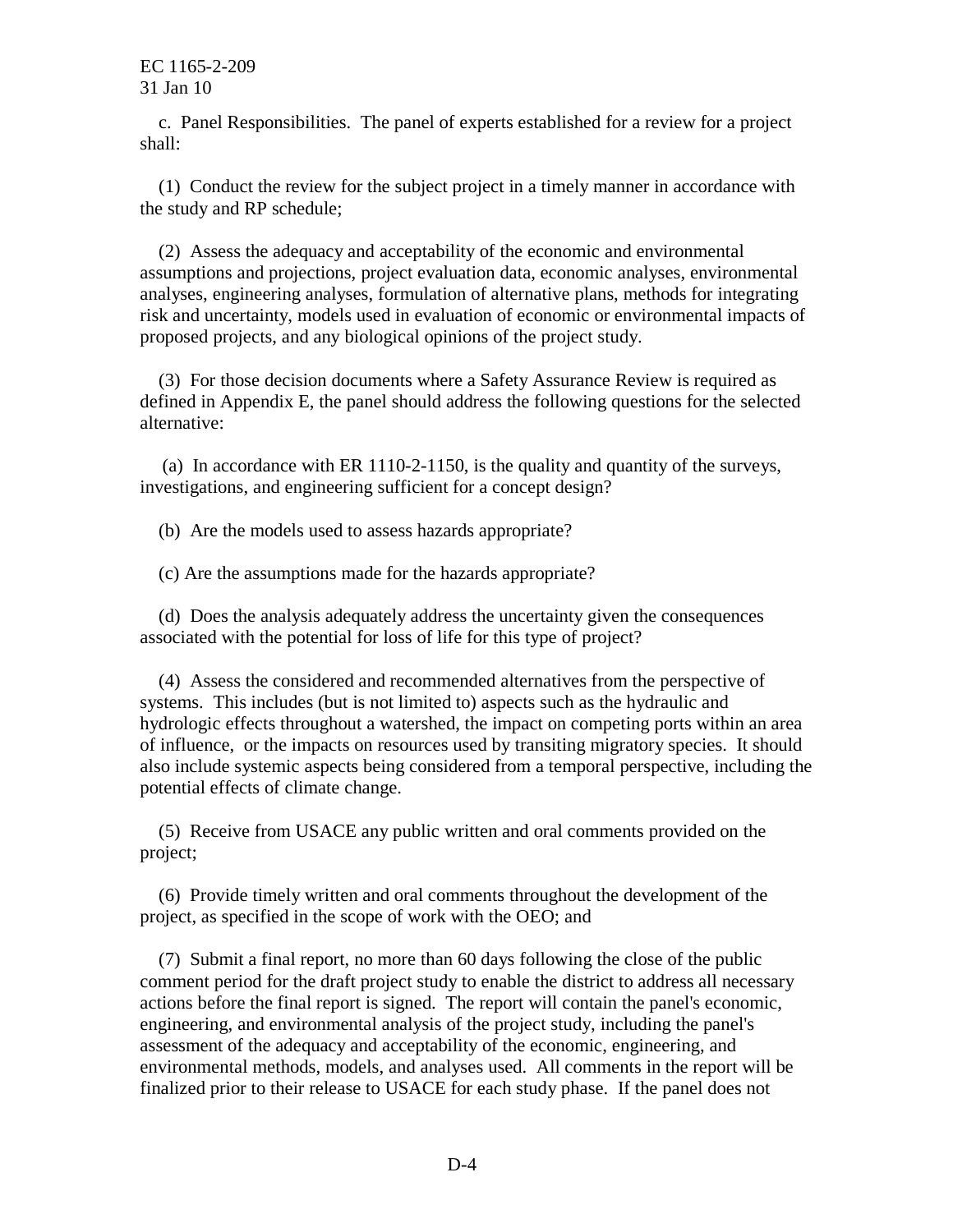complete its review in this period, the processing of the report will continue without delay.

d. Panel Recommendations.

 study, including the panel's assessment of the adequacy and acceptability of the economic, engineering, and environmental methods, models, and analyses used by the (1) The panel will submit to USACE through the managing organization a final report containing the panel's economic, engineering, and environmental analysis of the project Corps of Engineers.

 the district report is signed. The recommendations and responses will be presented to the (2) The report from the panel of experts will be considered and documentation presented on how issues were resolved or will be resolved by the District Engineer before Civil Works Review Board by the District Engineer with a Type I IEPR panel or OEO representative participating, preferably in person.

 consider all recommendations contained in the report and prepare a written response for panel of reviewers and the responses of USACE shall be made available to the public, including through electronic means on the Internet. The panel's final report and the Engineers for the project. In cases where there is no Chief's report, the DCW will certify (3) After receiving a report on a project from a panel of experts, USACE shall all recommendations adopted or not adopted. Written recommendations of a reviewer or responses of USACE shall also accompany the publication of any report of the Chief of the agency response.

e. Guidelines for Developing the "Charge."

 the analyses, as well as evaluate the soundness of models, surveys, investigations, and methods. A review panel should bring important issues to the attention of the agency. Review panels should be able to evaluate whether the interpretations of analysis and the conclusions based on analysis are reasonable. However, review panels should be ultimately responsible for this final decision. (1) Reviews should identify, explain, and comment upon assumptions that underlie all instructed to not present a final judgment on whether a project should be constructed or whether a particular operations plan should be implemented, as the Chief of Engineers is

 conformed to the guidance. Reviews should focus on assumptions, data, methods, and (2) Peer reviews, no matter how useful, should not be expected to resolve fundamental disagreements and controversies. Reviewers should aim to draw distinctions between criticisms of the regulations and guidelines and criticisms of how well USACE models.

(3) Reviews will assist USACE in making decisions, but reviewers should not be asked to make decisions. Reviewers should avoid findings that become "directives" in that they call for modifications or additional studies or suggest new conclusions and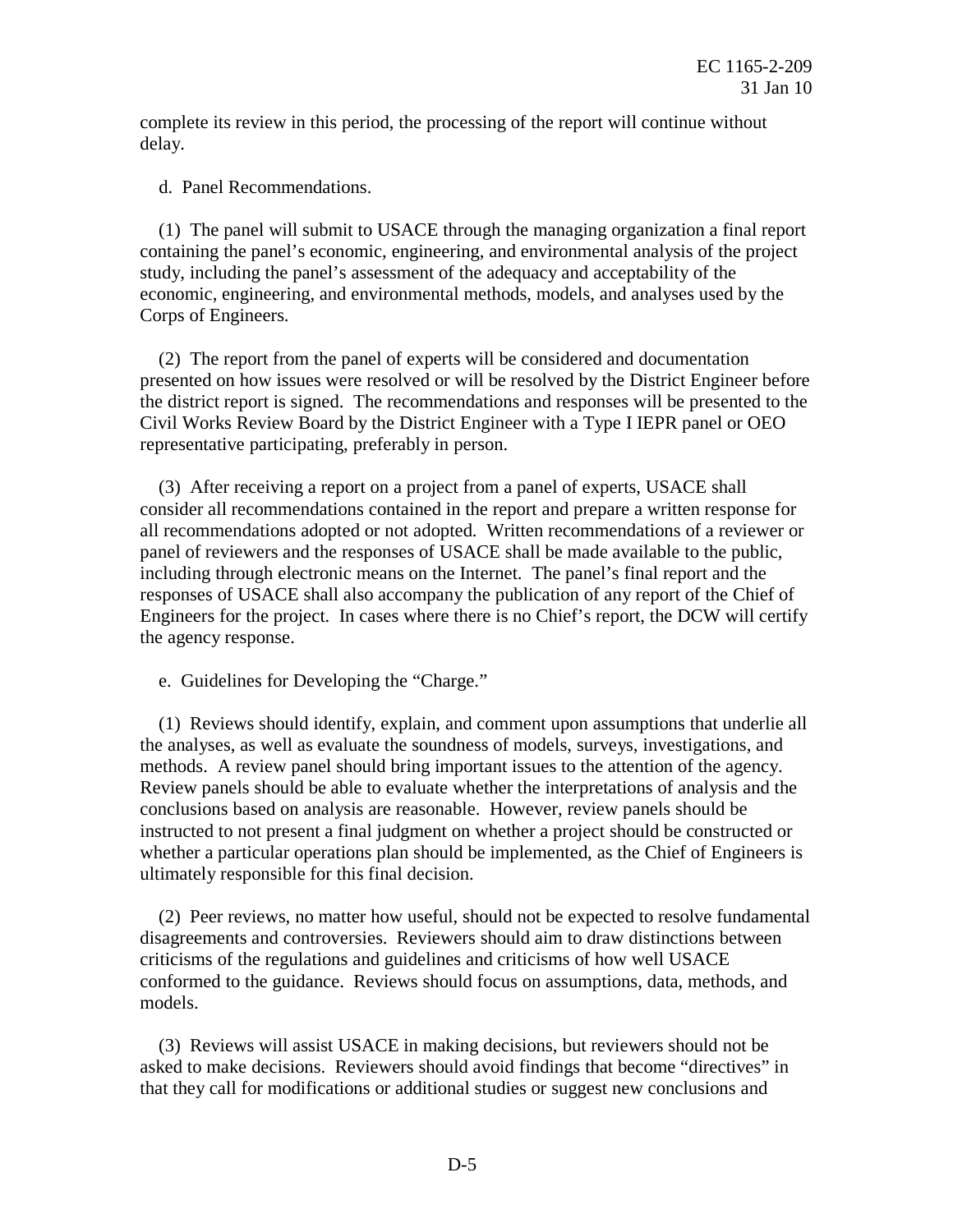recommendations. In such circumstances the reviewers may have assumed the role of advisors as well as reviewers, thus introducing bias and potential conflict in their ability to provide objective review later in the project. Reviewers engaged in the review processes should be selected based upon their independence and professional expertise and should not be "stakeholders".

(4) The MSC's choice about the appropriate level of review should be informed by deliberation with the vertical team.

 practical implications of its recommendations. Review panels should highlight areas of disagreement and controversies that may need resolution. (5) Frequent communication will help the review panel understand the technical and

 defining a review panel's boundaries of inquiry. It is not uncommon for an agency or other administrative group to try to limit a review panel's deliberation. However, the line elevated to HQUSACE for consideration under a non-project specific policy review. It is important that panelists focus on their review, and not become defenders of their (6) An issue that frequently arises in review, and one not always easily agreed upon, is between technical and policy issues is often blurred, and it is often difficult to clearly separate them. USACE should accept comments, but make a distinction in responses when comments pertain to policy which is beyond the scope of a Type I IEPR, but recommendations.

 or panel of reviewers and related USACE responses available to the public, including f. Record of Review. USACE shall make all written recommendations of a reviewer through electronic means on the Internet.

## 3. Planning Centers of Expertise.

 documents covered by this Circular. In cases where the Type I IEPR includes SAR, the Centers must use outside eligible organizations to manage the selection of panels, the a. PCXs are responsible for the accomplishment and quality of Type I IEPR for PCX will coordinate with the USACE Risk Management Center in developing the charge. conduct of the review, and the organization and disposition of comments.

 programs. Districts shall develop Review Plans in coordination with the Centers based b. Review will be assigned to the appropriate USACE PCX based on business on the primary purpose of the basic decision document to be reviewed.

 aligned with the PCXs), the home MSC will designate a lead PCX to conduct the review after coordinating with each of the relevant Centers. The assigned PCX will coordinate with other PCX and offices to ensure that a review team with appropriate expertise is c. For decision documents with multiple purposes (or project purposes not clearly assembled.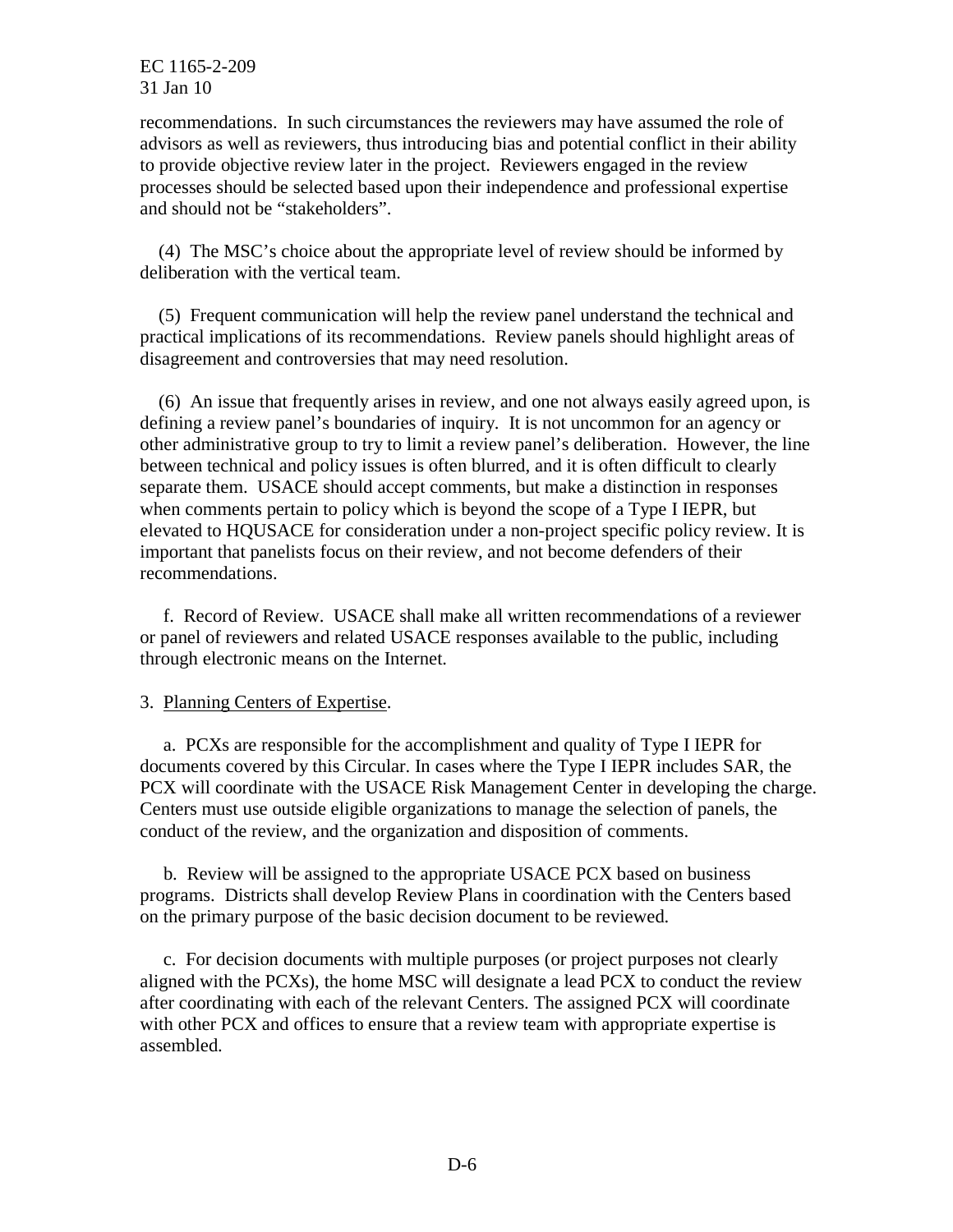for Type I IEPR, it will inform the assigned PCX and will assist the PCX with d. Each PCX must coordinate with the Cost Engineering Directory of Expertise (DX) at the Walla Walla District. In cases where the Cost Engineering DX identifies the need establishing the charge for the external independent peer review.

#### 4. Reporting Requirements.

 required to notify the Committee on Environment and Public Works of the Senate and the Committee on Transportation and Infrastructure of the House of Representatives of the I IEPR, the MSC will provide a copy of the signed MSC Approval Memo to its respective HQUSACE RIT. The RIT will then process a notification letter, signed by the Director of Civil Works (DCW) to both the Committee on Environment and Public Works of the Senate and the Committee on Transportation and Infrastructure of the a. When it is determined that IEPR will be undertaken, the Chief of Engineers is review, prior to the initiation of peer review. Upon MSC approval of each RP with Type House of Representatives with a copy to ASA (CW).

 project study from a panel of experts under this Circular, the Chief of Engineers (through b. Public Availability and Transmittal to Congress. After receiving a report on a the respective HQUSACE RIT) shall:

(1) Make a copy of the report, and any written response of the Chief of Engineers on recommendations contained in the report, available to the public by electronic means, including the Internet; and

 copy of the report, together with any such written response, on the date of a final report (2) Transmit to the Committee on Environment and Public Works of the Senate and the Committee on Transportation and Infrastructure of the House of Representatives a of the Chief of Engineers or other final decision document for the project study.

 through their respective RIT, a summary of the Type I IEPRs undertaken by the MSC during the previous fiscal year. CECW- P will consolidate the summaries received by the Affairs in the Office of Management and Budget with a consolidated summary of USACE Type I IEPRs by 15 December of each year. Annual summaries of Type I c. Annual Report. By 1 November each year, each MSC shall provide HQUSACE, RITs and will provide the Administrator of the Office of Information and Regulatory IEPRs shall include:

(1) The number of Type I IEPRs conducted subject to this Circular.

(2) The number of times alternative procedures were invoked.

 deferrals, the length of time elapsed between the deferral and the Type I IEPR). (3) The number of times waivers or deferrals were invoked (and in the case of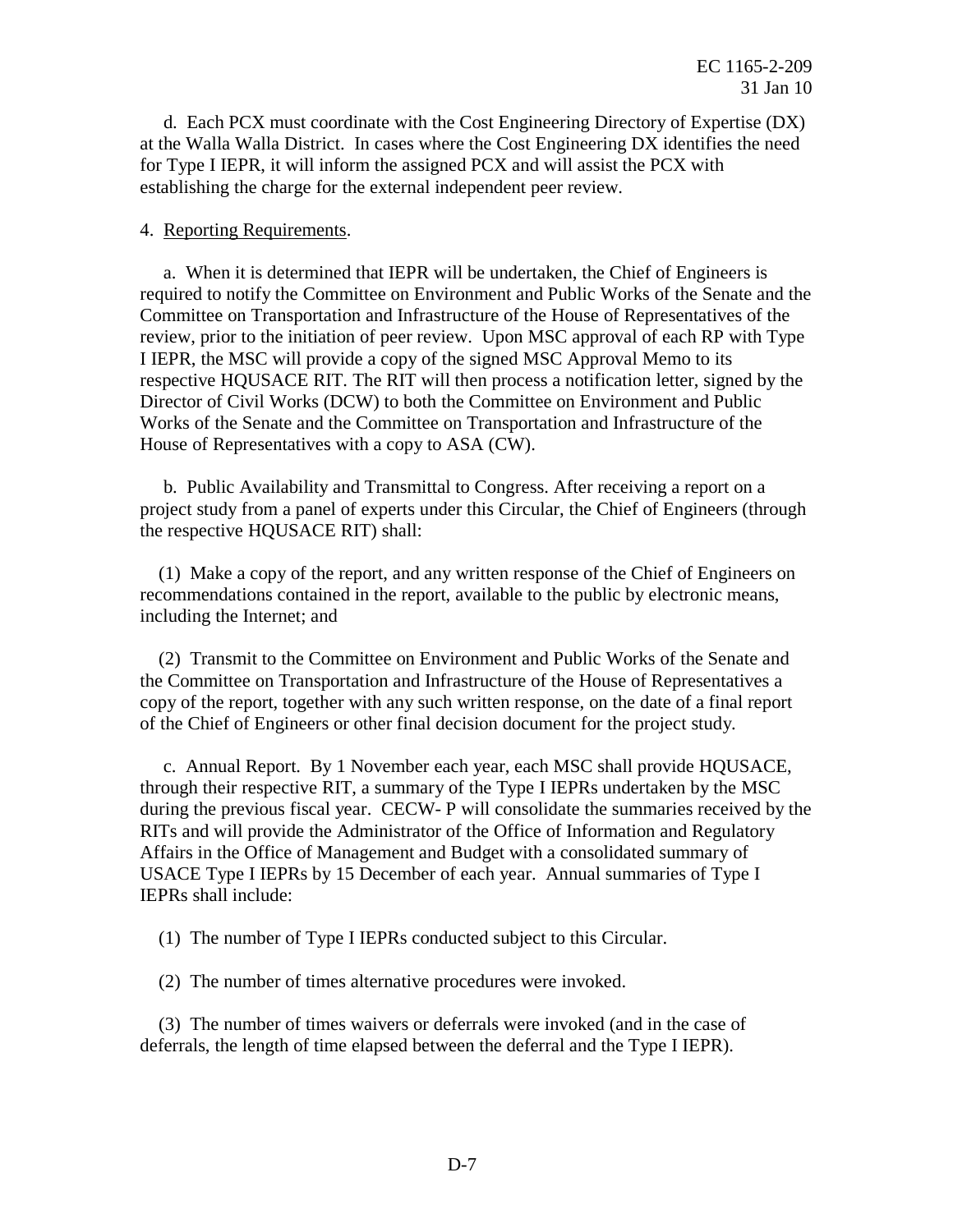independence or conflict of interest standards of the OMB Peer Review Bulletin, (4) Any decision to appoint a reviewer pursuant to any exception to the applicable including determinations by the Secretary of Defense pursuant to Section III (3)(c) of the OMB Peer Review Bulletin.

(5) The number of Type I IEPR panels that were conducted in public and the number that allowed public comment.

(6) The number of public comments provided on each Civil Works Review Plan.

(7) The number of peer reviewers that the Center used that were recommended by professional societies.

d. Report on implementation of Section 2034 of WRDA 2007.

 Committee on Environment and Public Works of the Senate and the Committee on Transportation and Infrastructure of the House of Representatives a report on the (1) Not later than 8 November 2010, the Chief of Engineers shall submit to the implementation of this section.

(2) Not later than 8 November 2013, the Chief of Engineers shall update the previous report taking into account any further information on implementation of this section and submit such updated report to the Committee on Environment and Public Works of the Senate and the Committee on Transportation and Infrastructure of the House of Representatives.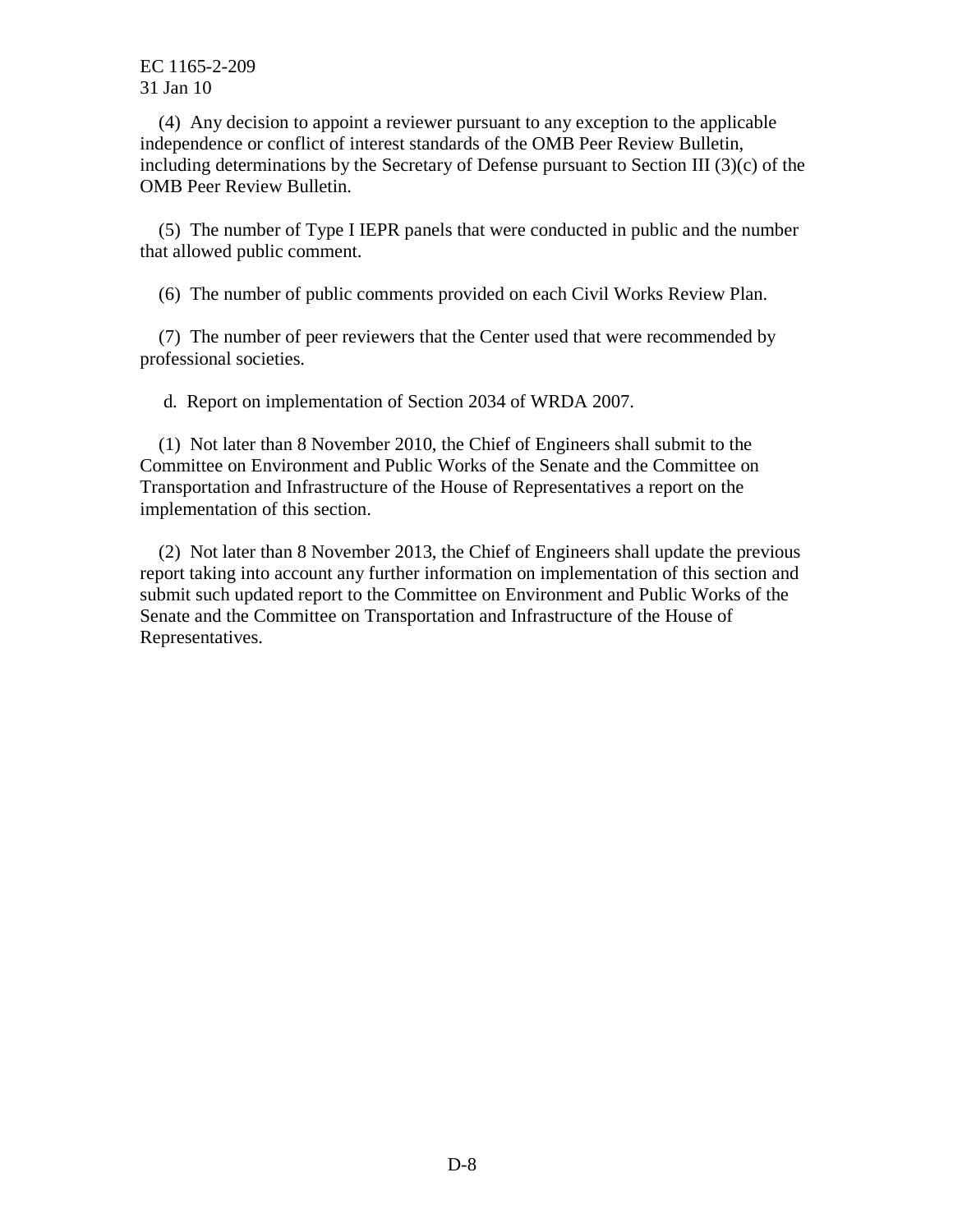#### APPENDIX E

#### Type II - IEPR, Safety Assurance Review (SAR)

#### 1. General.

 hurricane and storm risk management and flood risk management projects, as well as other projects where potential hazards pose a significant threat to human life. This modification of existing facilities. External panels will review the design and thereafter until construction activities are completed. Since design initiates in the Type I IEPR. Appendix E provides guidance for reviews conducted on design and shall be on a regular schedule sufficient to inform the Chief of Engineers on the adequacy, appropriateness, and acceptability of the design and construction activities for the a. A Type II IEPR SAR shall be conducted on design and construction activities for applies to new projects and to the major repair, rehabilitation, replacement, or construction activities prior to initiation of physical construction and periodically decision document phase, Appendix D, paragraph 2.c.4 incorporates the SAR into the construction activities performed after the approval of a decision document. The review purpose of assuring that good science, sound engineering, and public health, safety, and welfare are the most important factors that determine a project's fate.

 and will fully coordinate with the Chief of Construction, the Chief of Operations, and the The project manager will coordinate with the RMO to develop the review requirements and to include them in the Review Plan. The RMO for Type II reviews is the USACE b. The District Chief of Engineering, as the Engineer-In-Responsible-Charge, is responsible for ensuring the Type II review is conducted in accordance with this Circular, project manager through the Pre-Engineering and Design (PED) and construction phases. Risk Management Center.

 Guidance Task Committee should serve as a back drop for conducting Safety Assurance Reviews. It captures the essence of the challenge and purpose of the review: c. The following excerpt from The American Society of Civil Engineers (ASCE), *Civil Engineering* magazine, February 2009, Volume 79, Number 2, Guiding Principles for Critical Infrastructure, page 58, column one, by ASCE's Critical Infrastructure

 conservative to accommodate unforeseen conditions. With the rapid expansion of that new knowledge and ensure that processes are in place to respond quickly to any performance problems that arise. Resilience to prevent catastrophic failures must be a component of all designs. Performance monitoring should be rigorously employed in the "For example, critical infrastructure must be designed to provide a balanced level of protection based on hazard level and reliability, and designs must be sufficiently knowledge and the spread of practices that have proved to be extremely effective ("best practices"), we must review the adequacy of existing infrastructure within the context of operation and maintenance of protection systems."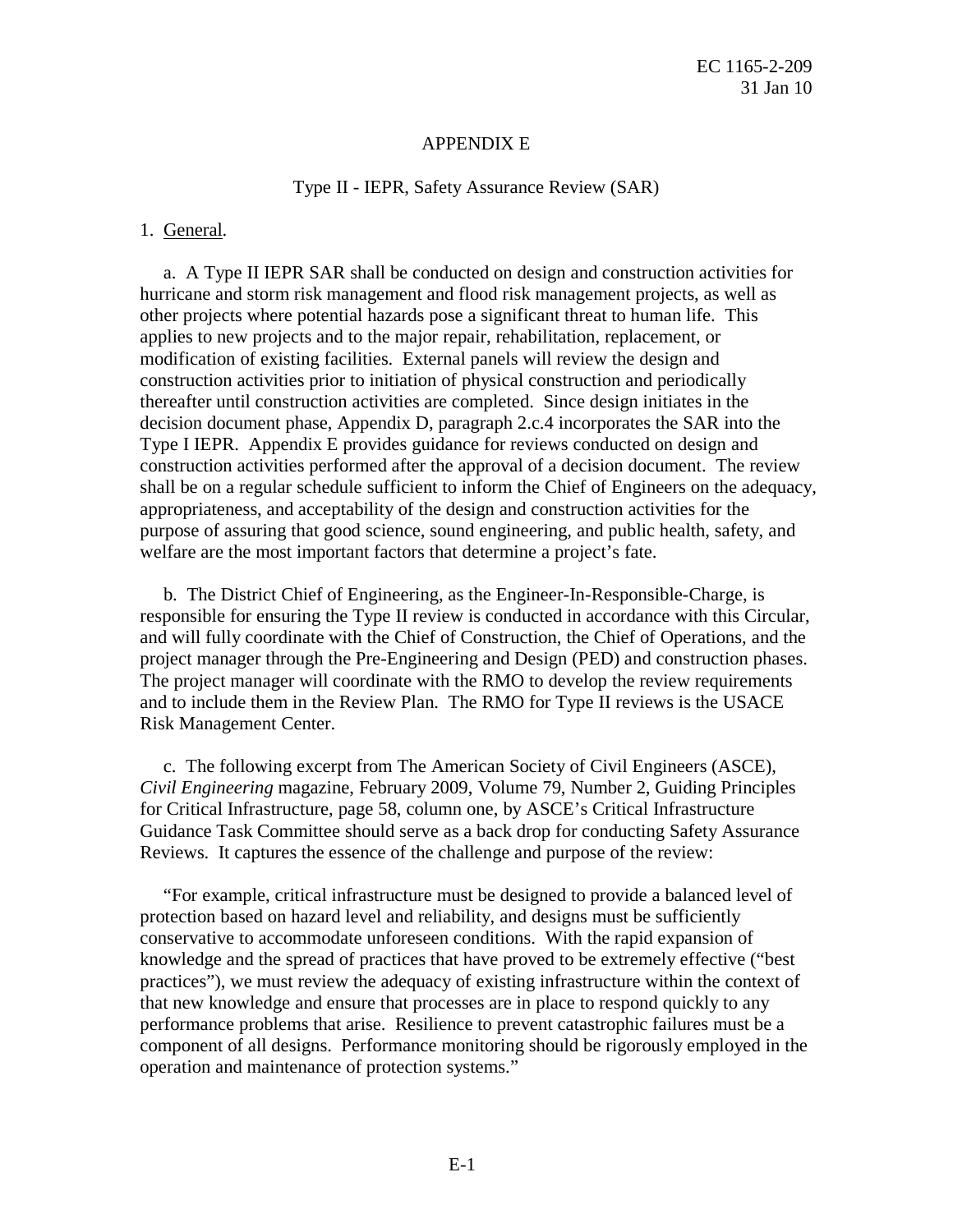2. Risk Informed Decision. Any project addressing hurricane and storm risk human life requires a Type II review. Other factors to consider for conducting a Type II management or flood risk management or any other project where the Federal action is justified by life safety or the failure of the project would pose a significant threat to review of a project or components of a project are:

 contains precedent-setting methods or models, or presents conclusions that are likely to a. The project involves the use of innovative materials or techniques where the engineering is based on novel methods, presents complex challenges for interpretations, change prevailing practices;

b. The project design requires redundancy, resiliency, and robustness.

 with the intention of increasing reliability of the system, usually in the case of a backup (1) Redundancy. Redundancy is the duplication of critical components of a system or fail-safe.

 from the effects of adversity, whether natural or manmade, under all circumstances of use. (2) Resiliency. Resiliency is the ability to avoid, minimize, withstand, and recover

 across a wide range of operational conditions (the wider the range of conditions, the more gracefully outside of that range. (3) Robustness. Robustness is the ability of a system to continue to operate correctly robust the system), with minimal damage, alteration or loss of functionality, and to fail

c. The project has unique construction sequencing or a reduced or overlapping design construction schedule; for example, significant project features accomplished using the Design-Build or Early Contractor Involvement (ECI) delivery systems.

 of this guidance and the MSC Quality Management Plan and that all elements of the command have agreed to the review approach. The RP must anticipate and define the 3. Review Plans. As detailed in Appendix B, the Review Plan (RP) shall include the SAR or an explanation as to why an SAR is not required. The MSC Commander's approval of the RP is required to assure that the plan is in compliance with the principles appropriate level of review.

4. Timing of Reviews.

 identified in the Review Plan. Milestones to consider for an SAR are at the record of final design in the Design Documentation Report; at the completion of the plans, prior to final inspection, or at any critical design or construction decision milestones. The a. The SAR team shall perform reviews and site visits in accordance with milestones specifications, and cost estimate; at the midpoint of construction for a particular contract, SAR panel may recommend to the RMO additional or alternate milestones. The MSC should approve these recommendations when they are warranted and reasonable.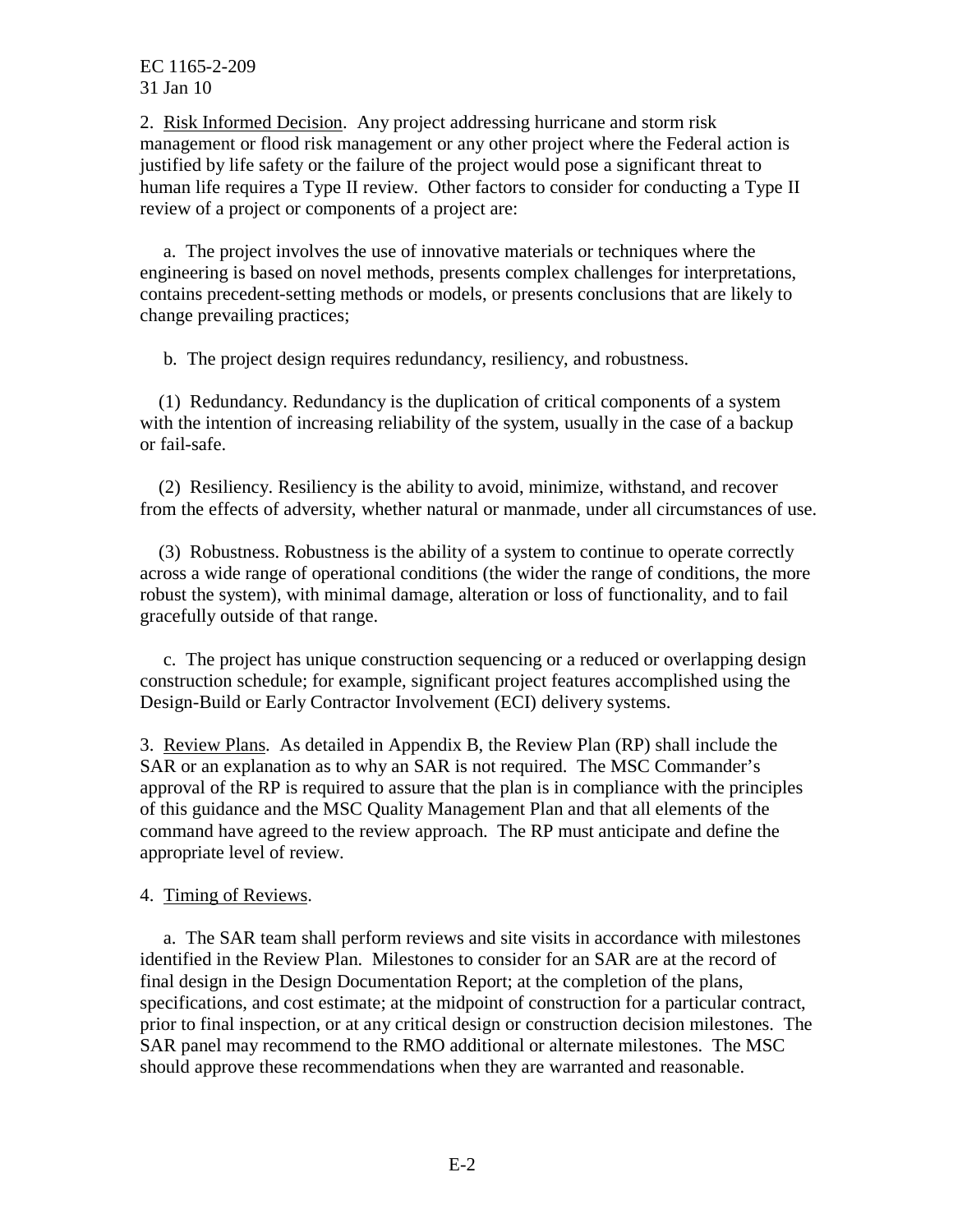xxx, Quality Management for Civil Works); however, the intent of the SAR is to complement the ATR and to avoid impacts to program schedules and cost. Where concert if it enhances the review process. The SAR is a strategic level review and every b. Note that the SAR is an extension (not a replacement) of the ATR (formerly Independent Technical Review) requirements outlined in ER 1110-1-12, Engineering and Design Quality Management (or a subsequent edition under development, EC 1165-2 appropriate and reasonable, the District can conduct the ATR and SAR concurrent and in effort should be made to avoid having the SAR duplicate the ATR.

## 5. Guidelines for developing the scope of work or "Charge".

a. The review shall cover the design and construction phase of the project as outlined below and should start with the phase of the project effective 1 January 2010.

b. Reference Appendix D, paragraph 2.e for guidelines for developing the "Charge".

 of the project design and construction. The review should complement the ATR and c. The review plan should establish a milestone schedule aligned with critical features focus on unique features and changes from the assumptions made and conditions that formed the basis for the design during the decision document phase.

 conclusions based on analysis are reasonable. In terms of both usefulness of results and of Engineers is ultimately responsible for the final decision. External panels may, d. IEPR panels should be able to evaluate whether the interpretations of analysis and credibility, review panels should be given the flexibility to bring important issues to the attention of decision makers. However, review panels should be instructed to not make a recommendation on whether a particular alternative should be implemented, as the Chief however, offer their opinions as to whether there are sufficient analyses upon which to base a recommendation.

e. For the decision document phase, the review requirements are defined in Appendix D and included in the Type I review.

 decision document phase. The SAR shall address the following questions: f. For the PED or design phase, the SAR should focus on unique features and changes from the assumptions made and conditions that formed the basis for the design during the

(1) Do the assumptions made during the decision document phase for hazards remain valid through the completion of design as additional knowledge is gained and the stateof-the-art evolves?

(2) Do the project features adequately address redundancy, resiliency, or robustness with an emphasis on interfaces between structures, materials, members, and project phases?

(3) Do the project features and/or components effectively work as a system?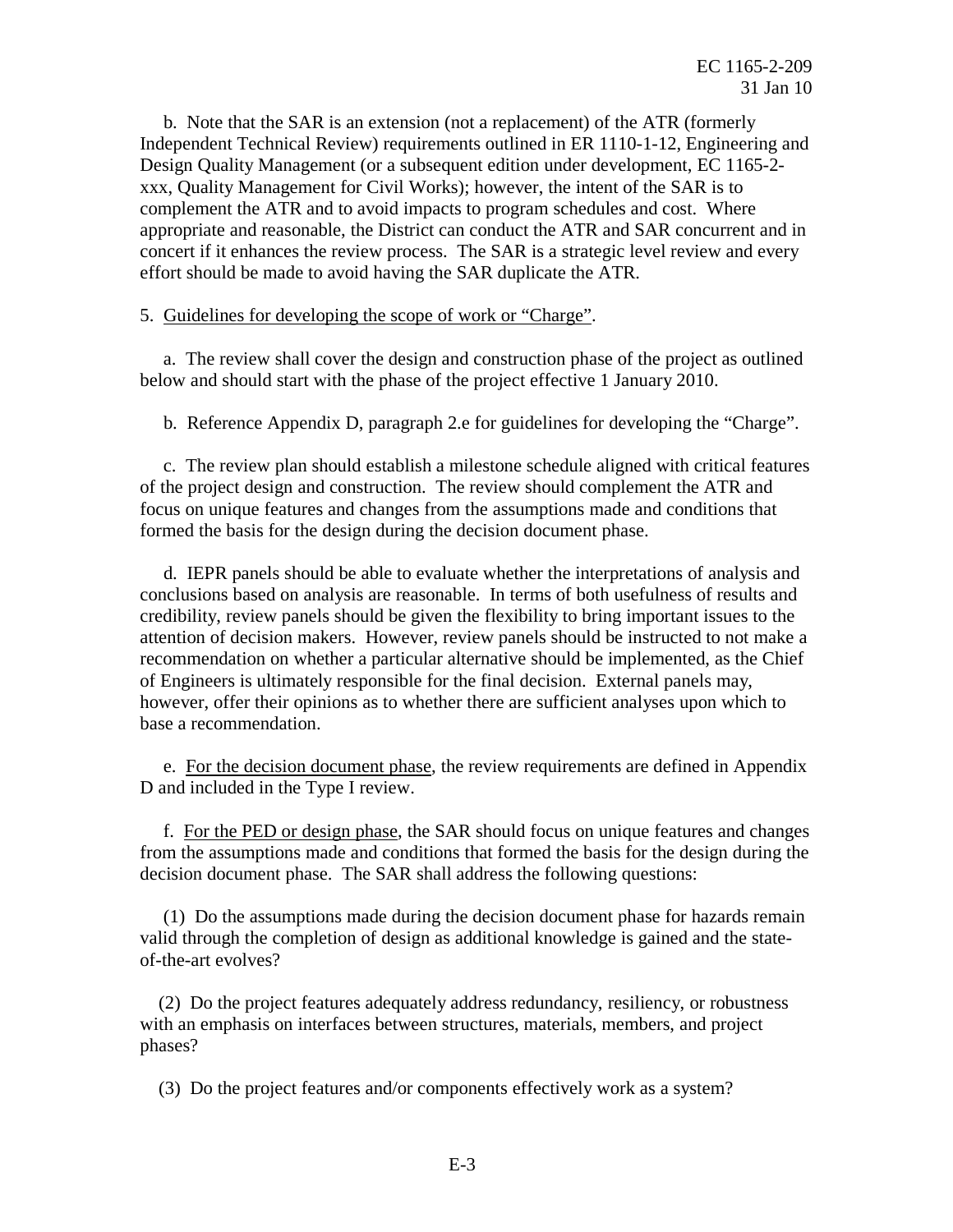decision document and in the PED or design phase, the SAR shall address the following g. For those unique projects authorized and appropriated or approved without a questions:

(1) Are the models used to assess hazards appropriate?

(2) Are the assumptions made for the hazards appropriate?

(3) Is the quality and quantity of the surveys, investigations, and engineering for the design in accordance with ER 1110-2-1150 sufficient to support the models and assumptions made for determining the hazards?

(4) Does the analysis adequately address the uncertainty given the consequences associated with the potential for loss of life for this type of project?

(5) Do the project features adequately address redundancy, resiliency, or robustness with an emphasis on interfaces between structures, materials, members, and project phases?

(6) From a public safety perspective, is the proposed alternative reasonably appropriate or are there other alternatives that should be considered?

(7) Is the environmental assessment reasonably comprehensive or are there significant environmental impacts that should be considered.

 includes (but is not limited to) aspects such as the hydraulic and hydrologic effects throughout a watershed, the impact on competing ports within an area of influence, or systemic aspects being considered from a temporal perspective, including the potential (8) Assess the recommended alternatives from the perspective of systems. This the impacts on resources used by transiting migratory species. It should also include effects of climate change.

h. For the construction phase, the SAR shall address the following questions:

(1) Do the assumptions made during design remain valid through construction?

(2) For O&M manuals, do the requirements adequately maintain the conditions assumed during design and validated during construction; and will the project monitoring adequately reveal any deviations from assumptions made for performance?

6. Requirements for establishing Type II – IEPR Panels.

a. RMO Responsibilities.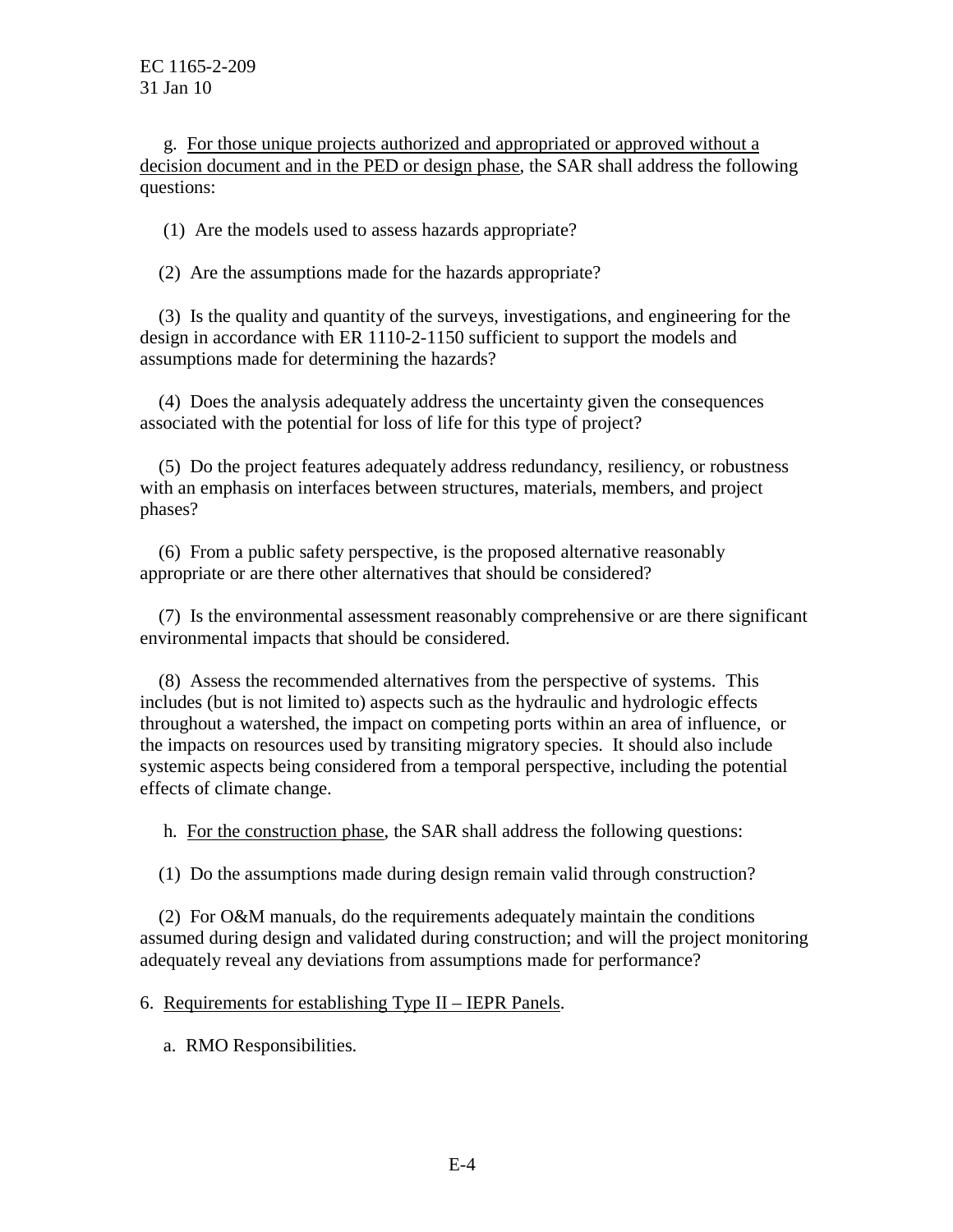Committee Act (FACA), all Type II – IEPR panels shall be established in accordance (1) The RMO is responsible for ensuring the panels are established in accordance with this Circular. To avoid potentially triggering the requirements of the Federal Advisory with this circular. The following requirements do not apply to Type I - IEPR panels established pursuant to Section 2034 of WRDA 2007.

 insuring a balance of perspectives and may specify a particular expertise as the team lead. (2) The RMO shall define the required competencies for each of the panel members It can recommend candidates for consideration.

b. Review team led by and composed of other government employees.

 performed solely by Federal employees other than USACE or state, local and Tribal (1) As noted in body of the regulation, section 16, Administration, peer reviews government employees do not trigger FACA.

(2) For projects where the panel composition is one person, FACA does not apply; however, the practice of establishing a panel composed of reviewers reporting as individuals to avoid FACA is not an acceptable practice.

c. Review team led by and composed of contractors.

 members for the Type II- IEPR panel. Type II IEPR panels established by USACE consultation with local counsel. Unlike Type I – IEPR panels, competition for Type II – narrowly written that only specific persons may be selected. (1) A contractor can be used to carry out these panels, including selecting panel personnel may require compliance with FACA and should only be established after IEPR contractors may not be limited to OEOs. The solicitation for such a contract should include the minimum professional requirements for panel members, but should not be so

 particularly aware of potential conflicts of interest and avoid or mitigate them in solicitations must include non-disclosure agreements and language analogous to that found in the Army Source Selection manual for contractors who assist in evaluations of contractors. If an existing contract is considered for use, the Contracting Officer must disclosure agreements and organizational conflict of interest language is not included in the contract, whether they could be added to the contract as an in scope modification before the existing contract may be used for a Type II – IEPR panel. (2) Due to potential organizational conflicts of interest and the potential for contractors to have access to other contractors' information, contracting officers must be accordance with FAR Part 9 when procuring Type II – IEPR panel services. In addition, proposals to ensure that contractor information is protected from disclosure by reviewing determine that this work would be in scope of the contract scope and determine, if non-

d. Guidance for the contractor (or USACE) for establishing review teams.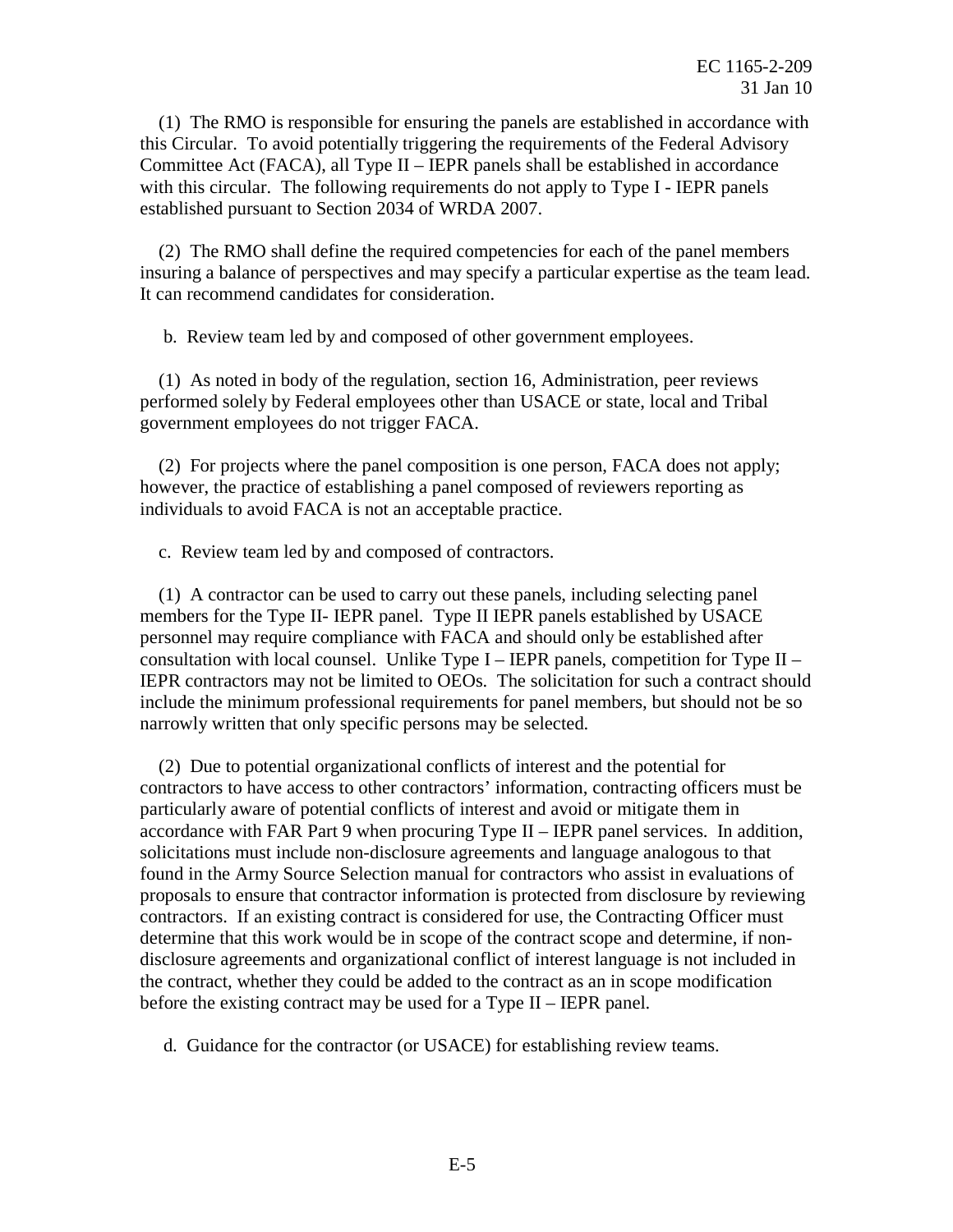(1) If the panel meetings will be closed to the public, then the contractor should establish a process for members of the public to apply for membership on the panel. The contractor, however, is not under any obligation to select any of these public applicants.

 provided to the contractor. (2) The RMO and other USACE officials may approve the panel members selected by the contractor, but should not participate in the vetting or selection of members. Moreover, USACE officials should not veto or disapprove of a selected panel member unless the selected panel member does not meet the objective criteria for panel members

 National Academy of Science's policy for selecting reviewers to ensure the panel study or project at hand. If necessary, the contractor shall remove and replace panel members during a review if a conflict arises. (3) The contractor shall be required in the solicitation and instructions to apply the members have no conflict of interest with the project being reviewed. The following website provides academy guidance for assessing composition and the appropriate forms for prospective panel members in General Scientific and Technical Studies: [http://www.nationalacademies.org/coi/index.html.](http://www.nationalacademies.org/coi/index.html) The contractor shall also develop criteria for determining if review panels are properly balanced, as defined by criteria in the contract, both in terms of professional expertise as well as in points of view on the

 should consider the following considerations presented in *Review Procedures for Water*  2002: (4) In developing a solicitation package for Type II IEPR review services, the District *Resources Project Planning,* National Research Council of the National Academies,

 that these biases be disclosed when reviewers are considered and selected. The 2002: (a) All potential reviewers carry professional and personal biases, and it is important contractor leading the review shall determine which biases, if any, will disqualify prospective reviewers. It should also develop criteria for determining if review panels are properly balanced, both in terms of professional expertise as well as in points of view on the study or project at hand.

 and balanced, but that also have adequate knowledge of USACE's often highly complex (b) There is also a challenge of selecting review panels that are viewed as credible guidance and analytical methods.

 reviewers (which include affiliations as well as expertise) and the absence of conflict of (c) The most important considerations in selecting reviewers are the credentials of the interest.

 necessary to maintain the skill set necessary as the project progresses and the need for (5) The contractor shall be responsible for adjusting the panel membership as different expertise arises.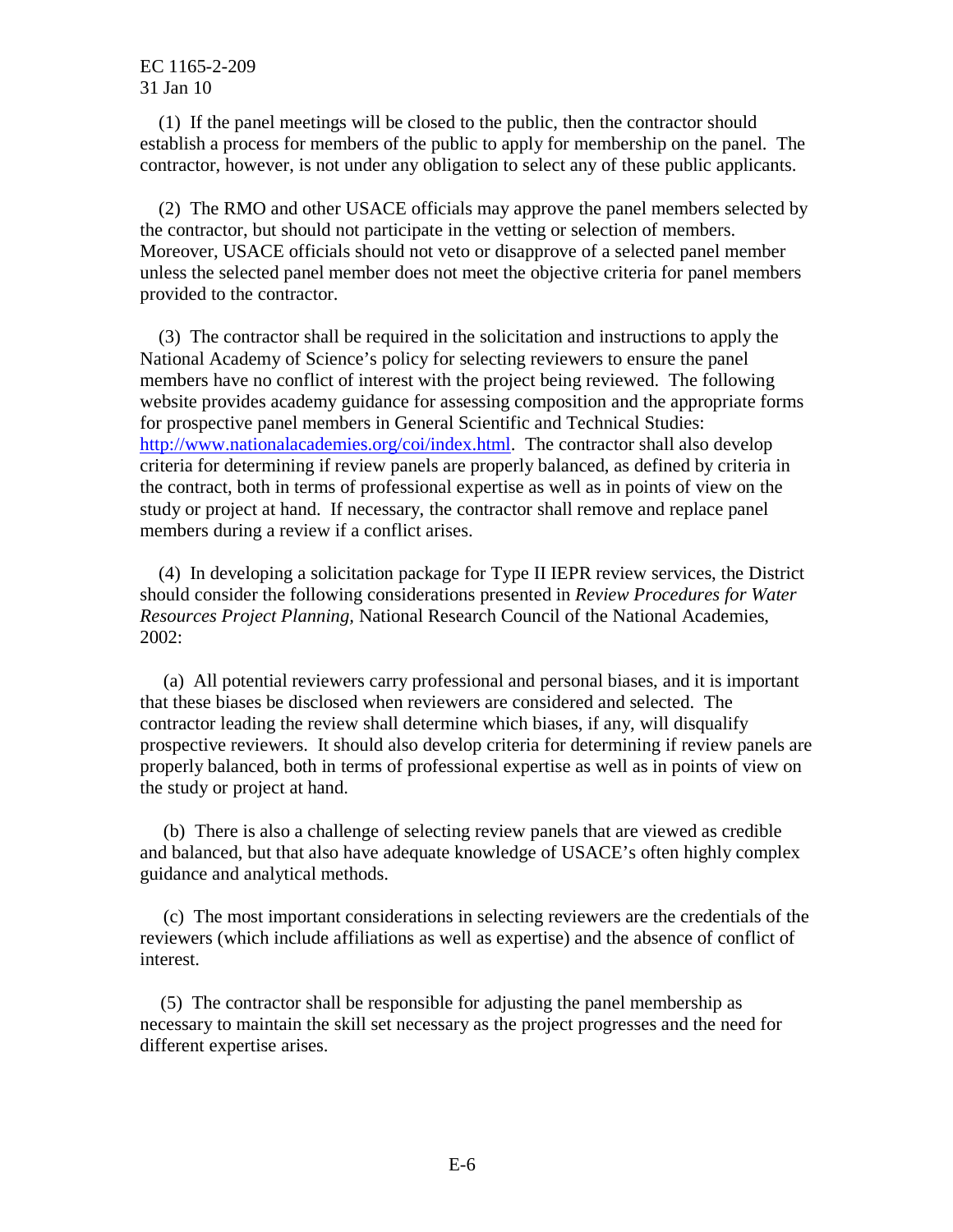management or control of the group. In other words, USACE can't be a voting member of the group, may not direct activities at the meetings, and may not develop the agenda (6) USACE officials may attend panel meetings, but may not participate in the for the meetings.

(7) USACE officials must refrain from participating in the development of any reports or final work product of the group.

 review can work concurrent with on-going work, be interactive as needed, and provide project schedules. (8) The peer review panel can take the form of a panel of consultants, but the members are limited to reviewing and commenting on the work being done by others. The peer real time over the shoulder input. Timely input on the appropriateness of hazard analyses, models and methods of analysis used, and the assumptions made is critical to maintaining

(9) At a minimum, one member is required, but the panel composition shall be a size appropriate for the size and complexity of the project. Composition of the panel can change depending on the need of the particular phase of review.

7. Panel Responsibilities. The panel of experts established for a review for a project shall:

a. Conduct the review for the subject project in a timely manner in accordance with the study and RP schedule;

 products relevant to the project and the purpose of the review. b. Follow the "Charge", but when deemed appropriate by the team lead, request other

c. Receive from USACE any public written and oral comments provided on the project;

d. Provide timely written and oral comments throughout the development of the project, as requested; and

e. Assure the review avoids replicating an ATR and focuses on the questions in the "Charge", but the panel can recommend additional questions for consideration. The SAR panel may recommend to the RMO additional or alternate questions.

f. Offer any lessons learned to improve the review process.

g. Submit reports in accordance with the review plan milestones.

h. The team panel lead shall be responsible for insuring that comments represent the group, be non-attributable to individuals, and where there is lack of consensus, note the non-concurrence and why.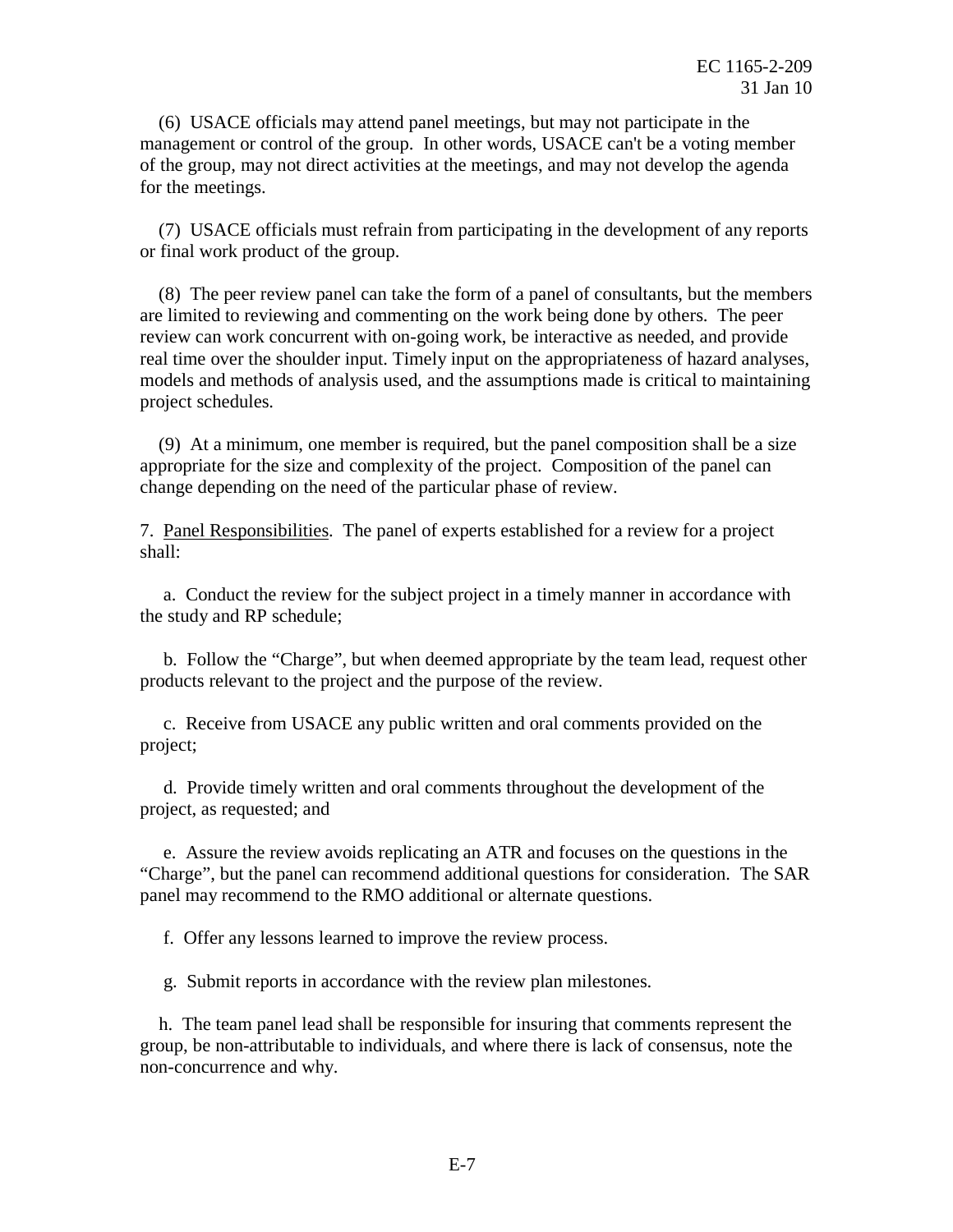8. Record of Review. The review team will prepare a review report. All review panel comments shall be entered as team comments that represent the group and be non- attributable to individuals. The team lead is to seek consensus, but where there is a lack of consensus, note the non-concurrence and why. A suggested report outline is an introduction, the composition of the review team, a summary of the review during design, a summary of the review during construction, any lessons learned in both the process adequacy and acceptability of the methods, models, and analyses used. All comments in and/or design and construction, and appendices for conflict of disclosure forms, for comments to include any appendices for supporting analyses and assessments of the the report will be finalized by the panel prior to their release to USACE for each review plan milestone.

# 9. District Responsibilities to complete the SAR Report.

 the agency or contractor selecting the panel members, and for coordinating the approval a. The host district Chief of Engineering is responsible for coordinating with the RMO, for attending review meetings with the SAR review panel, communicating with of the final report with the MSC Chief of Business Technical Division.

 shall consider all comments contained in the report and prepare a written response for all explanation. The District Chief of Engineering shall submit the panel's report and the Districts responses shall be submitted to the MSC for final MSC Commander approval b. After receiving a report on a project from the peer review panel, the District Chief of Engineering, with full coordination with the Chiefs of Construction and Operations, comments and note concurrence and subsequent action or non-concurrence with an and then make the report and responses available to the public on the District's website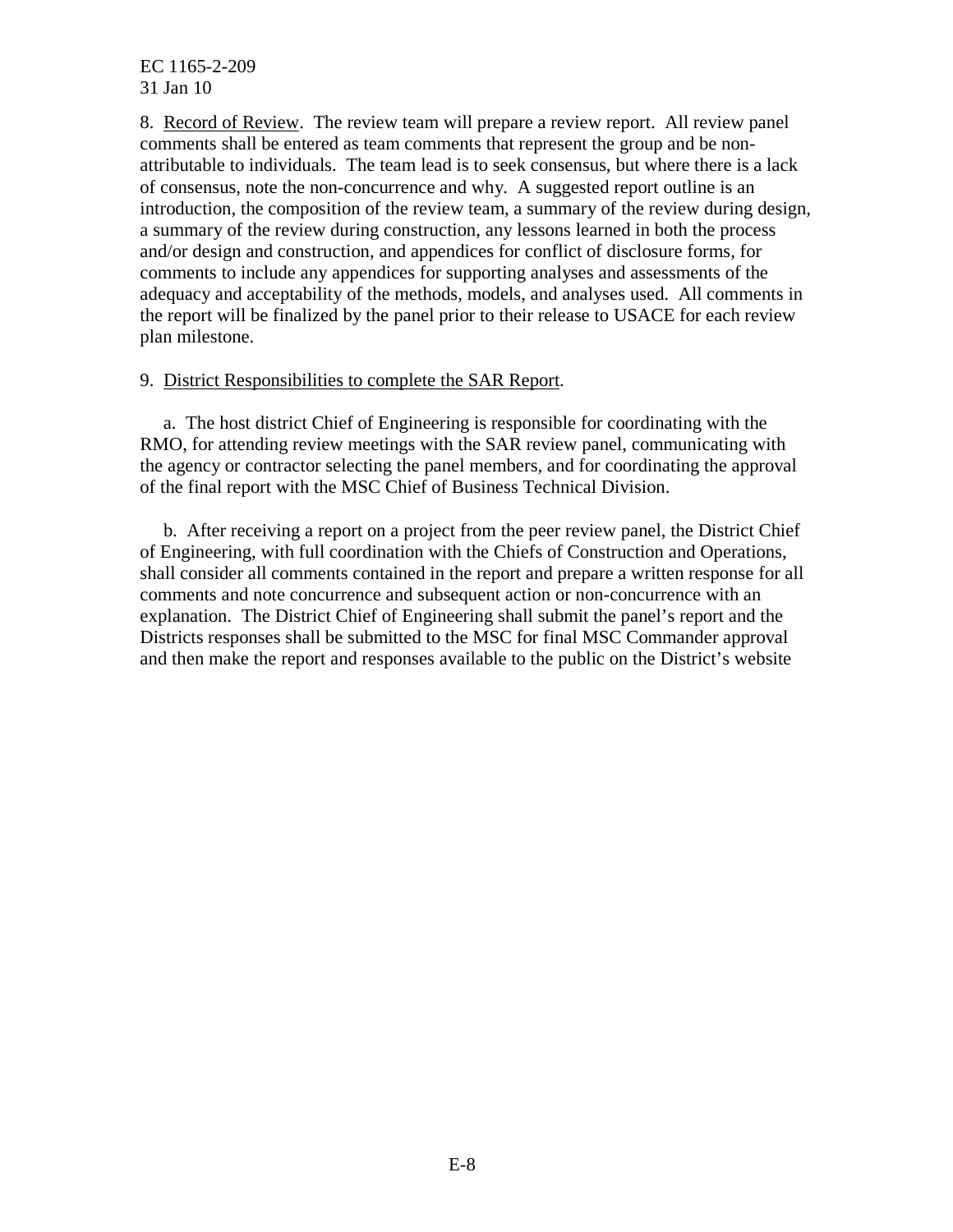#### APPENDIX F

#### Roles and Responsibilities

#### DISTRICT:

- • Prepare Review Plan (RP) as part of PMP to include scope of review, data and models, etc.
- Post/Publish RP on website with MSC approval memo
- District Quality Control (DQC) conducted and documented at appropriate times
- PDT is responsible for a complete reading of the report prior to District Commander approval
- Complete all document reviews prior to signature from District Commander
- Seek issue resolution support from MSC
- • Update RP to include review strategy for PED and Construction phases, to present at CWRB
- Draft proposed response to IEPR review report & coordinate with RMO
- • When USACE response to IEPR is issued, District will disseminate final Review Report, USACE response & other materials to post on website and include in Decision Document

MSC:

- Establish Quality Management Plan and execute procedures (to include DQC)
- • Approve all Review Plans (and updates), assuring RMO coordination and vertical team participation
- Determine whether IEPR is required for each study/project
- Support the District for ATR issue resolution
- Maintain and update agenda of Review Plans
- Coordinate and provide input to Type I IEPR annual report
- Approves final Agency Response to Type II review reports

RMO (applicability varies by product under review):

- Coordinate all Review Plans, including agreement on scope and details of effort
- Assign ATR team and ensure that lead is outside home MSC
- Obtain the services of the Cost Engineering DX for review and certification of cost estimates
- Manage the ATR
- • For Type I, contract with Outside Eligible Organization (OEO), and for Type II, manage IEPRs contract with an A/E contractor or arrange with another government agency to
- manage IEPRs Assist District with preparing written responses to the IEPR review report
- For Type I, participate in CWRB

## HQUSACE:

- Complete policy reviews
- Participate in issue resolution
- Conduct CWRB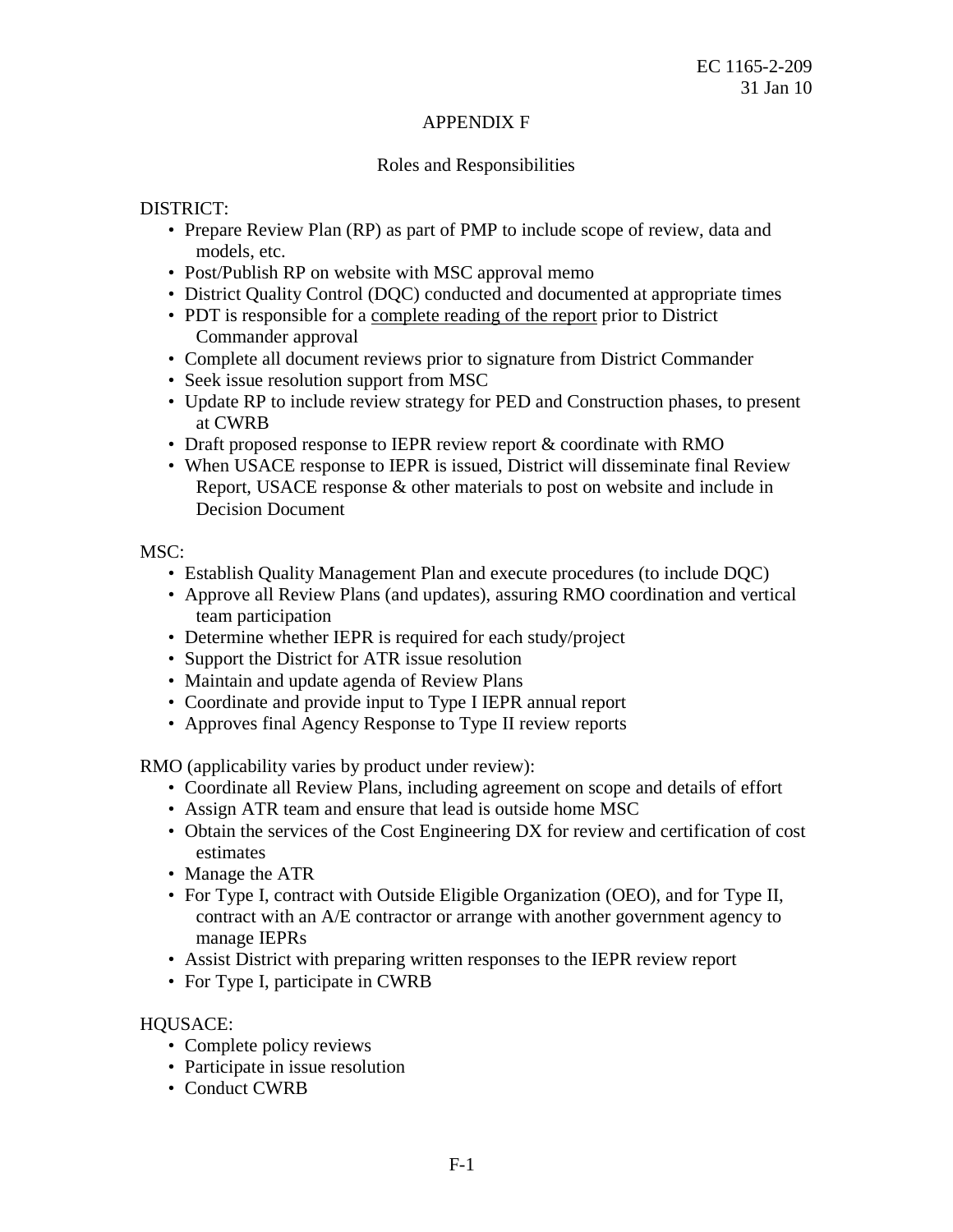- • For feasibility studies, release draft Chief's report and decision documents for public review
- Approve or deny requests for exclusions from Type I IEPR
- Review requests to use NAS for Type I IEPR
- Consider the District's proposed response to the Type I IEPR review report
- • Determine appropriate command level for issuing formal USACE response to Type I IEPR review report

ALL:

- Uphold professional standards
- Communicate well and often
- Learn from prior reviews
- Share your PDT's lessons learned with the rest of the Community of Practice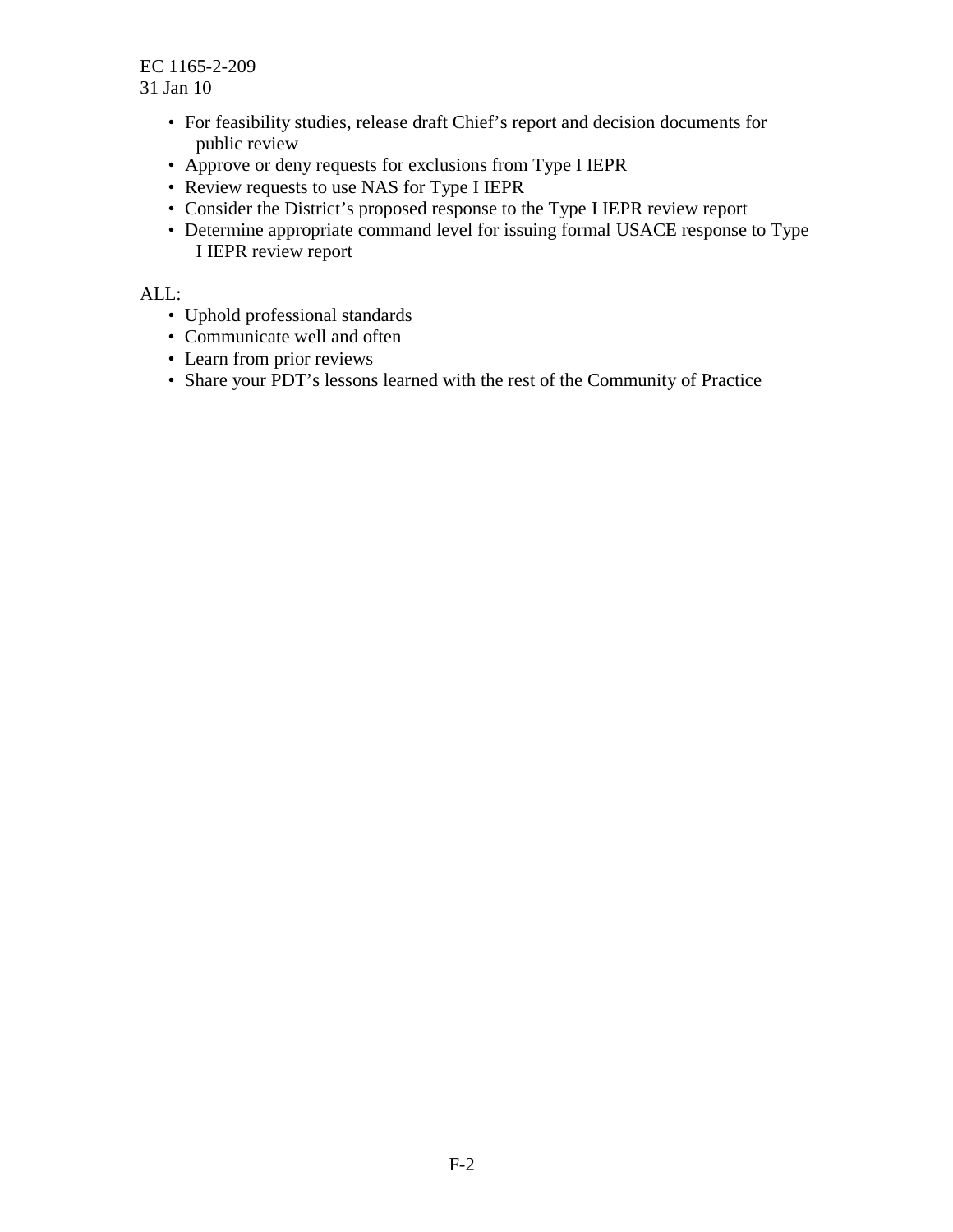## GLOSSARY

 to the scrutiny of others who are experts in the same field. Peer review requires a community of experts in a given (and often narrowly defined) field, who are qualified and able to perform impartial review. Peer Review - the process of subjecting research, assumptions, analyses, and conclusions

Outside Eligible Organization - An organization that:

 $(1)$  is described in section 501(c)(3), and exempt from Federal tax under section

501(a), of the Internal Revenue Code of 1986;

(2) is independent;

(3) is free from conflicts of interest;

(4) does not carry out or advocate for or against Federal water resources projects; and

(5) has experience in establishing and administering peer review panels.

## List of Acronyms

AFB – Alternatives Formulation Briefing

ATR - Agency Technical Review

CAP – Continuing Authorities Program

DCW – Director of Civil Works

DQC - District Quality Control

DX - Directory of Expertise

EC – Engineering Circular

EIS – Environmental Impact Statement

ER – Engineering Regulation

FACA – Federal Advisory Committee Act

FCSA – Feasibility Cost Sharing Agreement

FOIA – Freedom of Information Act

FY – Fiscal Year

HQUSACE – Headquarters, U. S. Army Corps of Engineers

IEPR – Independent External Peer Review

NED – National Economic Development

NER – National Ecosystem Restoration

MSC – Major Subordinate Command

NAS – National Academy of Sciences

NEPA –National Environmental Protection Act

OEO – Outside Eligible Organization

OMB – Office of Management and Budget

OMRRR – Operations, Maintenance, Repair, Replacement and Rehabilitation

PCX – Planning Center of Expertise

PDT – Project Development Team

PMP – Project Management Plan

QA/QC – Quality Assurance / Quality Control

QM – Quality Manual, the document specifying the QMS of an organization.